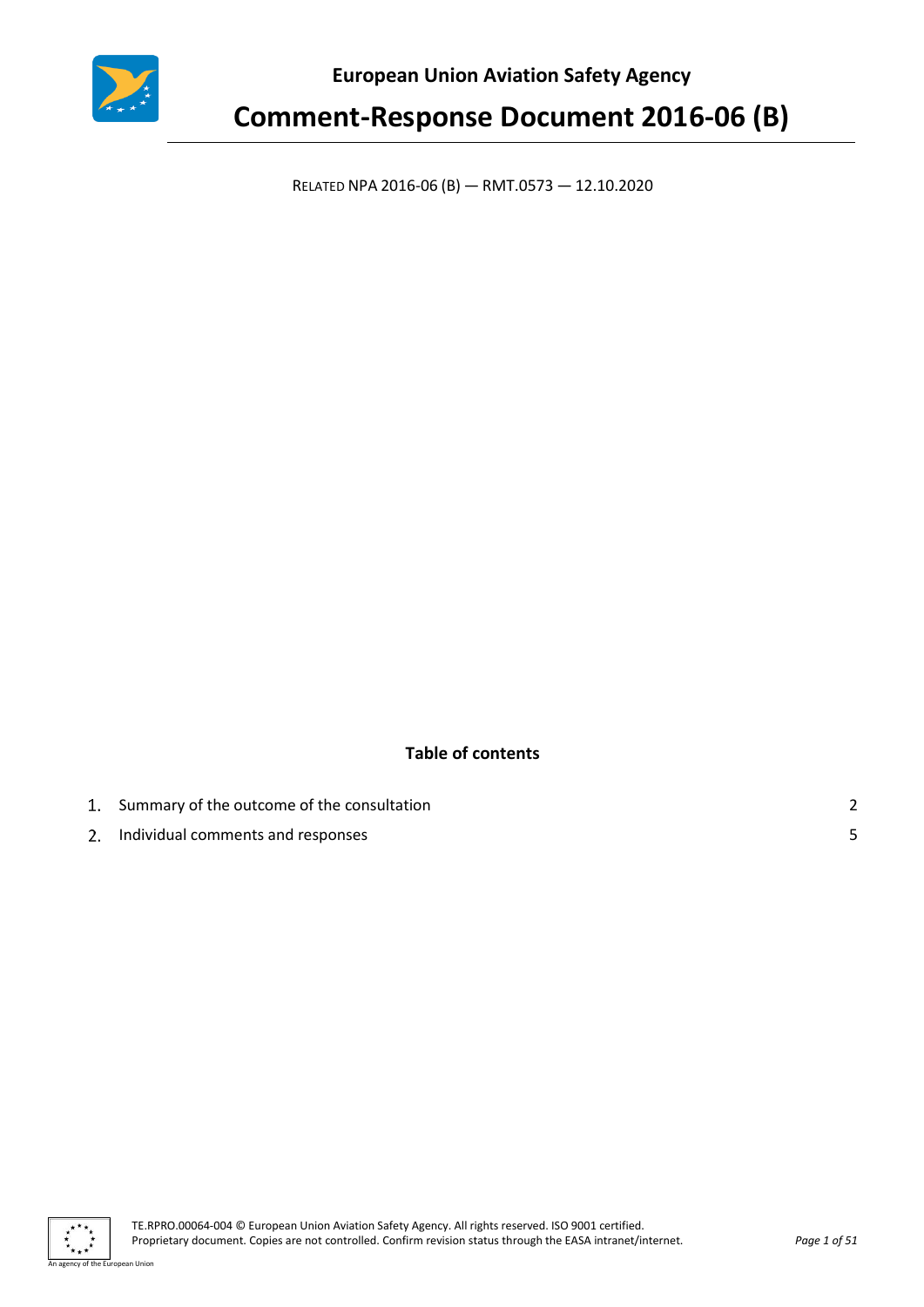### <span id="page-1-0"></span>1. **Summary of the outcome of the consultation**

[NPA 2016-06](https://www.easa.europa.eu/document-library/notices-of-proposed-amendment/npa-2016-06-b) (B) on changes to Annex III (Part-ORO), Annex IV (Part-CAT), Annex V (Part-SPA), Annex VI (Part-NCC), Annex VIII (Part-SPO), and Annex VII (Part-NCO) (for helicopters) to Regu;ation (EU) No 965/2012 (the 'Air OPS Regulation') received 93 comments from 14 commenters.

41 comments were submitted by national aviation authorities (NAAs), 44 comments by operator associations, 4 comments by individual helicopter operators, 2 comments by air navigation service providers (ANSPs), 1 by a pilot association, and 1 by an individual, as shown in the bar chart below:



The bar chart below shows the statistics on comments from NAAs:



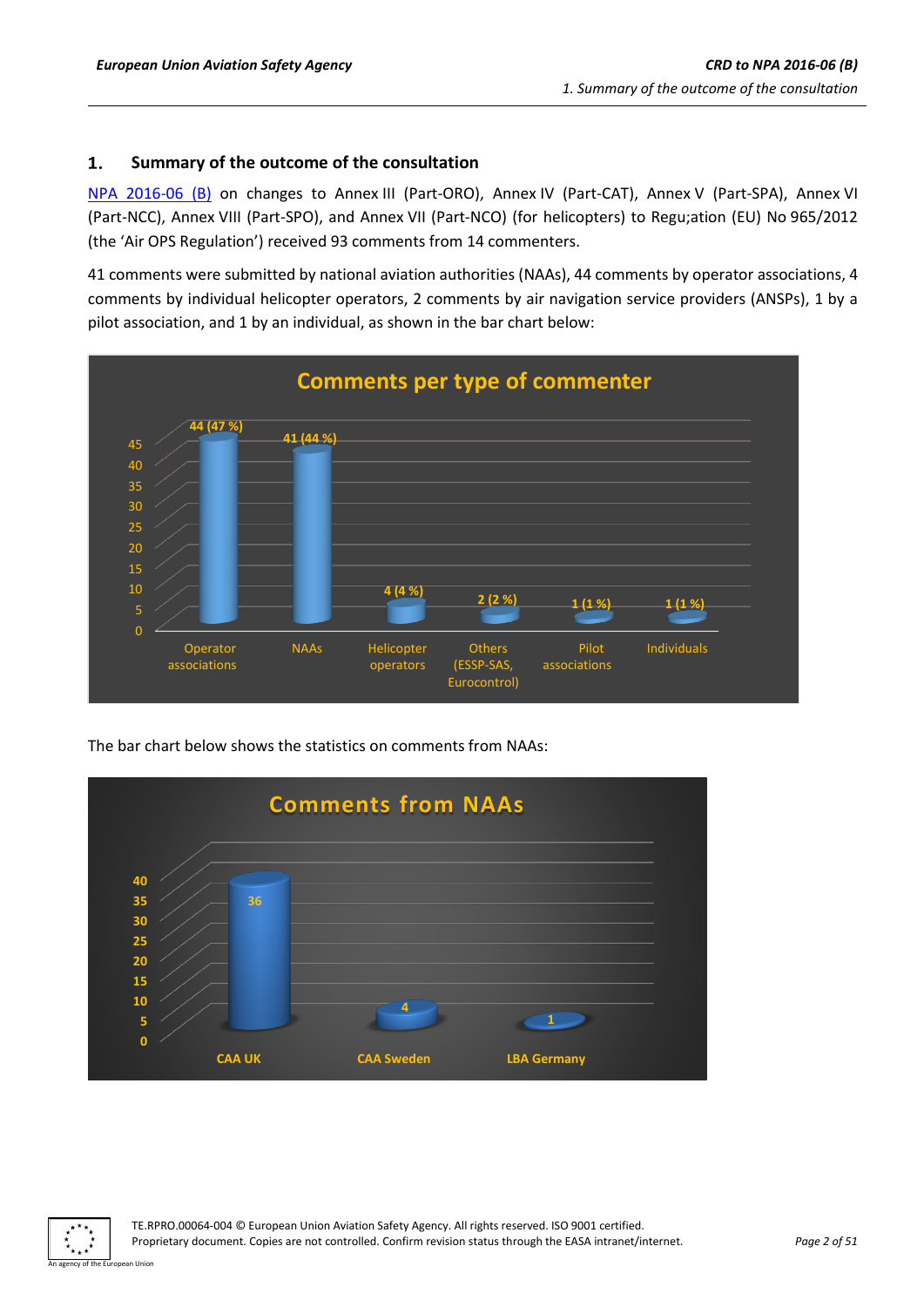

The pie chart below shows the statistics on comments from operator and pilot associations:

After consideration of the comments received, the proposed rules in the NPA were changed as follows:

- additional elements of the implementing rules (IRs) were moved to AMC to better harmonise helicopter rules with the CAT and SPO rules for aeroplanes and to make them more performance-based;
- the option to fly under IFR to a destination aerodrome without Annex V (Part-MET) to Implementing Regulation (EU) 2017/373 weather information and with a single alternate aerodrome for CAT helicopters was introduced; and
- an option not to record fuel checks in the operational flight plan during the flight was introduced for single-pilot operations without a stabilisation system.

One additional comment on the NPA was received a few days after the official closure of the NPA public consultation and was deemed sufficiently important to be considered. Based on that comment, the European Union Aviation Safety Agency (EASA) introduced a rule for reduced contingency fuel when planning a flight with an en route alternate aerodrome and a decision point, similar to the rule for aeroplane fuel requirements.

Other important comments were also considered, some of which were not accepted.

A commenter proposed to introduce reduced contingency fuel also for night operations with night vision imaging systems (NVISs). EASA acknowledges that safety would benefit if NVISs was given operational credit. However, it decided that fuel requirements were not the best tool to address this point.

The pie chart below shows the statistics on comment acceptance by EASA:

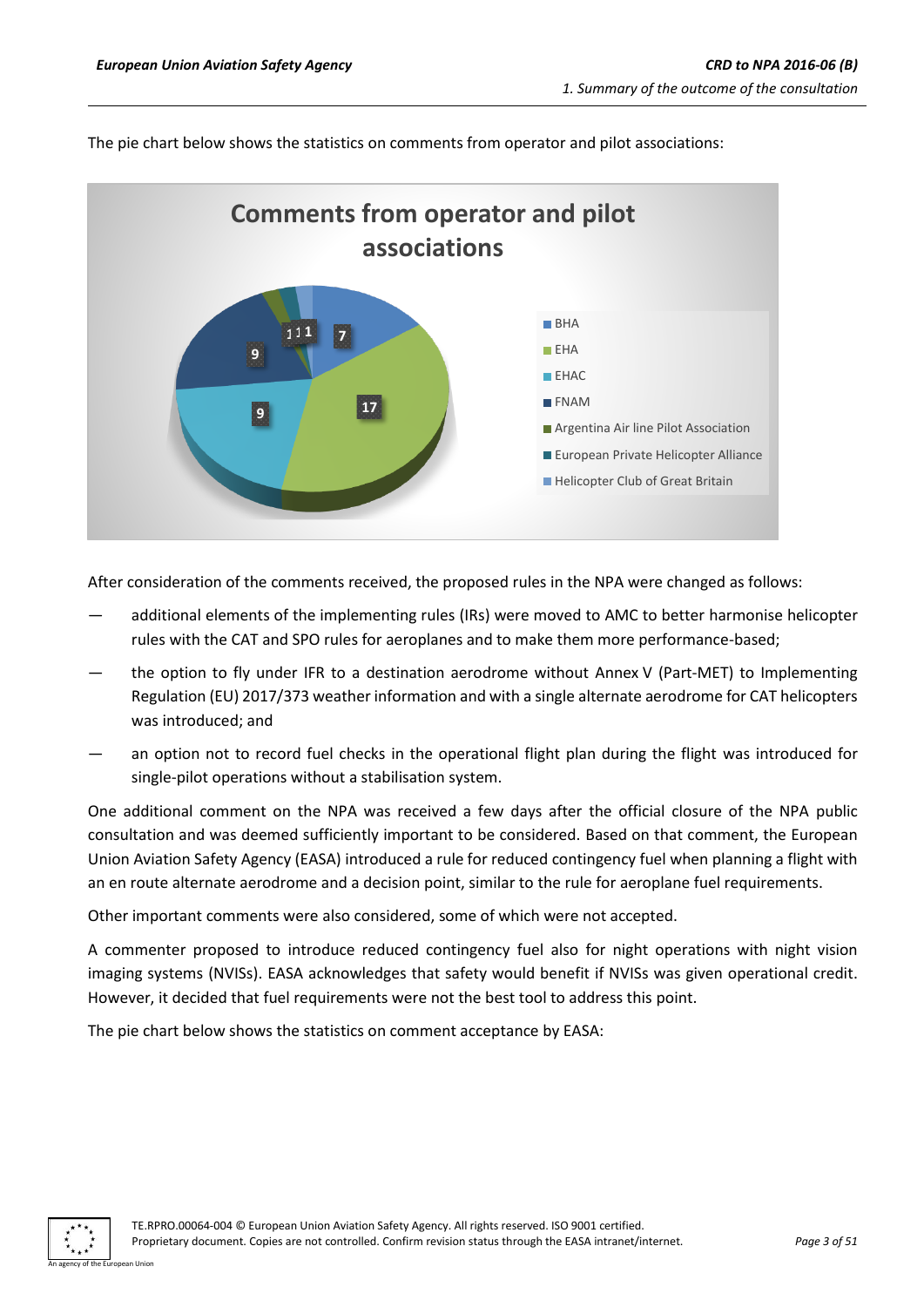

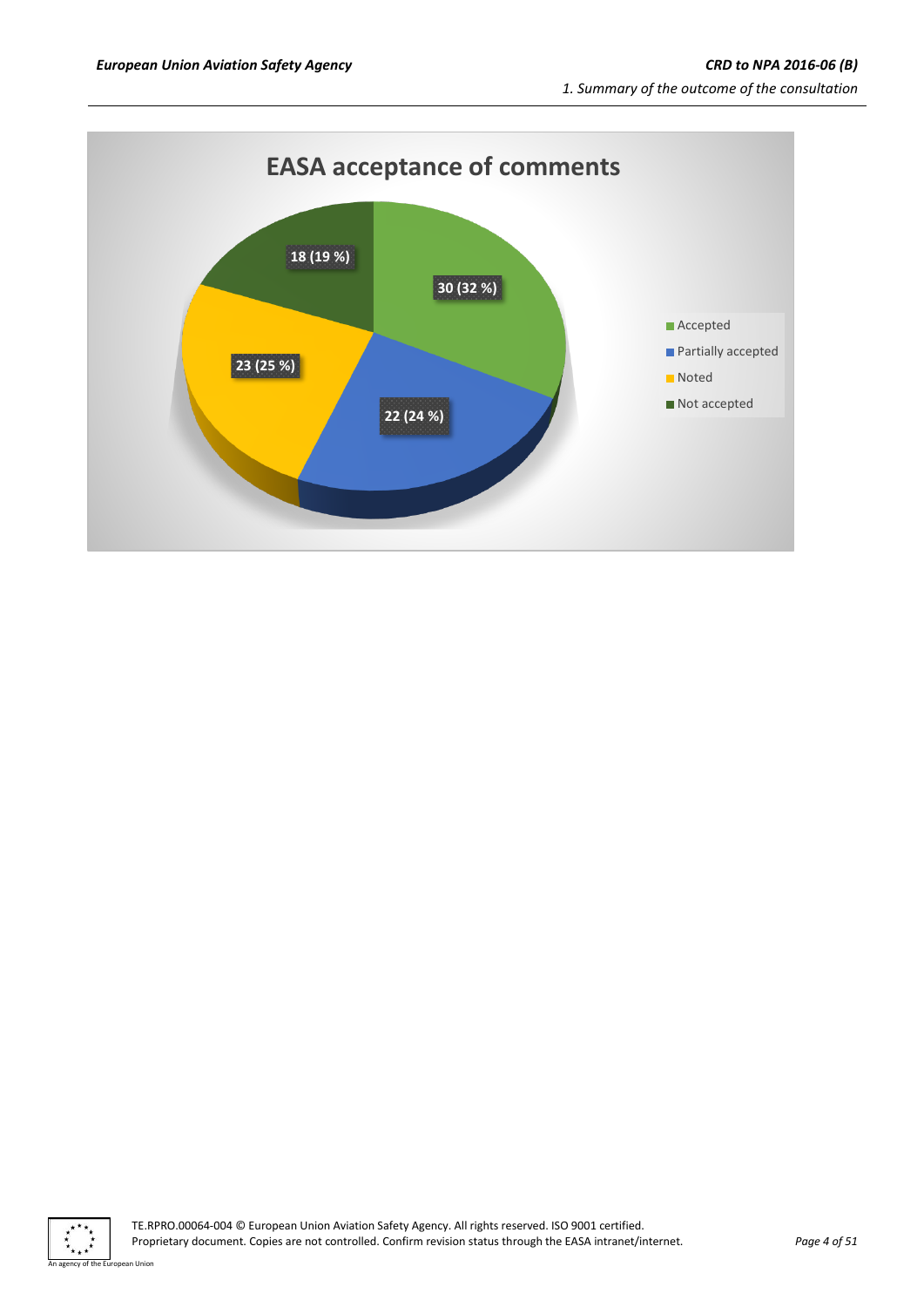### <span id="page-4-0"></span> $2.$ **Individual comments and responses**

In responding to comments, a standard terminology has been applied to attest EASA's position. This terminology is as follows:

- (a) **Accepted** EASA agrees with the comment and any proposed amendment is wholly transferred to the revised text.
- (b) **Partially accepted** EASA either agrees partially with the comment, or agrees with it but the proposed amendment is only partially transferred to the revised text.
- (c) **Noted** EASA acknowledges the comment but no change to the existing text is considered necessary.
- (d) **Not accepted** The comment or proposed amendment is not shared by EASA.

| (General comments) |
|--------------------|
|--------------------|

| comment  | 3<br>comment by: <b>EUROCONTROL</b>                                                                                                                                                                                                                                                                                                                                                                                                     |
|----------|-----------------------------------------------------------------------------------------------------------------------------------------------------------------------------------------------------------------------------------------------------------------------------------------------------------------------------------------------------------------------------------------------------------------------------------------|
|          | The EUROCONTROL Agency does not have comments on NPA 2016-06 (B).                                                                                                                                                                                                                                                                                                                                                                       |
| response | Noted.                                                                                                                                                                                                                                                                                                                                                                                                                                  |
|          |                                                                                                                                                                                                                                                                                                                                                                                                                                         |
| comment  | 4<br>comment by: Starspeed                                                                                                                                                                                                                                                                                                                                                                                                              |
|          | The basic principle or concept of amending fuel planning regulation to account for<br>circumstance (hostile terrain and availability of met information) is sound. However, the<br>application of some of these proposals might readily result in either routine violation (through<br>ignoring an impractical rule) or substitution risk (through introducing a new hazard in the<br>process of trying to mitigate the intended risk). |
| response | Noted.                                                                                                                                                                                                                                                                                                                                                                                                                                  |
|          |                                                                                                                                                                                                                                                                                                                                                                                                                                         |
| comment  | 38<br>comment by: Luftfahrt-Bundesamt                                                                                                                                                                                                                                                                                                                                                                                                   |
|          | The LBA has no comments on NPA 2016-06 (B).                                                                                                                                                                                                                                                                                                                                                                                             |
| response | Noted.                                                                                                                                                                                                                                                                                                                                                                                                                                  |

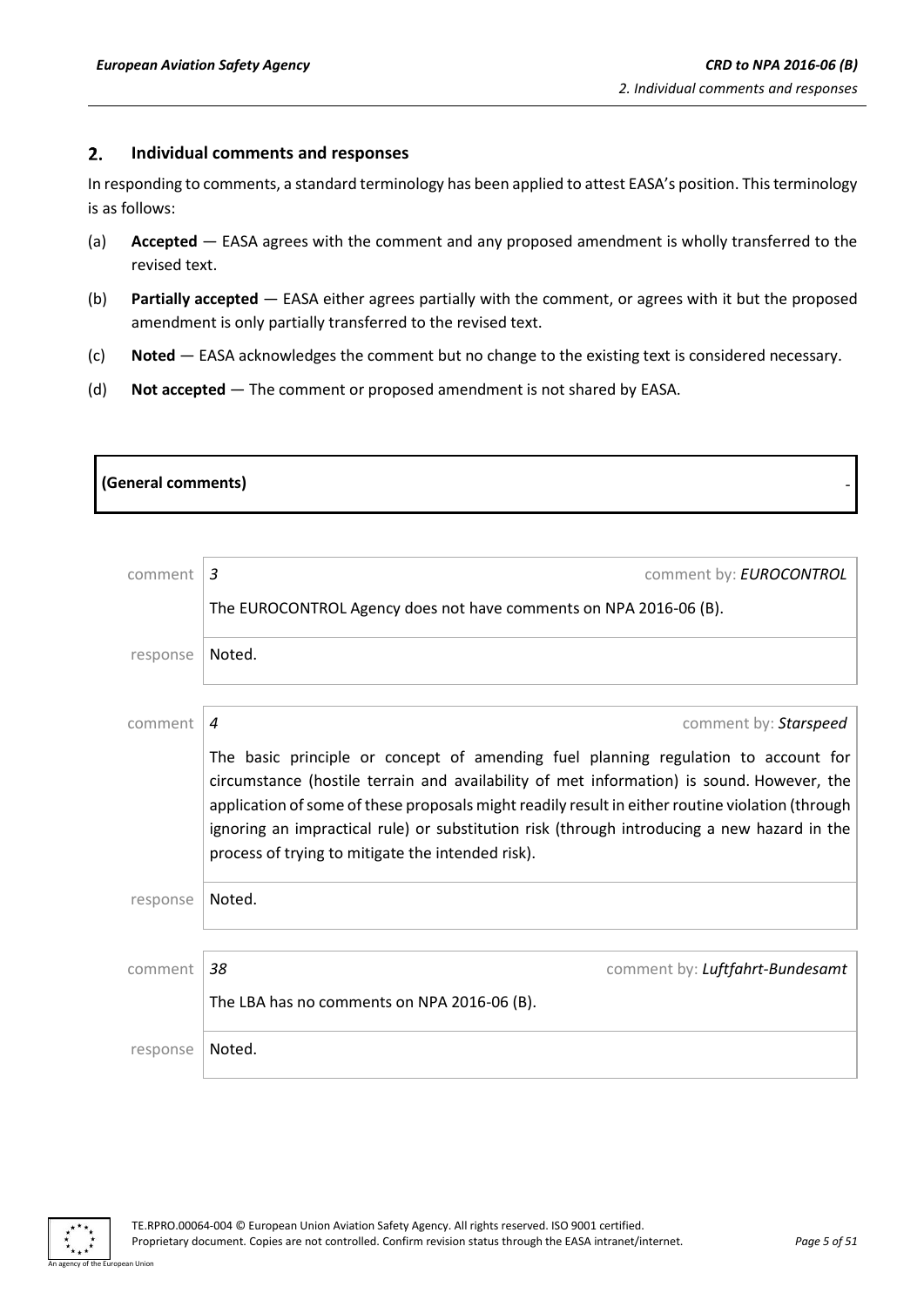| comment  | 39<br>comment by: UK CAA                                                                                                                                                                                                                                                                |
|----------|-----------------------------------------------------------------------------------------------------------------------------------------------------------------------------------------------------------------------------------------------------------------------------------------|
|          | Page No: General Comment                                                                                                                                                                                                                                                                |
|          | Paragraph No: Repeated text throughout document                                                                                                                                                                                                                                         |
|          | Comment: The word "minutes" has been reduced to the term 'min' throughout the<br>document, and in NPA 2016-06(A) and (C) as well. It is recommended that in the interests of<br>readability and to prevent incorrect interpretation, the full spelling "minutes" is used<br>throughout. |
|          | Justification: Clarity of meaning.                                                                                                                                                                                                                                                      |
| response | Accepted.                                                                                                                                                                                                                                                                               |
|          | Identical to comment 18 on $NPA$ 2016-06 (C) (see also CRD 2016-06 (C)).                                                                                                                                                                                                                |
| comment  | 77<br>comment by: FNAM                                                                                                                                                                                                                                                                  |
|          | The FNAM (Fédération Nationale de l'Aviation Marchande) is the French Aviation Industry<br>Federation / Trade Association for Air Transport, gathering the following members:                                                                                                           |
|          | CSTA: French Airlines Professional Union (incl. Air France)<br>$\bullet$                                                                                                                                                                                                                |
|          | SNEH: French Helicopters Operators Professional Union<br>$\bullet$                                                                                                                                                                                                                      |
|          | <b>CSAE: French Handling Operators Professional Union</b><br>$\bullet$                                                                                                                                                                                                                  |
|          | GIPAG: French General Aviation Operators Professional Union<br>$\bullet$                                                                                                                                                                                                                |
|          | GPMA: French Ground Operations Operators Professional Union<br>$\bullet$                                                                                                                                                                                                                |
|          | <b>EBAA France: French Business Airlines Professional Union</b><br>$\bullet$                                                                                                                                                                                                            |
|          | And the following associated members:                                                                                                                                                                                                                                                   |
|          | FPDC: French Drone Professional Union<br>$\bullet$                                                                                                                                                                                                                                      |
|          | UAF: French Airports Professional Union<br>٠                                                                                                                                                                                                                                            |
|          | Introduction:                                                                                                                                                                                                                                                                           |
|          | The comments hereafter shall be considered as an identification of some of the major issues<br>the French industry asks EASA to discuss with third-parties before any publication of the<br>proposed regulation. In consequence, the following comments shall not be considered:        |
|          | As a recognition of the third-parties consultation process carried out by the European<br>Parliament and of the Council;                                                                                                                                                                |
|          | As an acceptance or an acknowledgement of the proposed regulation, as a whole or of<br>any part of it;                                                                                                                                                                                  |
|          | As exhaustive: the fact that some articles (or any part of them) are not commented<br>does not mean FNAM has (or may have) no comments about them, neither FNAM<br>accepts or acknowledges them. All the following comments are thus limited to our                                     |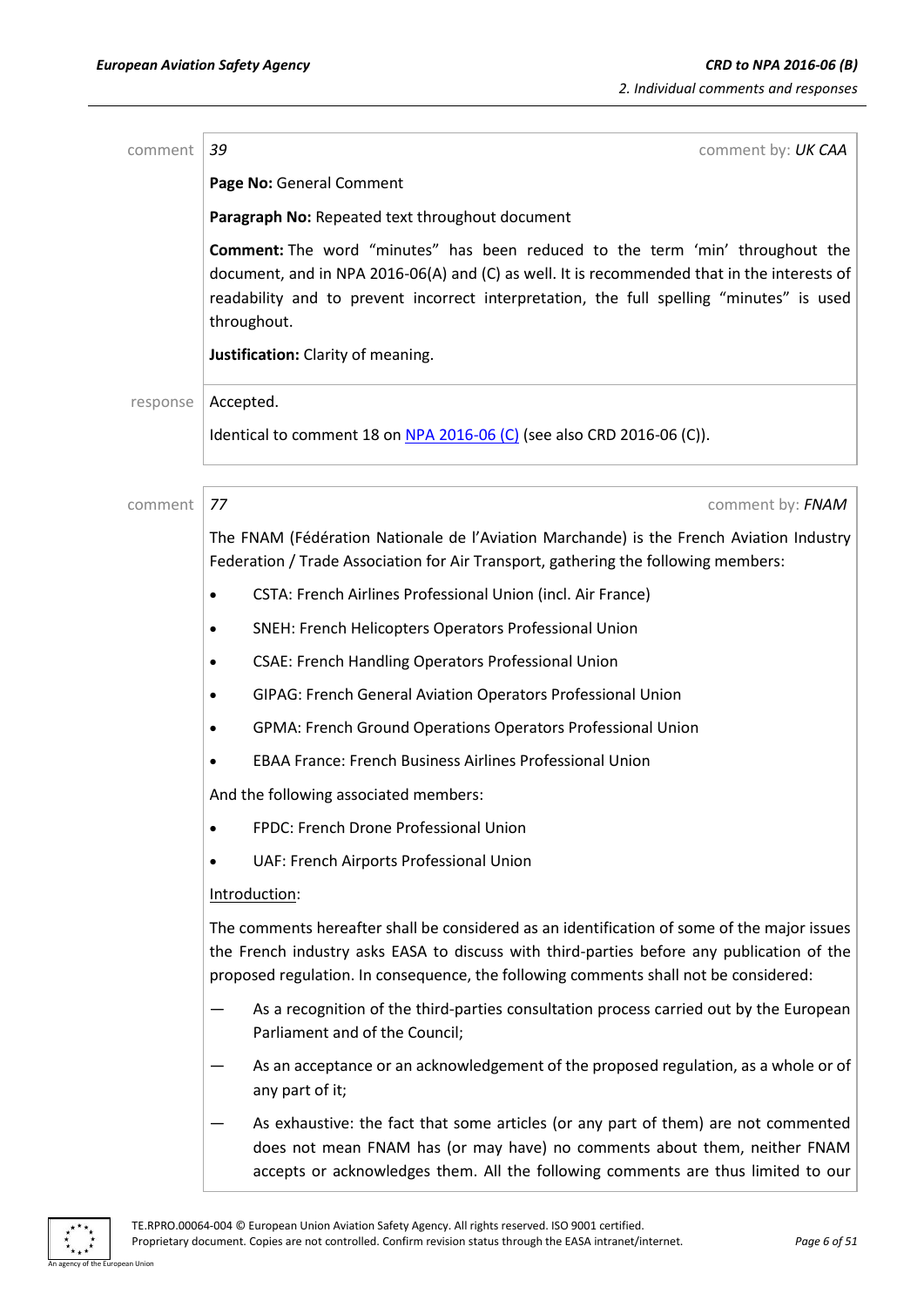understanding of the effectively published proposed regulation, notwithstanding their consistency with any other pieces of regulation.

response | Noted.

**Notice of Proposed Amendment 2016-06(B) — Fuel planning and management — Sub-NPA 2016-06(B) 'Helicopters — Annex I (Definitions), Part-CAT, Part-SPA, Part-NCC, Part-NCO & Part-SPO' — General comments** p. 1-3

comment *40* comment by: *UK CAA*

**Page No:** 1

**Paragraph No:** Executive Summary

**Comment:** In the Executive Summary for this sub-NPA the intentions for the NPA are described. The intention to align fuel policies across Annexes, where possible, is understood as is the need for proportionality and convergence with ICAO Annex 6. However, after reviewing all elements of the NPA, and in particular parts (B) and (C), the proposal to align Part-SPO with Part-NCC introduces significant issues and is not supported. Due to the wide range of activities to be conducted as specialised operations with all levels of motor powered aircraft, it is not appropriate to impose prescriptive fuel requirements on operators. The more performance based approach taken for Part-NCO is considered to be a practical and proportionate means of setting the safety standards for SPO. It is therefore strongly recommended that a further review is undertaken to address the inconsistencies that will inevitably arise if the proposed fuel provisions are taken forward.

There is also inconsistency evident between the separate parts of this NPA, in particular with regards to the adoption of fuel policies which adds to the difficulties in assessing proportionality and appropriateness.

**Justification:** The achievement of practical and reasonable fuel policies for the whole range of flying activities covered by the regulation. Imposing unrealistic and prescriptive requirements, especially for specialised operations, will incur unacceptable constraints and most probably non-compliance.

### response | Accepted.

Identical to comment 19 to NPA [2016-06](https://www.easa.europa.eu/document-library/notices-of-proposed-amendment/npa-2016-06-c) (C) (see also CRD 2016-06 (C)).

While the Part-SPO requirement for establishing fuel policies and considering the various elements of fuel needs (fuel to the site of intended landing, destination alternate, final reserve fuel (FRF), etc.) remains harmonised with the Part-NCC requirements. However, the prescriptive FRF requirement was amended and harmonised with the more performance-based approach taken for Part-NCO. That means that the provision related to FRF was at AMC level similary to the new AMC1 NCO.OP.125(b).

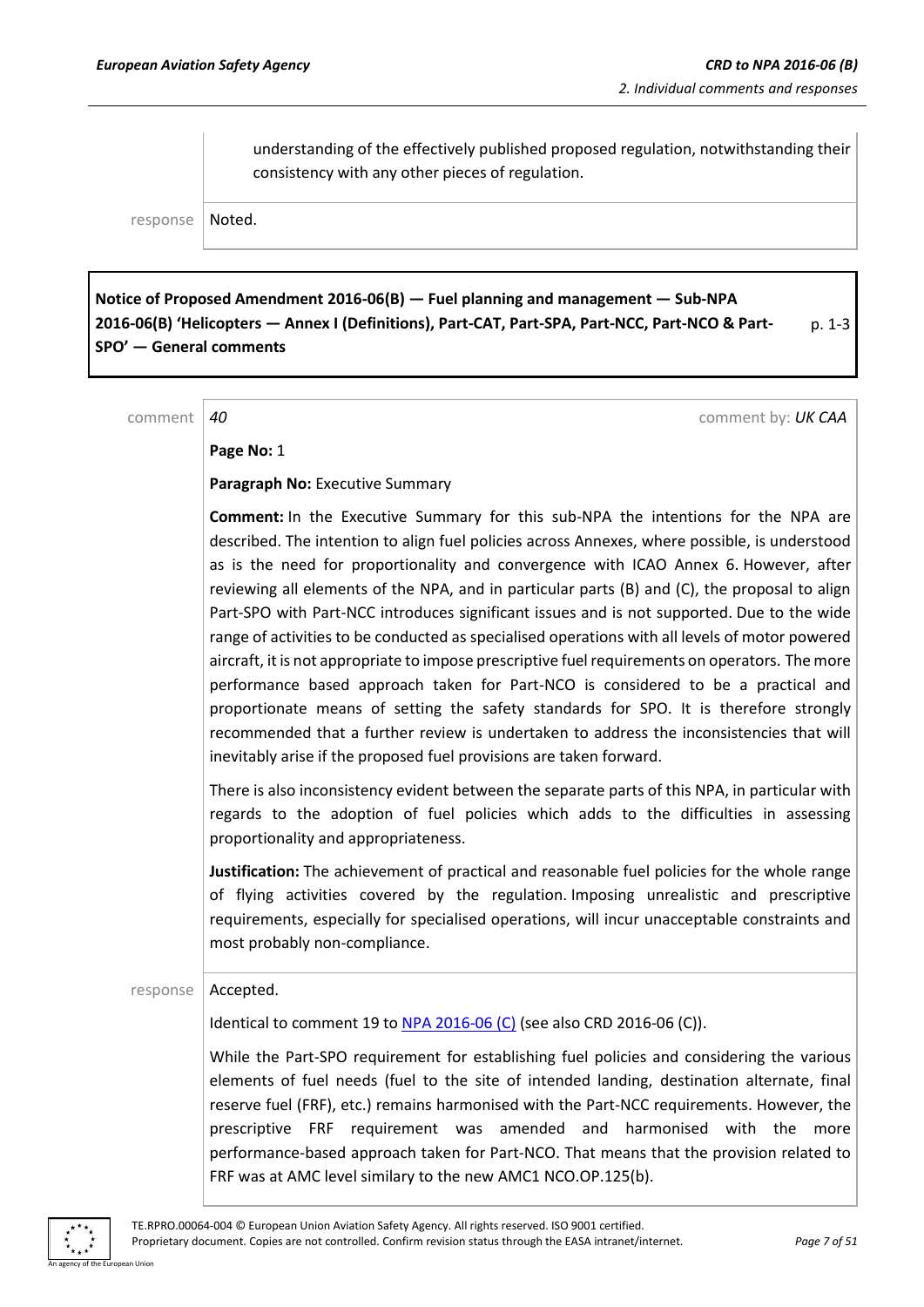### **2. Explanatory Note — 2.4. Overview of the proposed amendments — 2.4.3. Refuelling** p. 7-8

| comment  | comment by: European HEMS & Air Ambulance Committee (EHAC)<br>87                                                                                                                                                    |
|----------|---------------------------------------------------------------------------------------------------------------------------------------------------------------------------------------------------------------------|
|          | 2.4.3                                                                                                                                                                                                               |
|          | Create CAT.OP.MPA.197, NCC.OP.157, SPO.OP.157, NCO.OP.147, and related AMC/GM to<br>regulate helicopter refuelling with rotors turning in such a way that: []                                                       |
|          | relevant industry best practices are transposed; []                                                                                                                                                                 |
|          | Comment 1                                                                                                                                                                                                           |
|          | EHAC welcomes the application of industry best practices. As there exists no general and<br>every operation covering practice, we propose to amend the phrase with the word "relevant"<br>before industry standard. |
| response | Noted.                                                                                                                                                                                                              |

### **3. Proposed amendments — 3.1. Draft regulation (draft opinion) — Annex I (Definitions)** p. 9

| ۰,<br>I |  |
|---------|--|
| I<br>v  |  |
|         |  |

| comment  | 14     | comment by: British Helicopter Association                                                                                                                                          |
|----------|--------|-------------------------------------------------------------------------------------------------------------------------------------------------------------------------------------|
|          | 3.     | We welcome that local helicopter operations have now been defined and it would<br>appear there is some alleviation to the need for ATC when operating helicopters over<br>3,175 Kg. |
| response | Noted. |                                                                                                                                                                                     |

### **3. Proposed amendments — 3.3. Draft AMC and GM (draft decision) — Part-ORO** p. 9-10

comment 7 comment by: Swedish Transport Agency, Civil Aviation Department (Transportstyrelsen, *Luftfartsavdelningen)*

### — AMC3 ORO.MLR.100

Under contents of OM for CAT operators the word 'aeroplanes' has been added in part B. The proposed change in Part-A of this NPA is not the same as the change in Part-B. Consider a consistency check.

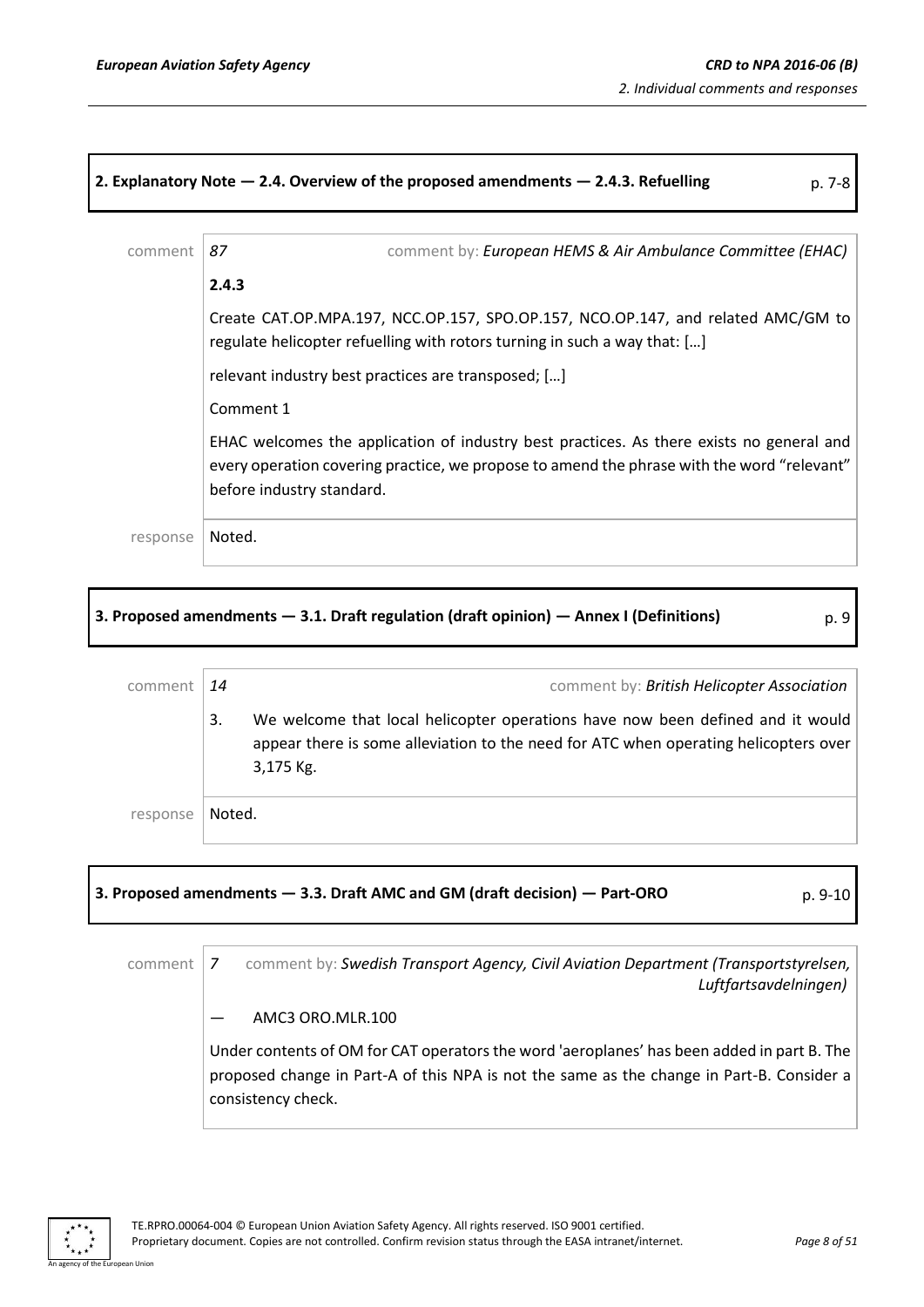response | Accepted.

The text was redrafted for consistency.

### **3. Proposed amendments — 3.4. Draft regulation (draft opinion) — Part-CAT** p. 10-15

comment *5* comment by: *Starspeed*

The requirements for FRF listed at 3.4.2.c.iii appear inconsistent in that the requirements for VFR Night exceed those for IFR.

3.4.3.c - the definition of meteorological information should be clarified for the purposes of this section. For example, by strict definition Fairoaks Airport EGTF does not have any METAR or TAF, but it is within the Heathrow CTZ and it is underneath the ILS Approach to Farnborough EGLF, both of which have regularly updated METARs and TAFs. One Operator may decide that this constitutes 'available meteorolical information' and not elect to nominate two destination alternates; and another Operator could apply a strict definition on the basis that EGTF does not provide METAR and TAF, and thus apply a rule that requires two destination alternates (even if a CAVOK day). Apart from creating areas of confusion, this can also lead to aircraft being heavier than required for a small site (such as Battersea Heliport EGLW, again without any specific meteorological information). Clarification of 'available' would be helpful.

 $response$  | Partially accepted.

The new rule provides for an option to fly under IFR to a destination with no official aviation weather forecasts and a single alternate. With point-in-space approaches, this situation is expected to happen more often in the future.

Even though the FRF may be slightly increased for VFR flights at night, this reflects the additional risks that are specific to VFR flights at night. In addition, the total fuel needs are highly likely to be higher when flying under IFR.

| comment  | comment by: British Helicopter Association<br>12                                                                                                                                                                                                                         |
|----------|--------------------------------------------------------------------------------------------------------------------------------------------------------------------------------------------------------------------------------------------------------------------------|
|          | 1. Some changes had been noted such as CAT.OP.MPA.151 Paragraph C where it stated if no<br>Met was available for the destination aerodrome, 2 nominated alternates and fuel for them<br>were required – what if the destination was a field HLS or met was not yet open? |
| response | Accepted.                                                                                                                                                                                                                                                                |
|          | The new rule provides for an option to fly under IFR to a destination with no official aviation<br>weather forecasts and a single alternate.                                                                                                                             |

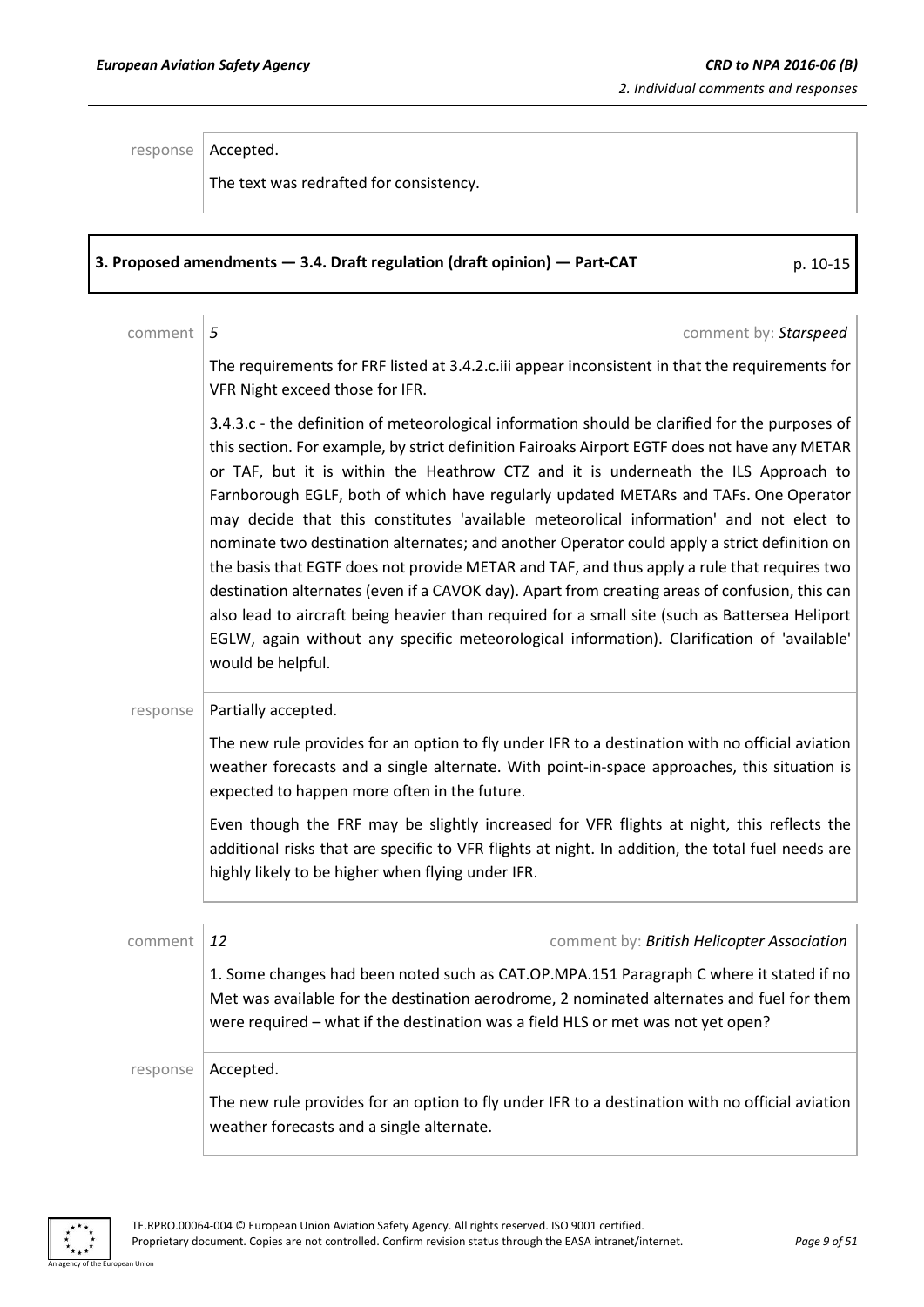| comment  | 13<br>comment by: British Helicopter Association                                                                                                                                                                                                                                                                                                                    |
|----------|---------------------------------------------------------------------------------------------------------------------------------------------------------------------------------------------------------------------------------------------------------------------------------------------------------------------------------------------------------------------|
|          | 2. It appears the NPA is now requiring more fuel if VFR at night was being flown, instead of<br>IFR, for the same destination, given that any required alternate was close by. If no alternate<br>required then more fuel was almost definitely needed.                                                                                                             |
| response | Not accepted.                                                                                                                                                                                                                                                                                                                                                       |
|          | Even though the FRF may be slightly increased for VFR flights at night, this reflects the<br>additional risks that are specific to VFR flights at night. In addition, the total fuel needs are<br>highly likely to be higher when flying under IFR.                                                                                                                 |
| comment  | 21<br>comment by: European Helicopter Association (EHA)                                                                                                                                                                                                                                                                                                             |
|          | CAT.OP.MPA.150 item (c)(3)(i)                                                                                                                                                                                                                                                                                                                                       |
|          | the addition of the text "which should be the amount of fuel required to compensate for<br>unforeseen factors" is totally unnecessary as this is fully covered in the definition of "(26)<br>'contingency fuel' means the fuel required to compensate for unforeseen factors that could<br>have an influence on the fuel consumption to the destination aerodrome;" |
|          | Suggest to stay with the old text, the new text does not add anything.                                                                                                                                                                                                                                                                                              |
| response | Not accepted.                                                                                                                                                                                                                                                                                                                                                       |
|          | The definition of contingency fuel is preserved to maintain constistency with the International<br>Civil Aviation Organization (ICAO) definition. Please note that the EASA definition of<br>contingency fuel is not fully harmonised with the ICAO one, but adapted to the European<br>Union regulatory framework.                                                 |
|          | The IR (e.g. point CAT.OP.MPA.181) should state the safety objective of contingency fuel, for<br>clarity.                                                                                                                                                                                                                                                           |
| comment  | 22<br>comment by: European Helicopter Association (EHA)                                                                                                                                                                                                                                                                                                             |
|          | The addition in                                                                                                                                                                                                                                                                                                                                                     |
|          | (iii) final reserve fuel, which should be:                                                                                                                                                                                                                                                                                                                          |
|          | (A) for visual flight rules (VFR) flights navigating by day with reference to visual landmarks,<br>20-min fuel at best-range speed; or                                                                                                                                                                                                                              |
|          | (B) when flying VFR and navigating by means other than by reference to visual landmarks<br>or at night, 30-min fuel at best-range speed; or                                                                                                                                                                                                                         |
|          | (C) for instrument flight rules (IFR) flights, 30-min fuel at holding speed at 1 500 ft (450 m)<br>above the aerodrome elevation in standard conditions calculated according to the<br>estimated mass on arrival above the destination alternate or the destination when no<br>destination alternate is required; and                                               |

 $\ddot{\ast}$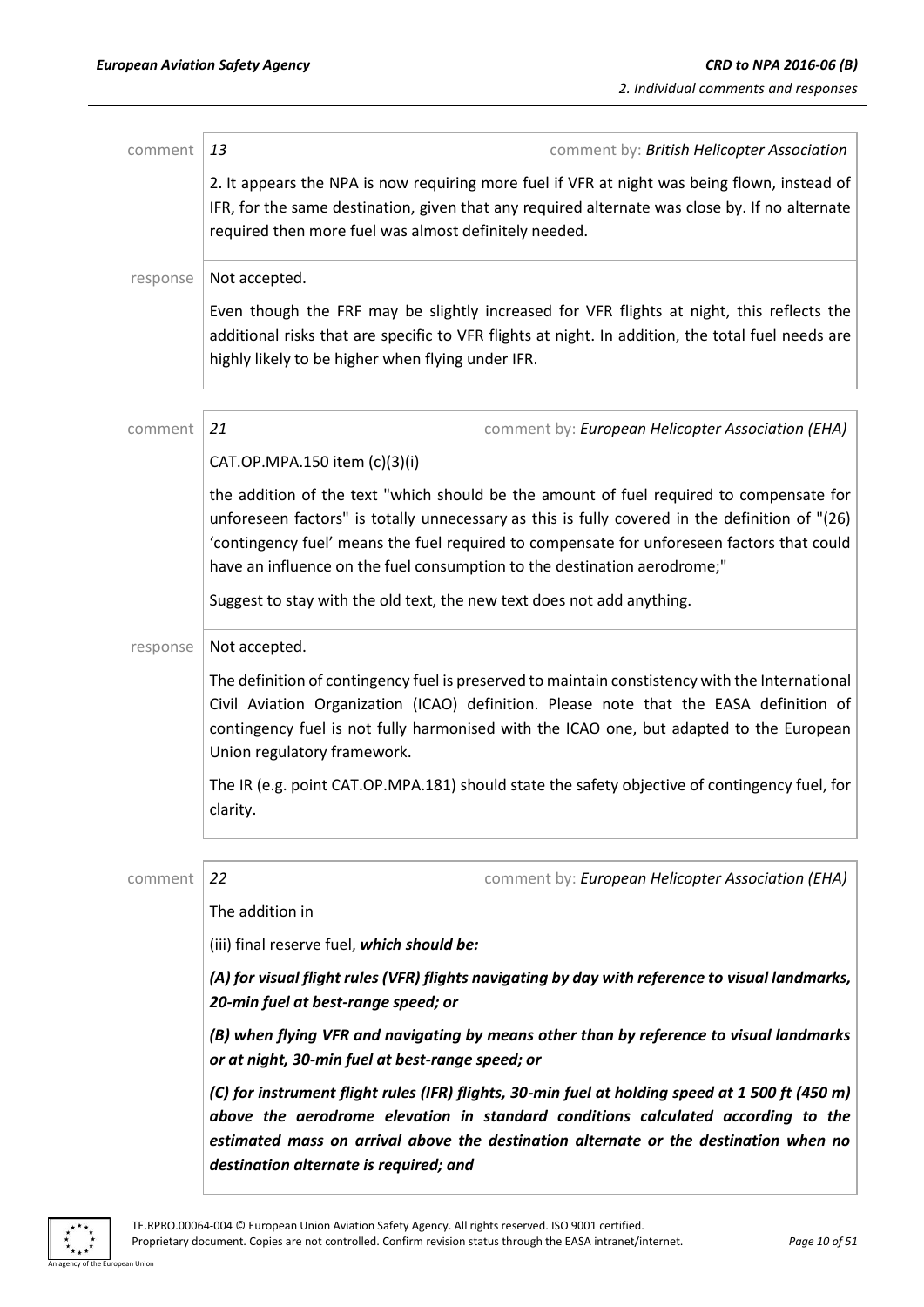Comments:

|          | 1.        | The addition is only adding complexity. It will add a third FRF number (VFR and<br>navigating by means other than or at night), which does not make the regulations<br>clearer and leaner.                                                                                                                                                                                                                                                     |
|----------|-----------|------------------------------------------------------------------------------------------------------------------------------------------------------------------------------------------------------------------------------------------------------------------------------------------------------------------------------------------------------------------------------------------------------------------------------------------------|
|          | 2.        | It is also fully covered in the present AMC3 CAT.OP.MPA.150(b) Fuel policy states:                                                                                                                                                                                                                                                                                                                                                             |
|          |           | (5) final reserve fuel, which should be:                                                                                                                                                                                                                                                                                                                                                                                                       |
|          |           | (i) for VFR flights navigating by day with reference to visual landmarks, 20 minutes' fuel                                                                                                                                                                                                                                                                                                                                                     |
|          |           | at best range speed; or                                                                                                                                                                                                                                                                                                                                                                                                                        |
|          |           | (ii) for IFR flights or when flying VFR and navigating by means other than by reference to                                                                                                                                                                                                                                                                                                                                                     |
|          |           | visual landmarks or at night, fuel to fly for 30 minutes at holding speed at 1 500 ft                                                                                                                                                                                                                                                                                                                                                          |
|          |           | (450 m) above the destination aerodrome in standard conditions calculated with the                                                                                                                                                                                                                                                                                                                                                             |
|          |           | estimated mass on arrival above the alternate, or the destination, when no alternate                                                                                                                                                                                                                                                                                                                                                           |
|          |           | is required;                                                                                                                                                                                                                                                                                                                                                                                                                                   |
|          |           | EHA-HeliOffshore proposes to delete the changes and keep present text as is.                                                                                                                                                                                                                                                                                                                                                                   |
| response |           | Not accepted.<br>Even though the FRF may be slightly increased for VFR flights at night, this reflects the<br>additional risks that are specific to VFR flights at night. In addition, the total fuel needs are<br>highly likely to be higher when flying under IFR.                                                                                                                                                                           |
| comment  | 23        | comment by: European Helicopter Association (EHA)                                                                                                                                                                                                                                                                                                                                                                                              |
|          |           | Item (d) The operator shall train its crew members and ensure that the involved ground<br>personnel is trained appropriately.                                                                                                                                                                                                                                                                                                                  |
|          |           | The above text "and ensure that the involved ground personnel is trained appropriately" is<br>inappropriate for the following reasons:                                                                                                                                                                                                                                                                                                         |
|          | $\bullet$ | The same standard is NOT applied for aeroplanes                                                                                                                                                                                                                                                                                                                                                                                                |
|          |           | How can an operator with HOFO in the future check if the HLO and the HDA offshore is<br>properly trained. How can Lufthansa and AirFrance assess of the SwissPort ground crew<br>is properly trained at all airfields. How canm Easyjet and Ryanair assess the suitablity<br>of the training of all refueling crew in Europe? This training is an accountability of the<br>local fuel operator and the local airport who allows these refuels. |
| response |           | Not accepted.                                                                                                                                                                                                                                                                                                                                                                                                                                  |
|          |           | The text serves a reminder of point ORO.GEN.110 (e) and does not add any new<br>requirements.                                                                                                                                                                                                                                                                                                                                                  |

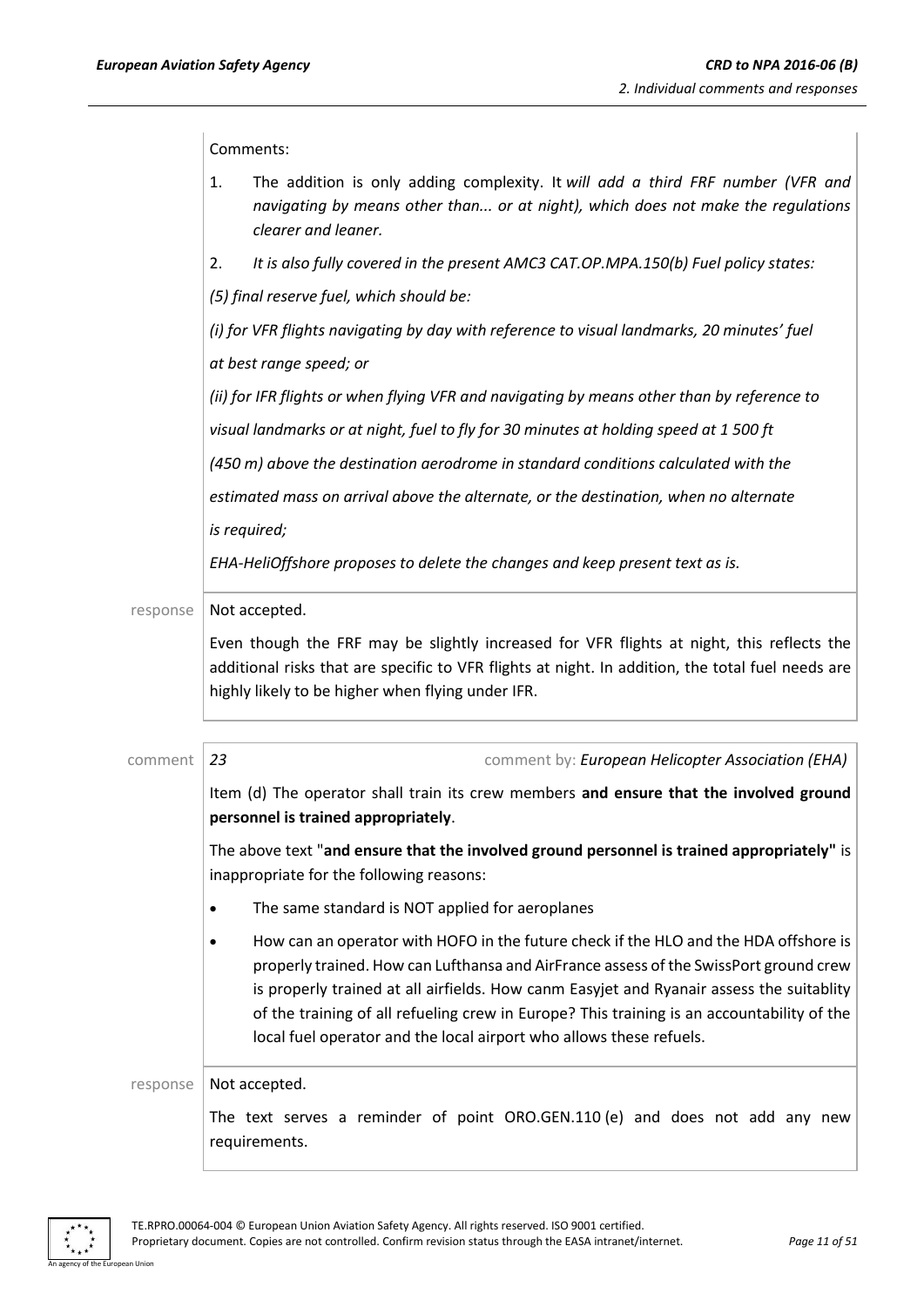| comment  | 28<br>comment by: European Helicopter Association (EHA)                                                                                                                                                                                                                                         |
|----------|-------------------------------------------------------------------------------------------------------------------------------------------------------------------------------------------------------------------------------------------------------------------------------------------------|
|          | CAT.OP.MPA.151 Selection of aerodromes and operating sites - helicopters                                                                                                                                                                                                                        |
|          | (c) The operator shall select two destination alternate aerodromes when:                                                                                                                                                                                                                        |
|          | (1) the appropriate weather reports and/or forecasts for the destination aerodrome indicate<br>that during a period commencing one hour before and ending one hour after the estimated<br>time of arrival, the weather conditions will be below the applicable planning minima; or              |
|          | (2) no meteorological information is available for the destination aerodrome.                                                                                                                                                                                                                   |
|          | <b>Comment EHA-HeliOffshore:</b>                                                                                                                                                                                                                                                                |
|          | What if the destination was a field HLS or Met was not yet open? Should there not be<br>additional guidance to give a possible waiver. Two alternates is a heavy requirement for<br>helicopters which can also land at a suitable landing site but which often cannot be files as<br>alternate. |
| response | Accepted.                                                                                                                                                                                                                                                                                       |
|          | The new rule provides for an option to fly under IFR to a destination with no official aviation<br>weather forecasts and a single alternate. With point-in-space approaches, this situation is<br>expected to happen more often in the future. The new reference is point CAT.OP.MPA.192.       |
| comment  | 29<br>comment by: European Helicopter Association (EHA)                                                                                                                                                                                                                                         |
|          | CAT.OP.MPA.150 Fuel policy - helicopters                                                                                                                                                                                                                                                        |
|          | Item (c)(3)(iii) final reserve                                                                                                                                                                                                                                                                  |
|          | Comment:                                                                                                                                                                                                                                                                                        |
|          | It appears the NPA is now requiring more fuel if VFR at night was being flown, instead of IFR,<br>for the same destination, given that any required alternate was close by. If no alternate<br>required then more fuel was almost definitely needed.                                            |
| response | Not accepted.                                                                                                                                                                                                                                                                                   |
|          | Even though the FRF may be slightly increased for VFR flights at night, this reflects the<br>additional risks that are specific to VFR flights at night. In addition, the total fuel needs are<br>highly likely to be higher when flying under IFR.                                             |
| comment  | comment by: European Helicopter Association (EHA)<br>30                                                                                                                                                                                                                                         |
|          | We welcome that local helicopter operations have now been defined and it would appear<br>there is some alleviation to the need for ATC when operating helicopters over 3,175 Kg.                                                                                                                |
| response | Noted.                                                                                                                                                                                                                                                                                          |

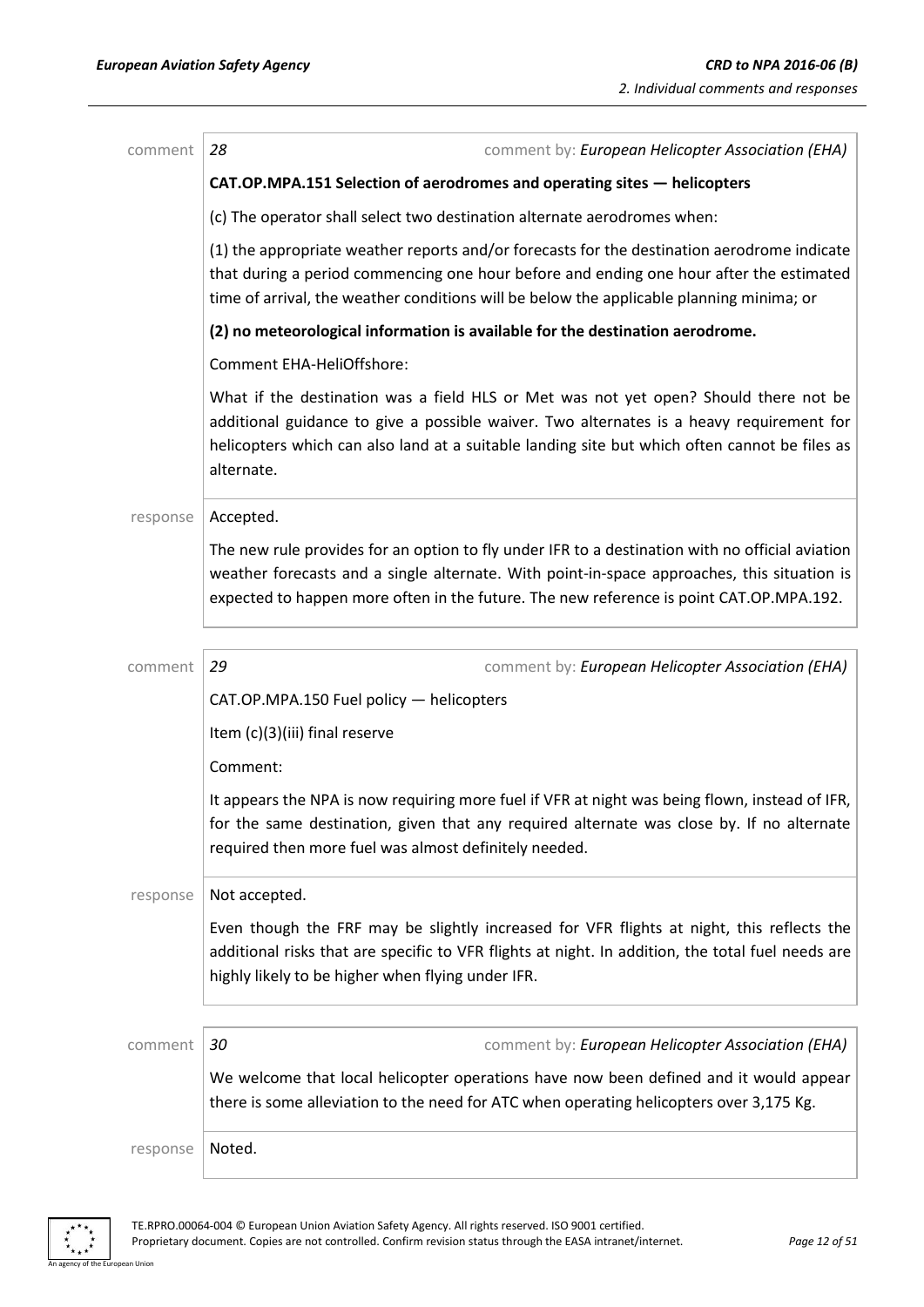| comment  | 37<br>comment by: European Helicopter Association (EHA)                                                                                                                                                                                                                                                                                                                                                                                                                        |
|----------|--------------------------------------------------------------------------------------------------------------------------------------------------------------------------------------------------------------------------------------------------------------------------------------------------------------------------------------------------------------------------------------------------------------------------------------------------------------------------------|
|          | CAT.OP.MPA.150 Fuel policy - helicopters                                                                                                                                                                                                                                                                                                                                                                                                                                       |
|          | ()                                                                                                                                                                                                                                                                                                                                                                                                                                                                             |
|          | (c)                                                                                                                                                                                                                                                                                                                                                                                                                                                                            |
|          | (iii) final reserve fuel, which should be:                                                                                                                                                                                                                                                                                                                                                                                                                                     |
|          | (A) for visual flight rules (VFR) flights navigating by day with reference to visual landmarks,<br>20-min fuel at best-range speed; or                                                                                                                                                                                                                                                                                                                                         |
|          | $(B)$                                                                                                                                                                                                                                                                                                                                                                                                                                                                          |
|          | $(C)$                                                                                                                                                                                                                                                                                                                                                                                                                                                                          |
|          | Proposal is to amend the above (c)(iii) i.a.w. SPO.OP.131 as follows:                                                                                                                                                                                                                                                                                                                                                                                                          |
|          | (A1) for visual flight rules (VFR) flights navigating by day with reference to visual<br>landmarks, a reserve fuel of 10 minutes at best-range-speed provided the he/she remains<br>within 25 NM of the aerodrome/operating site of departure; or                                                                                                                                                                                                                              |
|          | (A2) for visual flight rules (VFR) flights navigating by day with reference to visual landmarks<br>outside 25 NM of the aerodrome/operating site of departure, 20-min fuel at best-range<br>speed;                                                                                                                                                                                                                                                                             |
|          | Motivation:                                                                                                                                                                                                                                                                                                                                                                                                                                                                    |
|          | During Heliskiing it makes no sense to go back to the operating site with 20' reserve as:                                                                                                                                                                                                                                                                                                                                                                                      |
|          | the pilot is alone on board; and<br>1.                                                                                                                                                                                                                                                                                                                                                                                                                                         |
|          | the fuel truck is on site; and<br>2.                                                                                                                                                                                                                                                                                                                                                                                                                                           |
|          | it helps in performance (20 kilos are 20 kilos especially at altitude)<br>3.                                                                                                                                                                                                                                                                                                                                                                                                   |
| response | Not accepted.                                                                                                                                                                                                                                                                                                                                                                                                                                                                  |
|          | Heli-skiing flight remains a CAT flight with a passenger on board. The return flight is a<br>positioning flight to which CAT rules do not need to be applied.                                                                                                                                                                                                                                                                                                                  |
| comment  | 41<br>comment by: UK CAA                                                                                                                                                                                                                                                                                                                                                                                                                                                       |
|          | Page No: 10/11                                                                                                                                                                                                                                                                                                                                                                                                                                                                 |
|          | Paragraph No: 3.4 / 2, CAT.OP.MPA.150                                                                                                                                                                                                                                                                                                                                                                                                                                          |
|          | <b>Comment:</b> The proposed text for CAT.OP.MPA.150 has, to some extent, been transposed<br>from an AMC and uses incorrect emphasis for a rule. Additionally, terms are used that differ<br>from the text proposed for aeroplanes. It is recommended that "reserve fuel" is not used and<br>that "extra" and "discretionary" are used in the same way as for CAT.OP.MPA.181 for<br>consistency and standardisation. Additionally, and to further align with aeroplanes, it is |

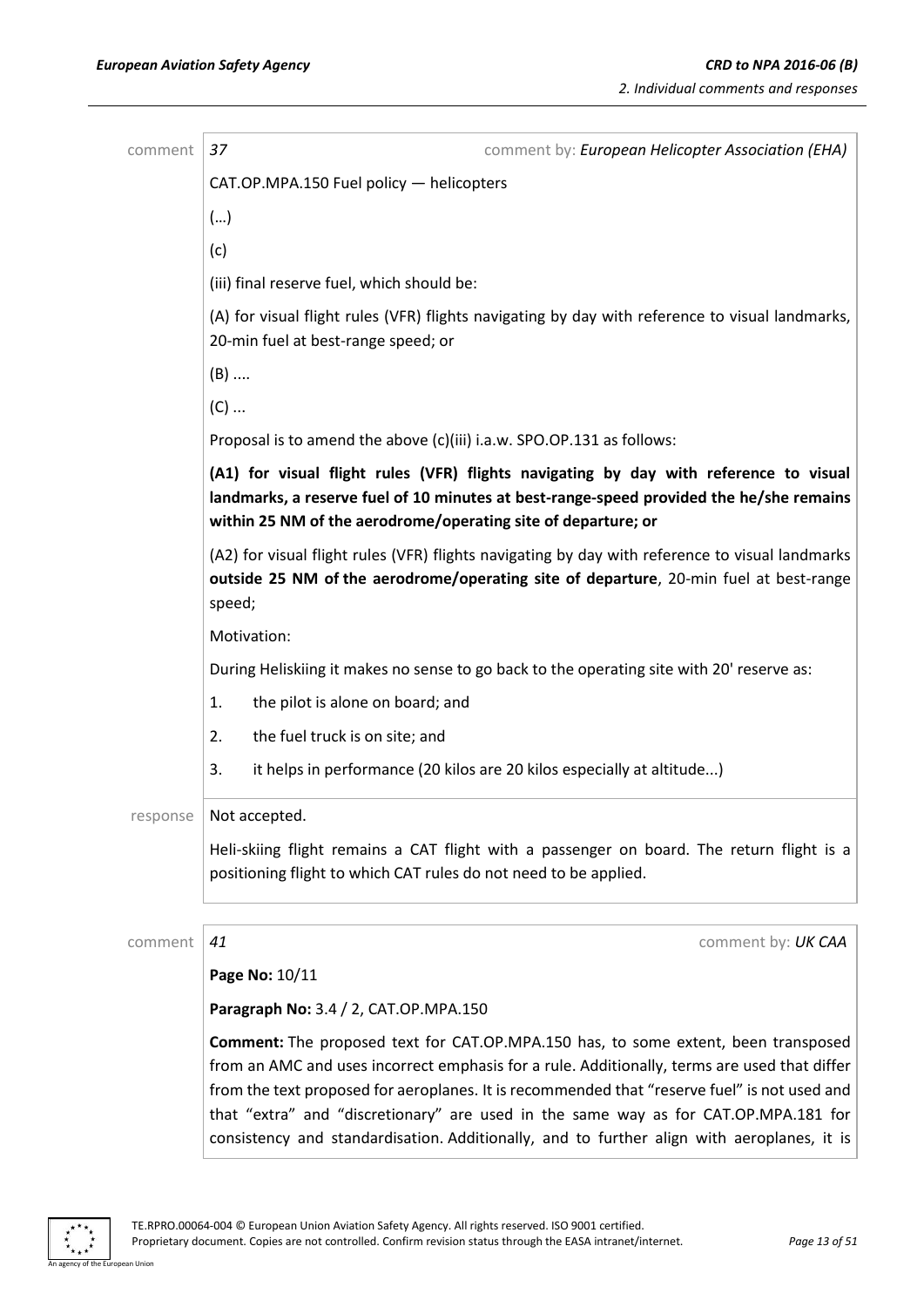recommended that the FRF should be 'on arrival at' rather than 'on arrival above' the aerodrome, albeit this is different from ICAO Annex 6 Pt III.

**Justification:** Consistency of terminology for CAT and correct emphasis for rules.

**Proposed Text:** Amend the proposal as indicated:

**CAT.OP.MPA.150 Fuel policy — helicopters**

(…)

(c) The operator shall ensure that the pre-flight calculation of usable fuel required for a flight includes:

(1) taxi fuel, which should *shall* not be less than the amount expected to be used prior to takeoff;

(2) trip fuel;

(3) reserve fuel consisting of:

(i)*(3)* contingency fuel, which should *shall* be the amount of fuel required to compensate for unforeseen factors;

(ii)*(4) destination* alternate fuel, if a destination alternate aerodrome is required;

(iii)*(5)* final reserve fuel, which should *shall not* be *less than*:

(A) for visual flight rules (VFR) flights navigating by day with reference to visual landmarks, 20-min *minutes* fuel at best-range speed; or

(B) when flying VFR and navigating by means other than by reference to visual landmarks or at night, 30-min *minutes* fuel at best-range speed; or

(C) for instrument flight rules (IFR) flights, 30-min *minutes* fuel at holding speed at 1 500 ft (450 m) above the aerodrome elevation in standard conditions calculated according to the estimated mass on arrival above *at* the destination alternate or *at* the destination when no destination alternate is required; and

(iv)*(6)* additional fuel, if required by the type of operation; and

(*7*) extra fuel if required by the commander*to take into account anticipated delays or specific operational constraints; and*.

### *(8) discretionary fuel, if required by the commander.*

(d) The operator shall ensure that in-flight replanning procedures for calculating usable fuel required when a flight has to proceed along a route or to a destination aerodrome other than originally planned includes:

(…)

(e) *Notwithstanding* As an alternative to paragraphs (b) to (d) above, for helicopters with an MCTOM of 3 175 kg or less, by day and over routes navigated by reference to visual landmarks, or for local helicopter operations(LHOs), the fuel policy shall ensure that, on completion of the flight, or series of flights, the final reserve fuel is sufficient for:

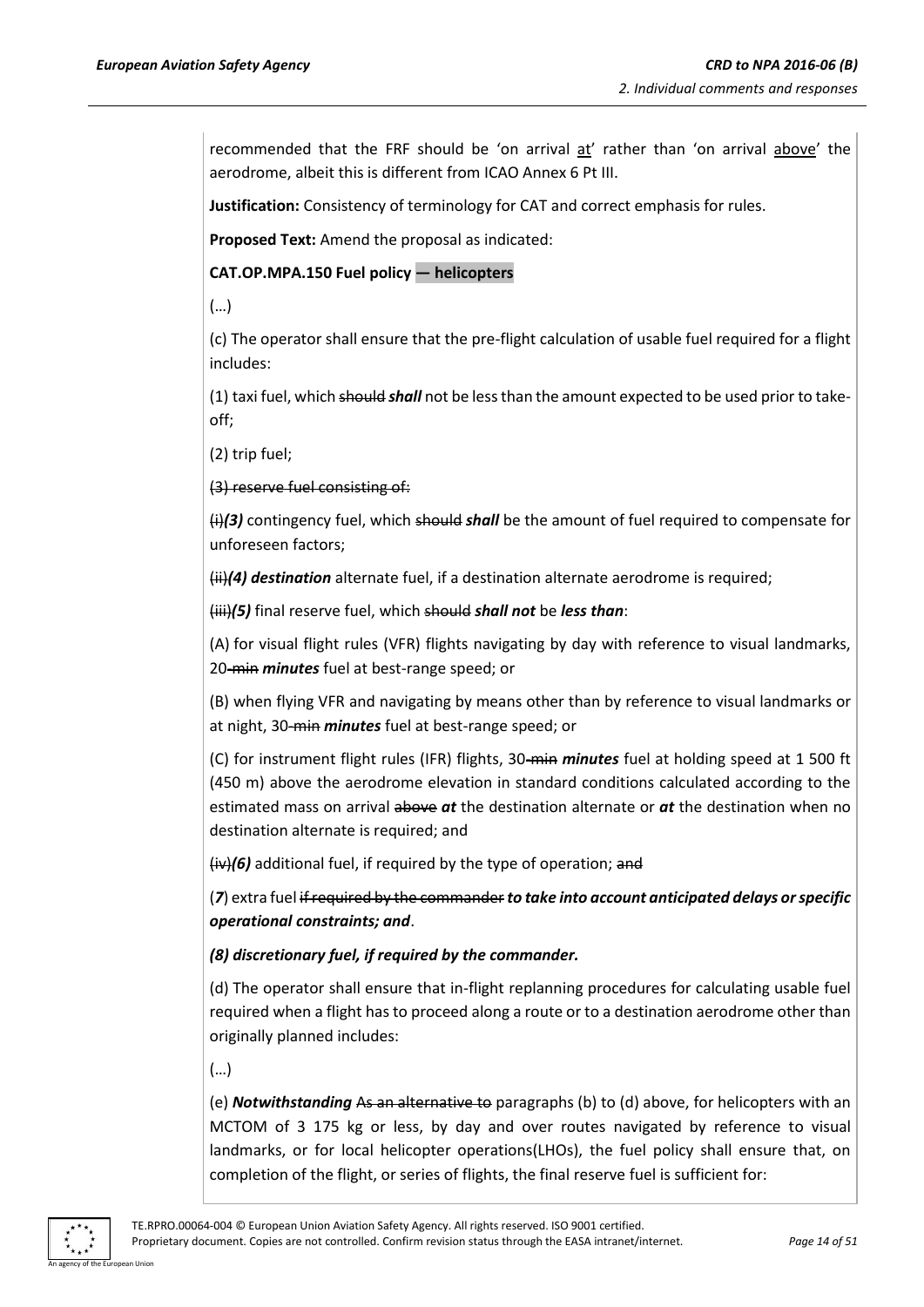|          | (1) 30 <i>minutes</i> of flying time at best-range speed; or                                                                                                                                                                                                                                                                                                                                                                                                                                                                                                                                                      |
|----------|-------------------------------------------------------------------------------------------------------------------------------------------------------------------------------------------------------------------------------------------------------------------------------------------------------------------------------------------------------------------------------------------------------------------------------------------------------------------------------------------------------------------------------------------------------------------------------------------------------------------|
|          | (2) 20 minutes of flying time at best-range speed when operating within an area providing<br>continuous and suitable precautionary landing sites.                                                                                                                                                                                                                                                                                                                                                                                                                                                                 |
| response | Partially accepted.                                                                                                                                                                                                                                                                                                                                                                                                                                                                                                                                                                                               |
|          | Most of the proposed changes in wording were incorporated except for the use of<br>'Notwithstanding'.                                                                                                                                                                                                                                                                                                                                                                                                                                                                                                             |
| comment  | 42<br>comment by: UK CAA                                                                                                                                                                                                                                                                                                                                                                                                                                                                                                                                                                                          |
|          | Page No: 14                                                                                                                                                                                                                                                                                                                                                                                                                                                                                                                                                                                                       |
|          | Paragraph No: 3.4 / 5, CAT.OP.MPA.153(c)                                                                                                                                                                                                                                                                                                                                                                                                                                                                                                                                                                          |
|          | <b>Comment:</b> The proposed text appears to have been copied from elsewhere and the terms<br>"commander" and "pilot in command" used confusingly. For CAT operations, the term should<br>be 'Commander'. We recommend the text should be adjusted as shown below.                                                                                                                                                                                                                                                                                                                                                |
|          | Justification: Consistency and correct use of terminology.                                                                                                                                                                                                                                                                                                                                                                                                                                                                                                                                                        |
|          | <b>Proposed Text:</b>                                                                                                                                                                                                                                                                                                                                                                                                                                                                                                                                                                                             |
|          | (c) The commander shall declare an emergency when the actual usable fuel on board is less<br>than final reserve fuel. The pilot-in-command commander shall advise the air traffic control<br>(ATC) of a minimum fuel state by declaring MINIMUM FUEL when, having committed to land<br>at an aerodrome or operating site, the pilot commander calculates that any change to the<br>existing clearance to that aerodrome or operating site, or other air traffic delays, may result<br>in landing with less than the planned final reserve fuel.                                                                   |
| response | Accepted.                                                                                                                                                                                                                                                                                                                                                                                                                                                                                                                                                                                                         |
|          | The new reference is point CAT.OP.MPA.195 (see Opinion No 02-2020).                                                                                                                                                                                                                                                                                                                                                                                                                                                                                                                                               |
| comment  | comment by: UK CAA<br>43                                                                                                                                                                                                                                                                                                                                                                                                                                                                                                                                                                                          |
|          | Page No: 14                                                                                                                                                                                                                                                                                                                                                                                                                                                                                                                                                                                                       |
|          | Paragraph No: 3.4 / 6, CAT.OP.MPA.154                                                                                                                                                                                                                                                                                                                                                                                                                                                                                                                                                                             |
|          | Comment: CAT.OP.MPA.182, to be renumbered 154, was published in CR(EU) 2106/1199<br>with associated AMC/GM in Decision 2016/015/R. The text proposed in this NPA differs from<br>that published and seems to reflect the AMC not the rule, and is in effect elevating the AMC<br>to a rule without justification. It is suggested that this may be an oversight and unintended<br>proposal which will introduce difficulties into the CAT regulations and is not reflected in the<br>other Annexes. It is recommended that this proposal is deleted and the current published text<br>of CAT.OP.MPA.182 retained. |

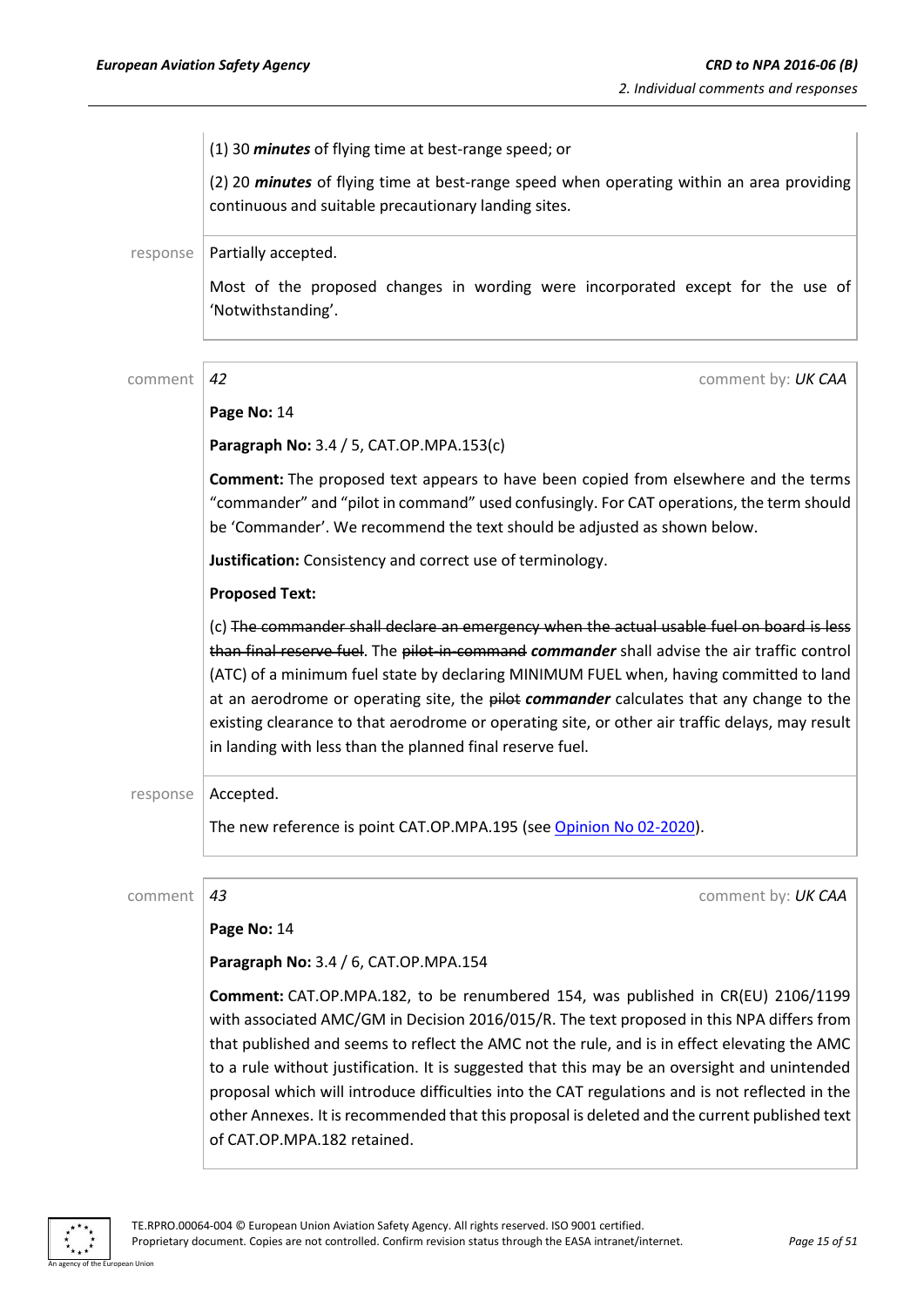**Justification:** Probable unintended proposal to published rule text and over restrictive effect on CAT rules.

### response | Partially accepted.

The text of point CAT.OP.MPA.182 'Destination aerodromes — instrument approach operations', which was introduced through Regulation (EU) 2016/1199, as well as its related AMC and GM, were retained in the new rules, the only difference being that the number of the point has changed, to preserve the structure of the new fuel rules.

Said text is now under:

- for aeroplanes: the new point CAT.OP.MPA.182 (f), with related AMC and GM in the new AMC1 CAT.OP.MPA.182(f) and GM1 CAT.OP.MPA.182(f) respectively; and
- for helicopters: the new point CAT.OP.MPA.192 (d), with related AMC and GM in the new AMC1 CAT.OP.MPA.192(d) and GM1 CAT.OP.MPA.192(d) respectively.

comment *44* comment by: *UK CAA*

### **Page No:** 15

**Paragraph No:** 3.4 / 7, CAT.OP.MPA.197

**Comment:** It is recommended that sub-paragraphs (b), (c) and (d) are placed into AMC to support (e) which should be the requiring rule and amended as shown. It is also not clear how approval will be achieved. Suggested text provided.

**Justification:** Clarification of requirement and method of compliance and approval.

### **Proposed Text:**

Move sub-paragraphs (b) to (d) to AMC and amend sub-paragraph (e) as follows:

(e*b*) The *operator shall ensure that the* helicopter refuelling procedure*s* with engine and/or rotors running and any change thereto shall be *are* specified in the operations manual and require prior approval *has been granted* by the competent authority.

### response  $\vert$  Not accepted.

Points CAT.OP.MPA.197 (b) to (d) introduce the basic safety objectives, which are further elaborated on in the AMC and GM (e.g. risk assessment, procedures training).

The text of point (d) ((e) in the NPA) was reworded, as it is also used for other approvals. In addition, it was kept for consistency with the Air OPS Regulation.

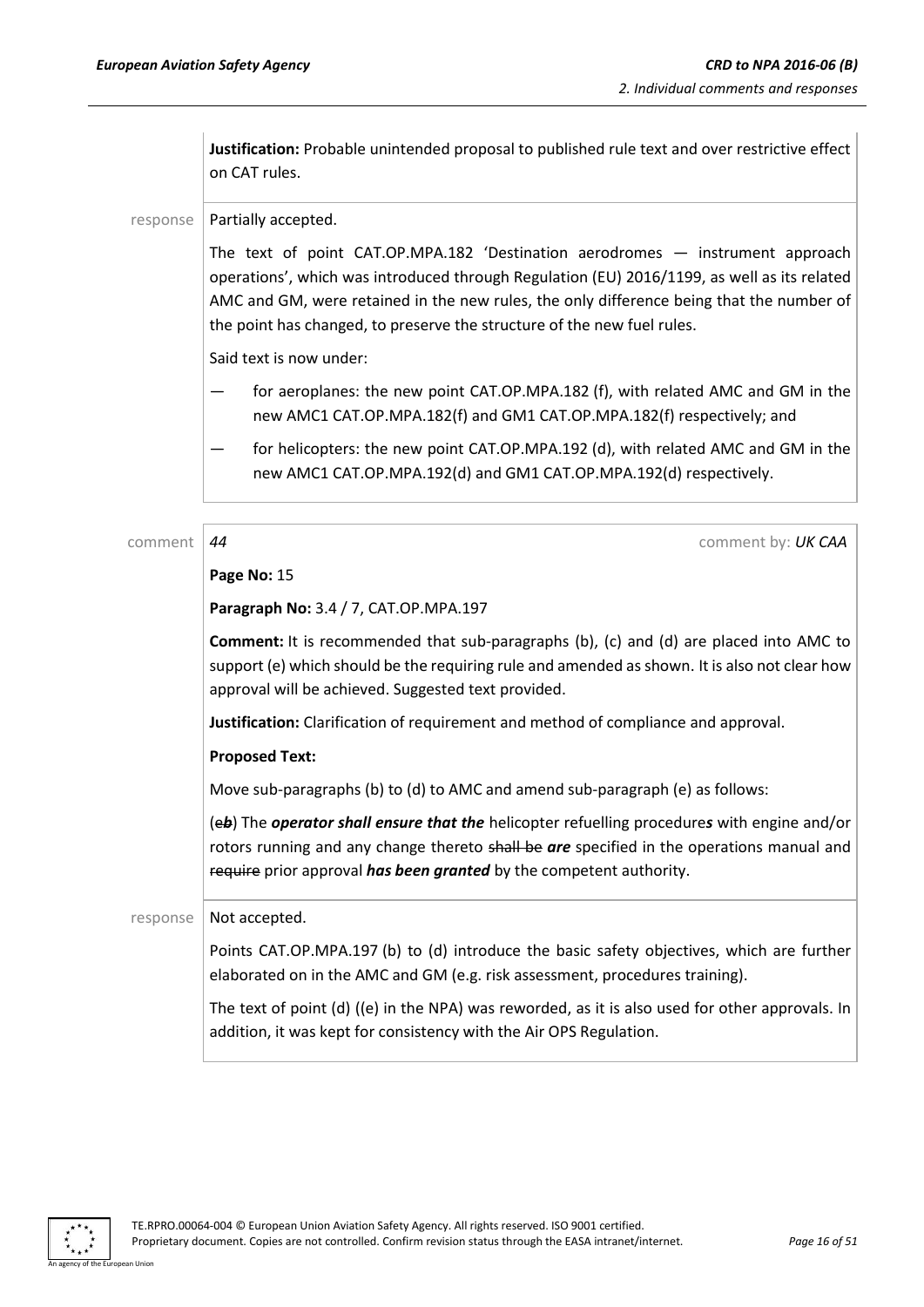| comment  | comment by: ESSP-SAS<br>76                                                                                                                                                                                                                                                                                                                                                                                                                                                                                                                                                          |
|----------|-------------------------------------------------------------------------------------------------------------------------------------------------------------------------------------------------------------------------------------------------------------------------------------------------------------------------------------------------------------------------------------------------------------------------------------------------------------------------------------------------------------------------------------------------------------------------------------|
|          | Item (6) CAT.OP.MPA.182 seems to be renumbered, but currently does not appear neither in<br>965/2012<br>the<br>consolidation<br>version<br>of<br>Reg.<br>(http://eur-lex.europa.eu/legal-<br>content/EN/TXT/?uri=celex:32013R0800) nor EASA Easy Access Rules AIR OPS.                                                                                                                                                                                                                                                                                                              |
|          | It seems to be an edition failure and should be removed. the content of this provision<br>constitutes a penalty to the implementation and use of GNSS based procedures for<br>helicopters (RNP 0.3 and PinS based on GNSS).                                                                                                                                                                                                                                                                                                                                                         |
| response | Partially accepted.                                                                                                                                                                                                                                                                                                                                                                                                                                                                                                                                                                 |
|          | The text of point CAT.OP.MPA.182 'Destination aerodromes - instrument approach<br>operations', which was introduced through Regulation (EU) 2016/1199, as well as its related<br>AMC and GM, were retained in the new rules, the only difference being that the number of<br>the point has changed, to preserve the structure of the new fuel rules.                                                                                                                                                                                                                                |
|          | Said text is now under:                                                                                                                                                                                                                                                                                                                                                                                                                                                                                                                                                             |
|          | for aeroplanes: the new point CAT.OP.MPA.182 (f), with related AMC and GM in the<br>new AMC1 CAT.OP.MPA.182(f) and GM1 CAT.OP.MPA.182(f) respectively; and                                                                                                                                                                                                                                                                                                                                                                                                                          |
|          | for helicopters: the new point CAT.OP.MPA.192 (d), with related AMC and GM in the<br>new AMC1 CAT.OP.MPA.192(d) and GM1 CAT.OP.MPA.192(d) respectively.                                                                                                                                                                                                                                                                                                                                                                                                                             |
|          |                                                                                                                                                                                                                                                                                                                                                                                                                                                                                                                                                                                     |
| comment  | 78<br>comment by: FNAM                                                                                                                                                                                                                                                                                                                                                                                                                                                                                                                                                              |
|          | CAT.OP.MPA.150                                                                                                                                                                                                                                                                                                                                                                                                                                                                                                                                                                      |
|          | The FNAM thinks it is a good initiative to base, in the CAT.OP.MPA.150, the calculation of the<br>final reserve fuel on the best range speed and not on the normal cruising speed. We thank<br>the EASA for it.                                                                                                                                                                                                                                                                                                                                                                     |
| response | Noted.                                                                                                                                                                                                                                                                                                                                                                                                                                                                                                                                                                              |
| comment  | 79<br>comment by: FNAM                                                                                                                                                                                                                                                                                                                                                                                                                                                                                                                                                              |
|          | CAT.OP.MPA.153                                                                                                                                                                                                                                                                                                                                                                                                                                                                                                                                                                      |
|          | The FNAM was surprised to see the introduction of the phraseology "MINIMUM FUEL" and<br>"MAYDAY MAYDAY MAYDAY FUEL" in the 965/2012 regulation without adding, at the same<br>time, the corresponding requirements in the SERA and in the ATM/ANS regulations.<br>Therefore, to ensure consistency between the several European regulations, the FNAM<br>suggests to add in the SERA and in the ATM/ANS regulations the adequate corresponding<br>requirements regarding the "MINIMUM FUEL" state and the declaration of a fuel emergency<br>situation "MAYDAY MAYDAY MAYDAY FUEL". |
|          | In the current regulation, the "MINIMUM FUEL" is not a declaration which confers any special<br>treatment by ATC (it is not an emergency situation) but an information message. Controllers                                                                                                                                                                                                                                                                                                                                                                                         |



an Union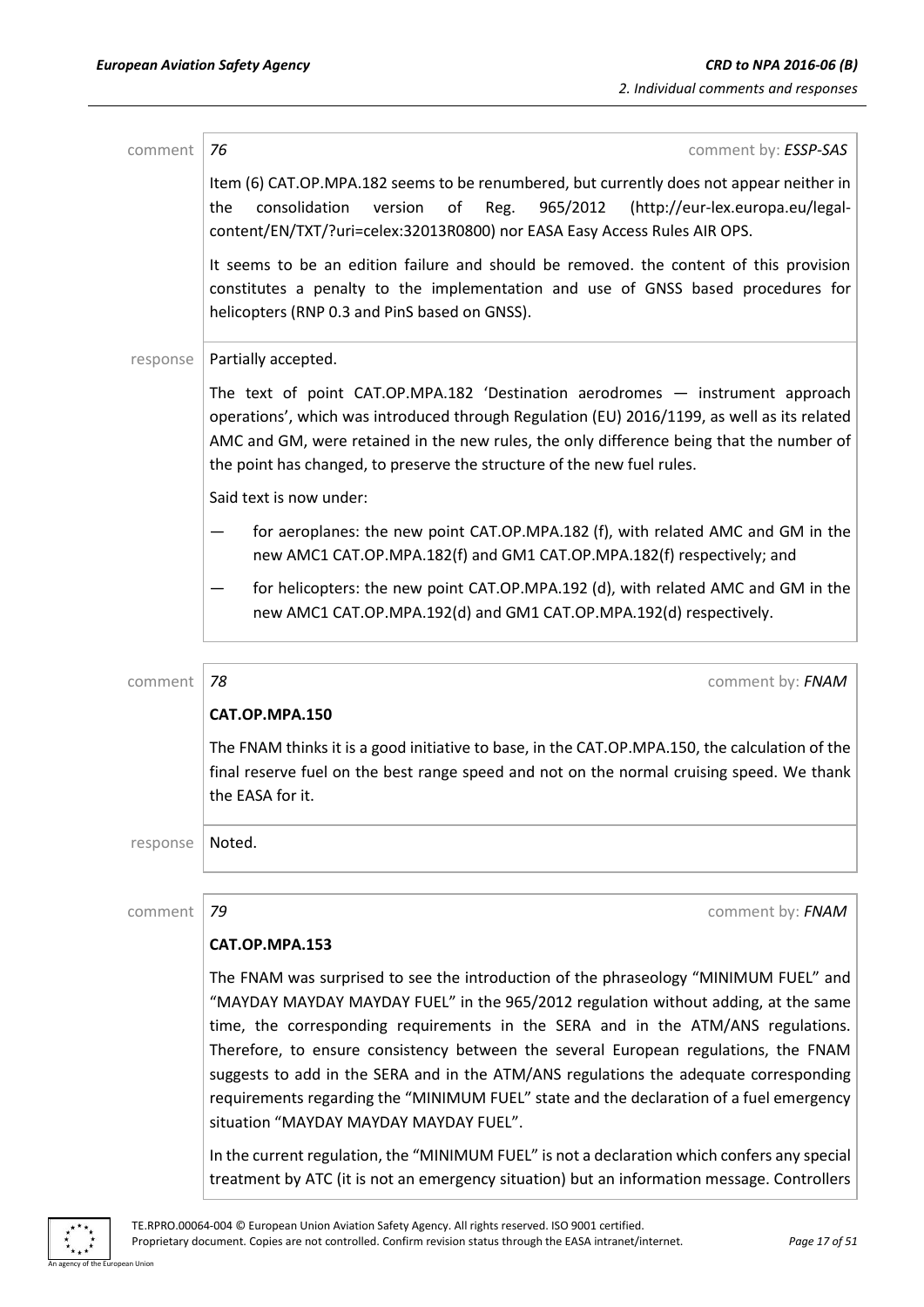should bear in mind that an emergency situation is possible should any additional delay occur. Hence, controllers are not required to provide priority to pilots of aircraft that have indicated or suggested that they are becoming short of fuel or have used the phraseology "MINIMUM FUEL". The term "MINIMUM FUEL" indicates that the pilot, intending to land at a specific aerodrome, calculates that any change to the existing clearance to that aerodrome might result in landing with less than the planned final reserve fuel.

Furthermore, the FNAM would like the EASA to add some clarifications regarding this IR: Pilots & controllers shall keep in mind that PAN remains a universally prescribed means of declaring any urgency situation which requires assistance including low fuel emergency. In such case the declaration, whatever its cause, shall require priority to be given. Controllers & pilots should also understand that a PAN or a MAYDAY declaration arising because of low fuel may not necessarily use the fuel-specific phraseology suggested in PANS-ATM - pilot may make a standard form declaration first and only once it has been acknowledged explain that the problem is low fuel and priority corresponding to the declaration made is required.

### $response$  | Partially accepted.

Regulation (EU) 2016/1185, amending Regulation (EU) No 923/2012, on common rules of the air (published on 21 July 2016), and EASA ED Decision 2016/023/R (published on 14 October 2016), amending the AMC and GM to the rules of the air, introduced the rules on the 'MINIMUM FUEL' declaration in the European regulatory system before the Air OPS rules. GM1 SERA.11012 'Minimum fuel and fuel emergency' provides the following clarification:

*The declaration of MINIMUM FUEL informs ATC that all planned aerodrome options have been reduced to a specific aerodrome of intended landing, and any change to the existing clearance may result in landing with less than planned final reserve fuel. This is not an emergency situation but an indication that an emergency situation is possible should any additional delay occur.*

In addition, EASA [\(SIB\) 2018-08](https://ad.easa.europa.eu/ad/2018-08) was published on 8 May 2018, which reminded air operators and ATC of the relevant requirements in ICAO Annex 6 and Doc 4444, as well as in Part-SERA. Moreover, SIB 2018-08 points to the detailed explanations and scenarios for the use of the 'MINIMUM FUEL' declaration, which are provided in ICAO Doc 9976 'Flight Planning and Fuel Management (FPFM) Manual'.

The new fuel rules introduce the requirements for the 'MINIMUM FUEL' and a 'MAYDAY MAYDAY MAYDAY FUEL' declarations in the Air OPS Regulation, as well as more examples of their use in the new GM1 CAT.OP.MPA.185.

The 'PAN' declaration is not a standard declaration for fuel, but for other urgencies.

Following publication o[f Opinion No 02-2020,](https://www.easa.europa.eu/document-library/opinions/opinion-022020) EASA will initiate safety promotion activities to increase the awareness and understanding of the differences between the various fuelrelated messages amongst pilots and ATC personnel.

Similar to comment 79.

An agency of the European Union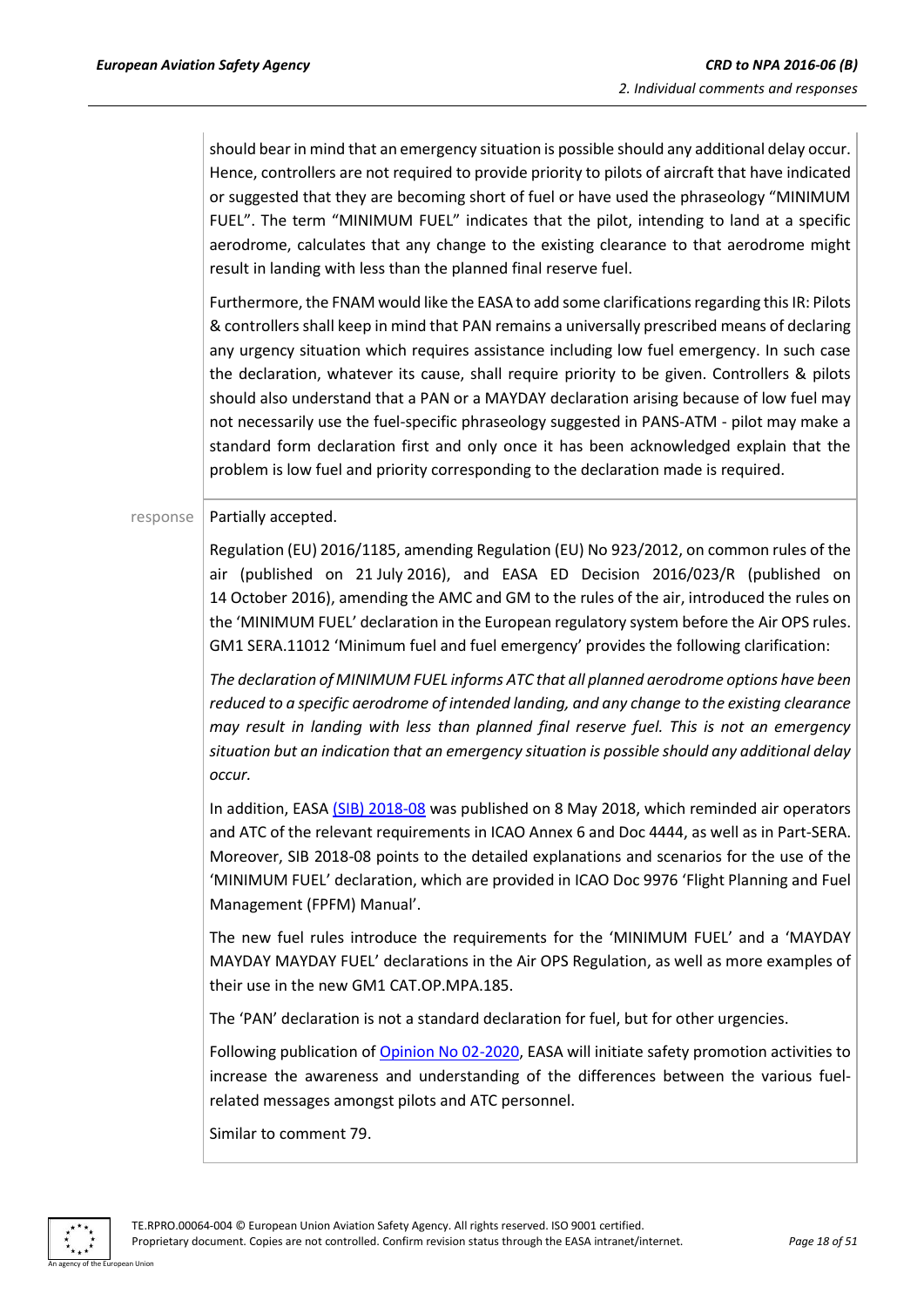| comment  | 80<br>comment by: FNAM                                                                                                                                                                                                                                                                            |
|----------|---------------------------------------------------------------------------------------------------------------------------------------------------------------------------------------------------------------------------------------------------------------------------------------------------|
|          | CAT.OP.MPA.197                                                                                                                                                                                                                                                                                    |
|          | Regarding the new requirement CAT.OP.MPA.197 the FNAM would like to thank the EASA for<br>introducing the "refuelling with engine(s) and/or rotors running - helicopters" in the parts<br>CAT, NCC, NCO and SPO of this regulation and which was only applicable for the Part<br>SPA.HEMS before. |
| response | Noted.                                                                                                                                                                                                                                                                                            |
|          | The new reference is point CAT.OP.MPA.200.                                                                                                                                                                                                                                                        |
| comment  | comment by: European HEMS & Air Ambulance Committee (EHAC)<br>88                                                                                                                                                                                                                                  |
|          | CAT.OP.MPA.197                                                                                                                                                                                                                                                                                    |
|          | Refuelling with engine(s) and/or rotors running - helicopters                                                                                                                                                                                                                                     |
|          | (a) Refuelling with engine(s) and/or rotors running shall only be conducted:                                                                                                                                                                                                                      |
|          | (1) with no passengers or technical crew members embarking or disembarking;                                                                                                                                                                                                                       |
|          | (2) if the aerodrome/operating site operator allows such operations;                                                                                                                                                                                                                              |
|          | (3) in accordance with any specific procedures and limitations in the aircraft flight manual<br>(AFM);                                                                                                                                                                                            |
|          | (4) with JET A or JET A-1 fuel types; and                                                                                                                                                                                                                                                         |
|          | (5) in the presence of the appropriate rescue and fire fighting facilities (RFFF).                                                                                                                                                                                                                |
|          | Comment 2                                                                                                                                                                                                                                                                                         |
|          | The definition of "Appropriate rescue and firefighting facilities (RFFF)" has to be specified in<br>accordance with the existing best practices of the relevant industry, i.e. according to the<br>operational risks.                                                                             |
| response | Partially accepted.                                                                                                                                                                                                                                                                               |
|          | 'rescue and firefighting facilities (RFFF)' was changed to 'rescue and firefighting (RFF) facilities<br>or equipment'. The new AMC3 CAT.OP.MPA.200 describes what is acceptable in a pragmatic<br>way.                                                                                            |
|          | The new reference is point CAT.OP.MPA.200 and related AMC3 CAT.OP.MPA.200.                                                                                                                                                                                                                        |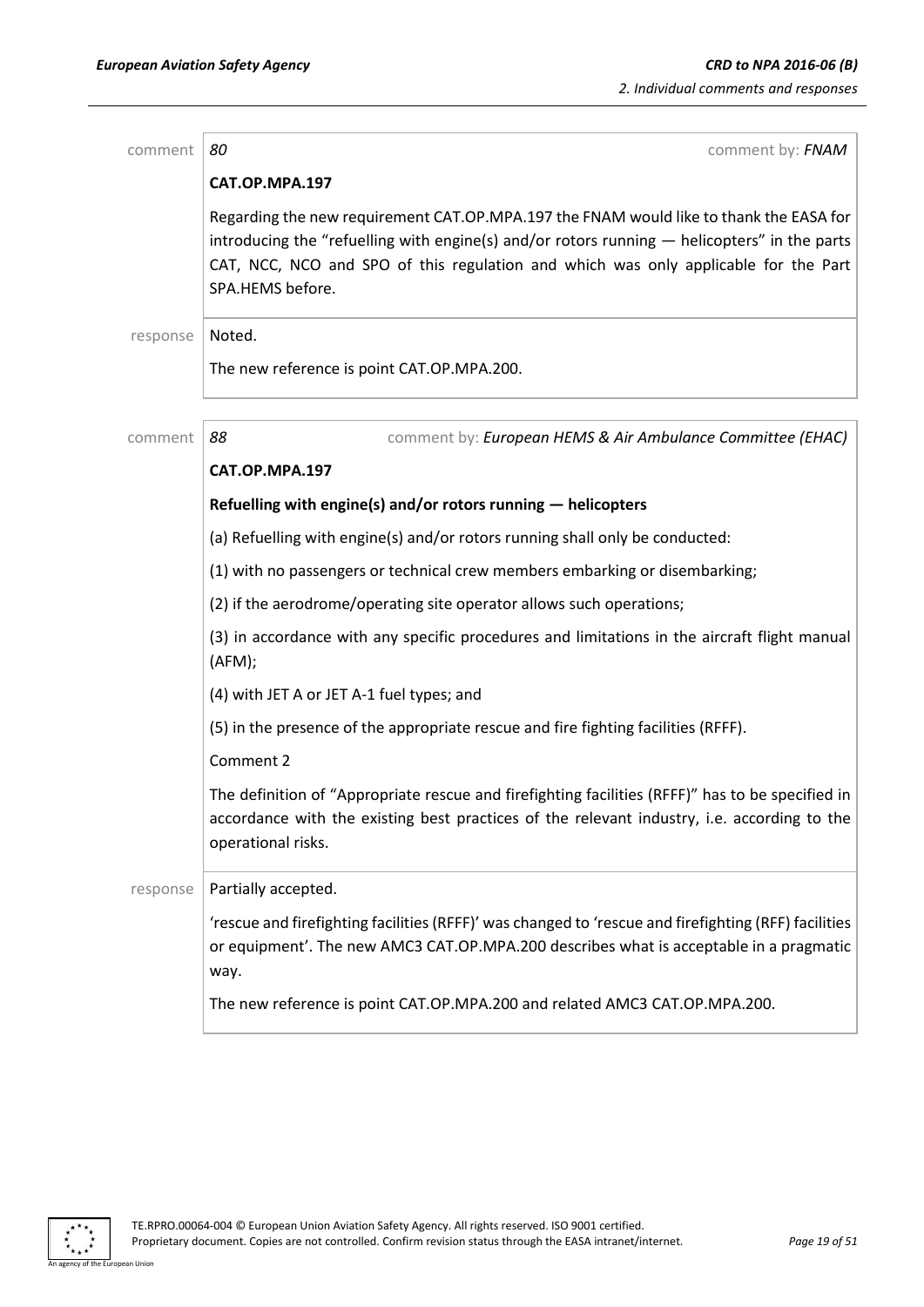**3. Proposed amendments — 3.5. Draft AMC and GM (draft decision) — Part-CAT** p. 15-22

### comment *6* comment by: *Starspeed*

3.5.7 is generally a good guideline, but to state that rotors refuelling with passengers on board should 'never be justified' other than EMS might generate unintended consequences, it is also inconsistent with 3.4.7 that indicates that only refuelling during embarkation/disembarkation is to be prohibited. An example, aircraft such as EC155 are limited in payload under CAT operations; a typical scenario is that a corporate flight with 6 passengers with enroute time of 2 hrs. In theory within the capability of the aircraft, but this does not leave much opportunity to allow for 'contingencies' as prescribed in earlier sections of this NPA. Currently, rotors running refuels are a practical means to mitigate the problem associated with balancing a poor available payload and good fuel planning. If Rotors Running Refuels with passengers onboard becomes prohibited this could result in pilots trying to fly further on existing fuel and could generate more incidents of aircraft flying below planned landing fuel. The risk associated with refuelling with passengers on board is very small (provided mitigations are in place), whereas the risk of aircraft landing below planned minima is relatively large. response | Noted. This AMC is about refuelling with rotors stopped, whereas the comment seems to be related to operations with rotors running. comment *8* comment by: *Swedish Transport Agency, Civil Aviation Department (Transportstyrelsen, Luftfartsavdelningen)* GM1 CAT.OP.MPA.197 'Risk assessment should include justification'. Is it really necessary to ask for justification in the risk assessment? The reason has little to do with the actual alternative risk minimization response | Noted. Risk assessments are to assess both benefits (not to be interpreted as justifications) and new risks. comment *9* comment by: *Swedish Transport Agency, Civil Aviation Department (Transportstyrelsen, Luftfartsavdelningen)* AMC1 CAT.OP.MPA.195 Headline has been changed from 'General' to 'Aeroplanes'. For consistency the text 'aircraft' ought to be changed to aeroplanes.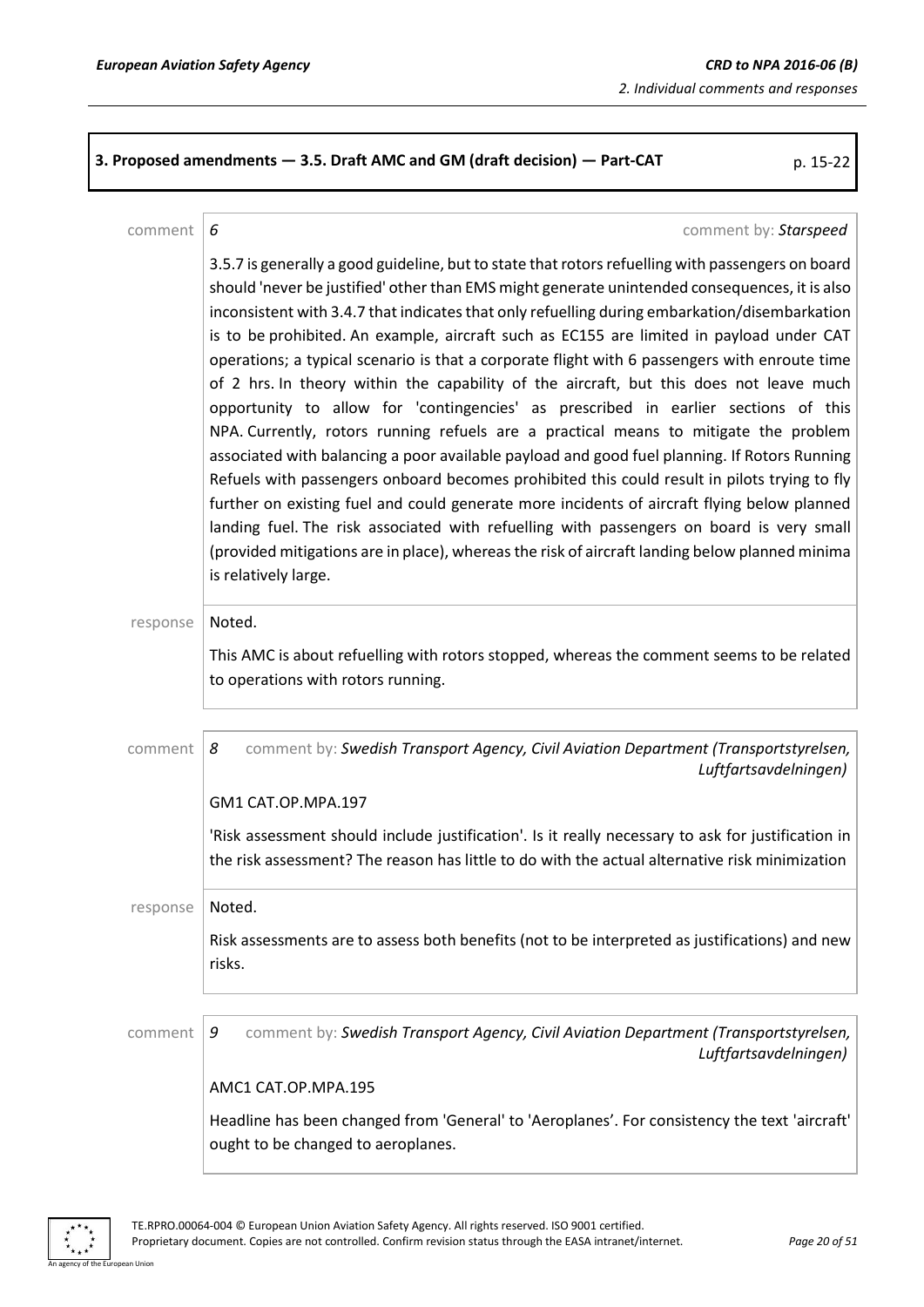| response | Accepted.                                                                                                                                                                                                                                                                                                                                                                                                            |
|----------|----------------------------------------------------------------------------------------------------------------------------------------------------------------------------------------------------------------------------------------------------------------------------------------------------------------------------------------------------------------------------------------------------------------------|
|          | The new rule references are AMC1-AMC7 CAT.OP.MPA.200.                                                                                                                                                                                                                                                                                                                                                                |
|          |                                                                                                                                                                                                                                                                                                                                                                                                                      |
| comment  | 16<br>comment by: British Helicopter Association                                                                                                                                                                                                                                                                                                                                                                     |
|          | 5. The IHSG is working on Guidelines /SARPs for rotors or engine running re-fuels. Shouldn't<br>this amendment be delayed until the ICAO work is concluded? From what we have seen they<br>have been debating whether seat belts are done up or undone - very little guidance in the<br>NPA.                                                                                                                         |
| response | Noted.                                                                                                                                                                                                                                                                                                                                                                                                               |
|          | EASA is part of the ICAO working group (WG) and will harmonise its rules with ICAO.                                                                                                                                                                                                                                                                                                                                  |
| comment  | 18<br>comment by: British Helicopter Association                                                                                                                                                                                                                                                                                                                                                                     |
|          | 7. Unloading passengers is sensible on a sunny day or when there is shelter but remote                                                                                                                                                                                                                                                                                                                               |
|          | locations on a wet and windy day the passenger is more likely to be at risk of hypothermia                                                                                                                                                                                                                                                                                                                           |
|          | than a risk of fire. The NPA should allow for pilot to make a risk assessment in line with FOM.                                                                                                                                                                                                                                                                                                                      |
| response | Partially accepted.                                                                                                                                                                                                                                                                                                                                                                                                  |
|          | The wording 'should never be justified' was deleted and the new text clarified.                                                                                                                                                                                                                                                                                                                                      |
|          |                                                                                                                                                                                                                                                                                                                                                                                                                      |
| comment  | 24<br>comment by: European Helicopter Association (EHA)                                                                                                                                                                                                                                                                                                                                                              |
|          | See previous comment, industry advises to keep the text at (5) as is. There is in our view no<br>reason or motivation to change this in the helicopter industry. This rule has been applied for<br>years with positive outcomes.                                                                                                                                                                                     |
| response | Not accepted.                                                                                                                                                                                                                                                                                                                                                                                                        |
|          | The comment is understood as being related to point (a)(5) of the deleted<br>AMC3 CAT.OP.MPA.150(b), which is now included in new AMC1 CAT.OP.MPA.191(b)&(c).<br>Even though the FRF may be slightly increased for VFR flights at night, this reflects the<br>additional risks that are specific to VFR flights at night. In addition, the total fuel needs are<br>highly likely to be higher when flying under IFR. |
|          |                                                                                                                                                                                                                                                                                                                                                                                                                      |
| comment  | 25<br>comment by: European Helicopter Association (EHA)                                                                                                                                                                                                                                                                                                                                                              |
|          | AMC1 CAT.OP.MPA.153 In-flight fuel management - helicopters                                                                                                                                                                                                                                                                                                                                                          |
|          | COMPLEX MOTOR-POWERED HELICOPTERS, OTHER THAN LOCAL OPERATIONS                                                                                                                                                                                                                                                                                                                                                       |
|          | The operator should base in-flight fuel management procedures on the following criteria:                                                                                                                                                                                                                                                                                                                             |



an Union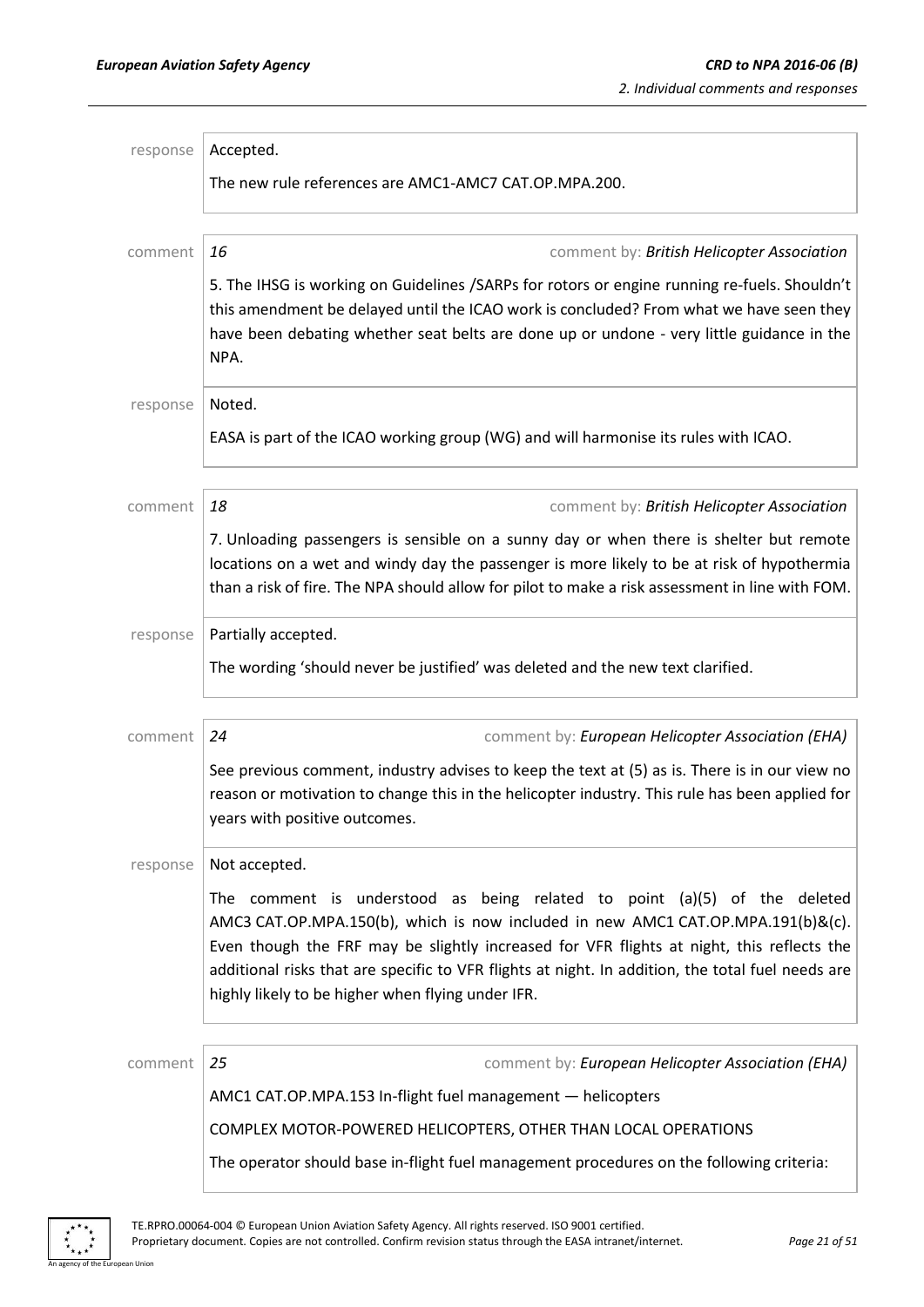|          | $(a)$                                                                                                                                                                                                                                                                                               |
|----------|-----------------------------------------------------------------------------------------------------------------------------------------------------------------------------------------------------------------------------------------------------------------------------------------------------|
|          | $(1)$                                                                                                                                                                                                                                                                                               |
|          | (2) The relevant fuel data should be recorded.                                                                                                                                                                                                                                                      |
|          | Additional information is required as it is still unclear where this should be recorded and how.                                                                                                                                                                                                    |
|          | Maybe the development of GM material is required;                                                                                                                                                                                                                                                   |
|          | GM CAT.OP.MPA.153 In-flight fuel management - helicopters                                                                                                                                                                                                                                           |
|          | Recording of relevant fuel data                                                                                                                                                                                                                                                                     |
|          | The recording of the relevant fuel data may be done as follows:                                                                                                                                                                                                                                     |
|          | By R/T call to local ATC agency or local flight following agency<br>1.                                                                                                                                                                                                                              |
|          | By an entry in the FMS provided this is stored in the memory of the FMS<br>2.                                                                                                                                                                                                                       |
|          | By an entry on electronic version of the Operational Flight Log provided the information<br>3.<br>is retrievable after flight                                                                                                                                                                       |
|          | By an entry in the Operational Flight Log<br>4.                                                                                                                                                                                                                                                     |
| response | Partially accepted.                                                                                                                                                                                                                                                                                 |
|          | The phrase 'fuel should be recorded' was deleted as it duplicates point CAT.OP.MPA.175.                                                                                                                                                                                                             |
|          | In AMC1 CAT.OP.MPA.175(a), simplification options are extended to single-pilot operations<br>of complex helicopters with no stabilisation.                                                                                                                                                          |
| comment  | 33<br>comment by: European Helicopter Association (EHA)                                                                                                                                                                                                                                             |
|          | AMC2 CAT.OP.MPA.195 Refuelling with engines and rotors stopped - with passengers on<br>board, embarking, or disembarking - helicopters                                                                                                                                                              |
|          | Comment: The IHSG is working on Guidelines /SARPs for rotors or engine running re-<br>fuels. Shouldn't this amendment be delayed until the ICAO work is concluded? From what we<br>have seen they have been debating whether seat belts are done up or undone - very little<br>guidance in the NPA. |
| response | Noted.                                                                                                                                                                                                                                                                                              |
|          | EASA is part of the ICAO WG and will harmonise its rules with the ICAO.                                                                                                                                                                                                                             |
| comment  | 45<br>comment by: UK CAA                                                                                                                                                                                                                                                                            |
|          | Page No: 16                                                                                                                                                                                                                                                                                         |
|          | Paragraph No: 3.5 / 1, AMC1 CAT.OP.MPA.150(b), sub-paragraph (a)(4) and (6)                                                                                                                                                                                                                         |
|          | <b>Comment:</b> The following amendments are recommended:                                                                                                                                                                                                                                           |

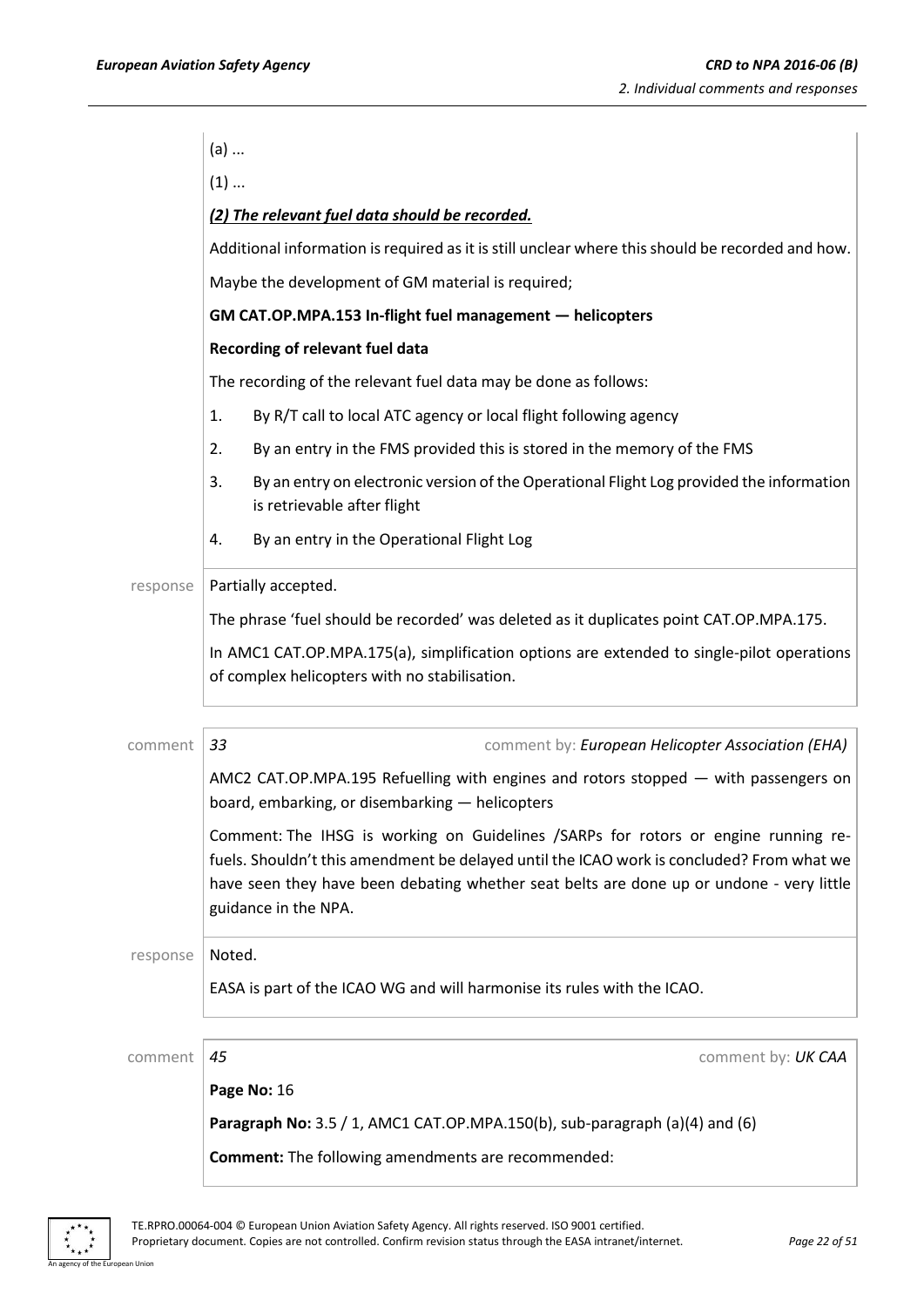*European Aviation Safety Agency CRD to NPA 2016-06 (B)* At (4), amend the text to include "destination" in front of 'alternate fuel'. At (6), amend the text to reflect that used for CAT aeroplanes as regards "extra fuel" and "discretionary fuel". **Justification:** Consistency of terminology. **Proposed Text:** "(4) *destination* alternate fuel, should be: (…..) (6) extra fuel, which should be at the discretion of the commander *to take into account anticipated delays or specific operational constraints; and (7) discretionary fuel, if required by the commander*." response | Accepted. The new reference is AMC1 CAT.OP.MPA.192. comment *46* comment by: *UK CAA* **Page No:** 19 **Paragraph No:** 3.5 / 7, AMC2 CAT.OP.MPA.195 **Comment:** We believe the proposed text is poorly worded and unclear in its intent. It does not meet the requirements for an AMC. It is strongly recommended that the original text as in AMC1 CAT.OP.MPA.195, both the general part at sub paragraphs (a) and (b) and the helicopter part at (d) are retained and put into a revised AMC2. Alternatively, AMC1 could be retained unchanged. **Justification:** Relevance and clarity of meaning/intent

response | Partially accepted.

The wording was improved.

However:

- point (d) of AMC1 CAT.OP.MPA.195 (now renumbered as AMC3 CAT.OP.MPA.200) was deleted, as it is covered by AMC4 CAT.OP.MPA.200 and AMC7 CAT.OP.MPA.200;
- point (b) is not needed in an AMC; and
- point (a) is not relevant to helicopters.

An agency of the European Union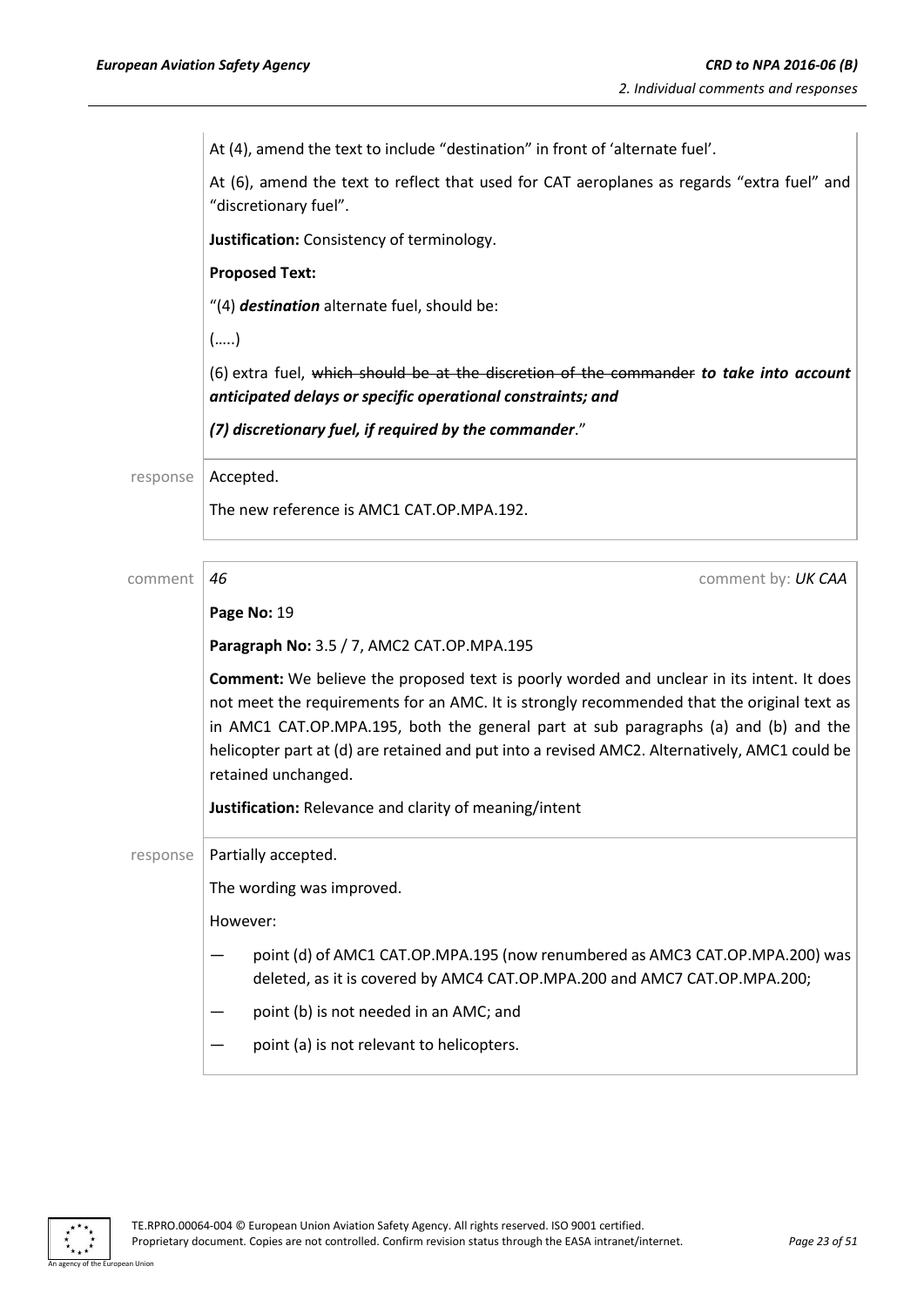an Union

| comment  | 47<br>comment by: UK CAA                                                                                                                                                                                                                            |
|----------|-----------------------------------------------------------------------------------------------------------------------------------------------------------------------------------------------------------------------------------------------------|
|          | Page No: 20                                                                                                                                                                                                                                         |
|          | Paragraph No: 3.5 / 8, AMC1 CAT.OP.MPA.197(b)                                                                                                                                                                                                       |
|          | <b>Comment:</b> It is recommended that the paragraph be re-worded to clarify the purpose of the<br>AMC as regards to meeting the operational procedures required by the rule. A suggested form<br>of words is provided.                             |
|          | Justification: Clarification and format for meeting the requirements.                                                                                                                                                                               |
|          | <b>Proposed Text:</b>                                                                                                                                                                                                                               |
|          | (b) In addition, operational procedures to be described in the operations manual should<br>specify that at least the following precautions are taken:                                                                                               |
|          | "(b) The operational procedures specified in the operations manual should cover at least<br>the following factors:"                                                                                                                                 |
| response | Not accepted.                                                                                                                                                                                                                                       |
|          | However, the wording was slightly modified to be harmonised with the ICAO amendments on<br>fuel (Amendments 36, 38, and 40 to Part I of).                                                                                                           |
| comment  | 48<br>comment by: UK CAA                                                                                                                                                                                                                            |
|          | Page No: 21                                                                                                                                                                                                                                         |
|          | Paragraph No: 3.5 / 9, AMC2 CAT.OP.MPA.197                                                                                                                                                                                                          |
|          | <b>Comment:</b> It is recommended that the paragraphs be re-worded to clarify the purpose of the<br>AMC as regards to meeting the operational procedures required by the rule. Suggested<br>amendments are provided.                                |
|          | Justification: Clarification and format for meeting the requirements.                                                                                                                                                                               |
|          | <b>Proposed Text:</b>                                                                                                                                                                                                                               |
|          | "(a) In addition to AMC1 CAT.OP.MPA.197, for refuelling with passengers on board,<br>operational procedures to be described specified in the operations manual should specify<br>cover at least the following factors precautions are taken:        |
|          | (1) the way positioning of the helicopter should be positioned related in relation to the wind<br>and refuelling facilities or vehicles should be defined, whenever practicable, together with<br>the corresponding helicopter evacuation strategy; |
|          | (2) on a heliport, the ground area beneath the exits intended for emergency evacuation<br>should be kept clear;                                                                                                                                     |
|          | (3) <i>additional</i> passenger briefing and instructions should be defined, and the need for 'No<br>smoking' signs should to be on;                                                                                                                |
|          | (4) the setting of interior lighting should be set to enable identification of emergency exits;                                                                                                                                                     |
|          | TE.RPRO.00064-004 © European Union Aviation Safety Agency. All rights reserved. ISO 9001 certified.                                                                                                                                                 |

Proprietary document. Copies are not controlled. Confirm revision status through the EASA intranet/internet. *Page 24 of 51*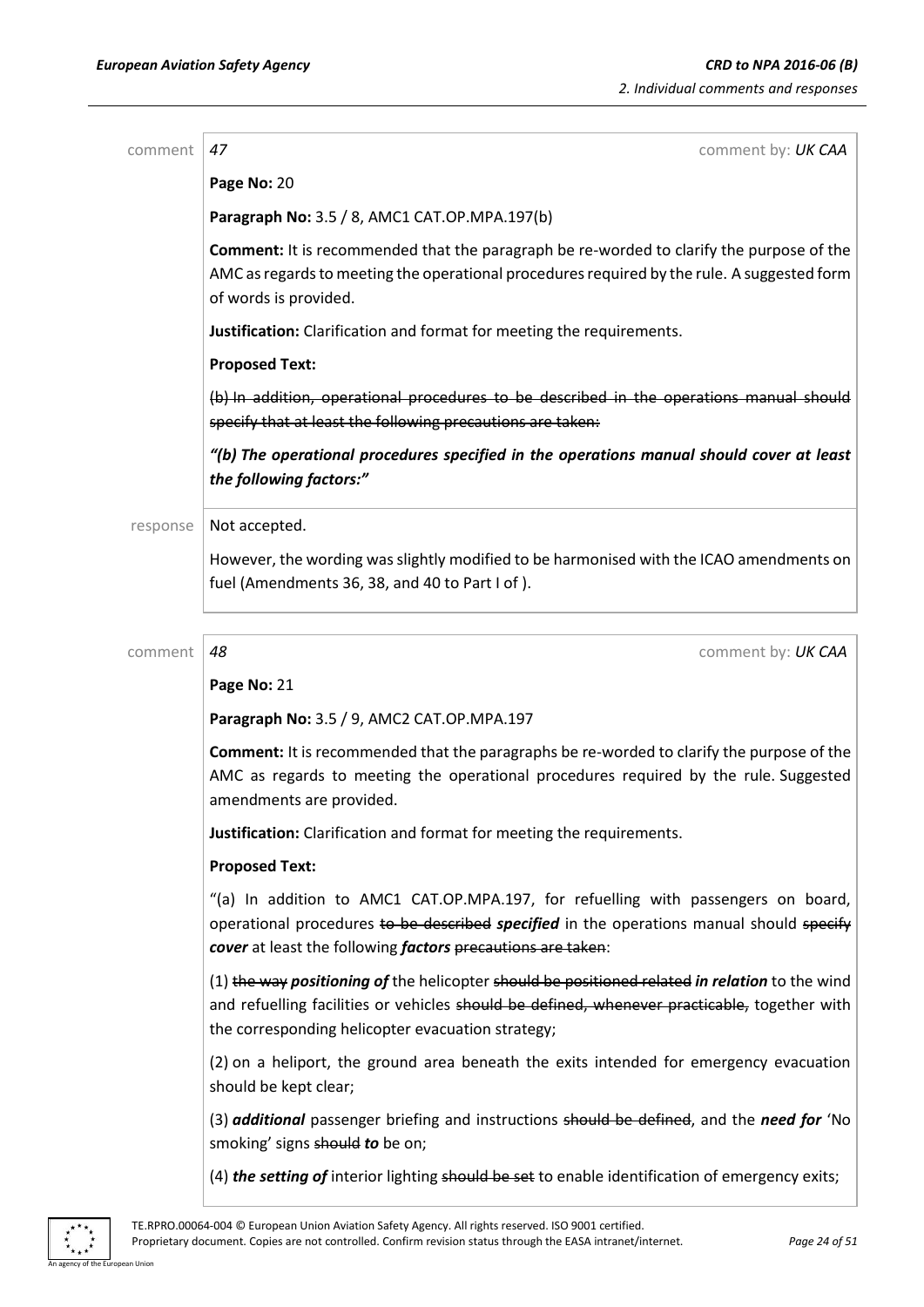(5) the use of doors during refuelling should be defined on the refuelling side should remain closed, while doors on the opposite side should remain unlocked or, weather permitting, open unless otherwise specified in the aircraft flight manual (AFM);

(6) one qualified person *the provision of at least one suitable person* capable of handling emergency procedures concerning fire protection and *including* fire fighting, handling communications, and initiating and directing an evacuation *who* should remain at a specified location; this person should not be the qualified pilot at the controls or the person performing the refuelling; and

(7) unless passengers are regularly trained in emergency evacuation procedures, *the*  **provision of** an additional crew member or ground crew member should be assigned to assist in the rapid evacuation of the passengers."

response | Partially accepted.

The wording of the introduction was harmonised with the ICAO amendments 36, 38 and 40.

comment *86* comment by: *Argentina Air line Pilot Association*  This is a potentially dangerous procedure, with only one advantage: save time for operator, and money. To develop such procedure (hot refuelling with passengers on board, embarking or disembarking) companies need: 1. people to control general procedure, 2. people (helpers) to move out, luggages from passenger disembarking, 3. people (helpers) to move in, luggages from passenger embarking 4. people to check fuel and show the captain, before fill, 5. In many cases -check fuel again after filling- and show, 6. people on board to guide passenger in case of emergency, 7. captain and F.O. in their working position controlling everything, 8. training everyone with extra responsibilities, because of fuel Take into account that in off shore locations, emergency ways out are narrow, wind can be strong, many people moving surrounding chopper. We think, there are many disadvantages vs. advantages, and we need to be proactive in safety situations. response | Noted. The proposed text provides a basis to establish sound procedures when the risk assessment concludes that the benefits (including safety benefits) outweighs the risks.

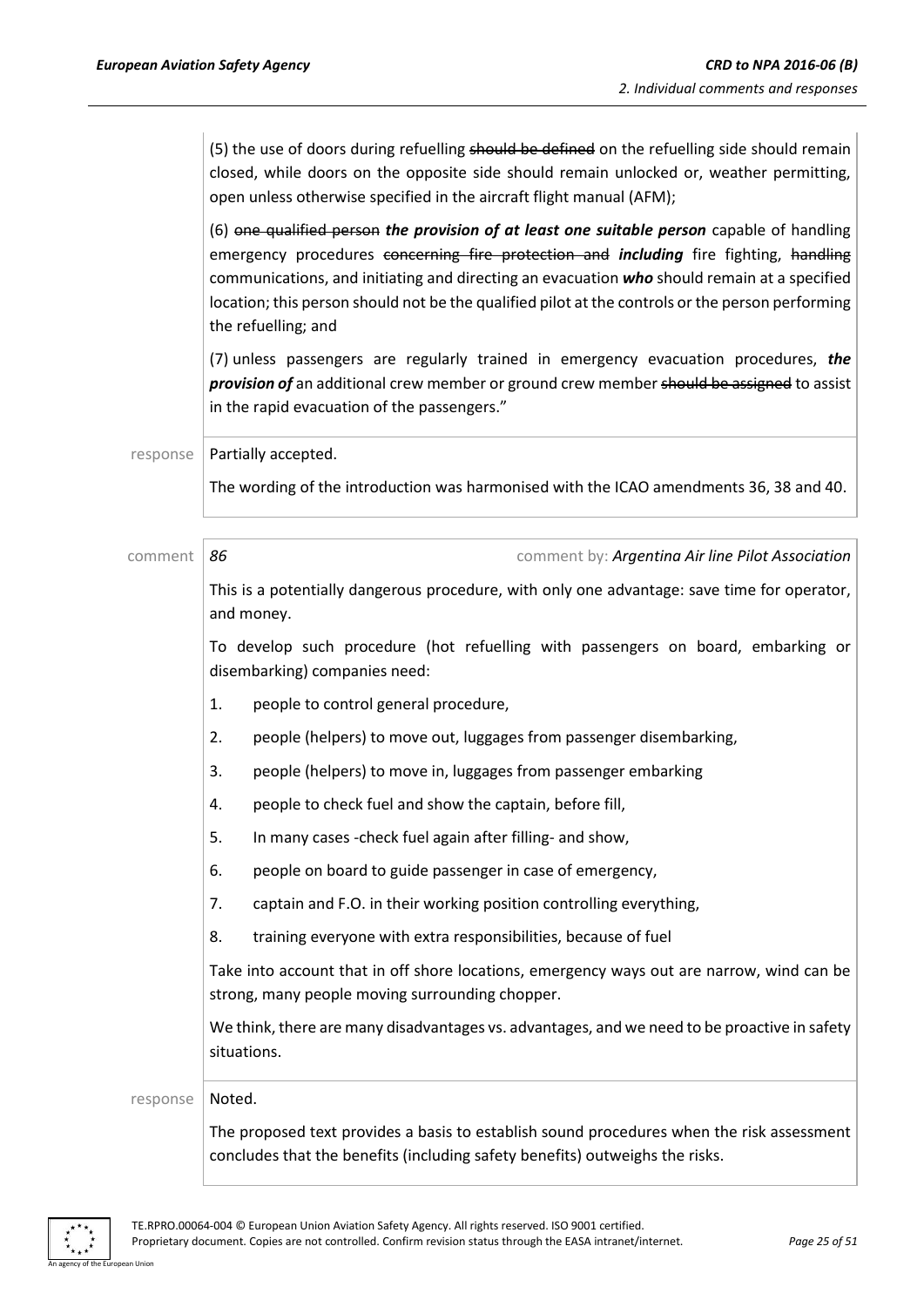| comment  | 89<br>comment by: European HEMS & Air Ambulance Committee (EHAC)                                                                                                                                                                                                                                                                                                                                                                                                                                                                                      |
|----------|-------------------------------------------------------------------------------------------------------------------------------------------------------------------------------------------------------------------------------------------------------------------------------------------------------------------------------------------------------------------------------------------------------------------------------------------------------------------------------------------------------------------------------------------------------|
|          | AMC2 CAT.OP.MPA.197                                                                                                                                                                                                                                                                                                                                                                                                                                                                                                                                   |
|          | Refuelling with engine(s) and/or rotors running - with passengers on board - helicopters                                                                                                                                                                                                                                                                                                                                                                                                                                                              |
|          | $[]$                                                                                                                                                                                                                                                                                                                                                                                                                                                                                                                                                  |
|          | (3) the passenger briefing and instructions should be defined, and the 'No smoking' signs<br>should be on or at least a placard must be placed indicating that smoking is forbidden; []                                                                                                                                                                                                                                                                                                                                                               |
|          | Comment 3                                                                                                                                                                                                                                                                                                                                                                                                                                                                                                                                             |
|          | CS 27.853 (Compartment interiors) does not require any 'No smoking' sign that can be turned<br>ON/OFF for Helicopters where smoking is not allowed. There only must be a placard so<br>indicating. Therefore the requirement needs to be amended without changing the intent that<br>smoking is forbidden.                                                                                                                                                                                                                                            |
| response | Accepted.                                                                                                                                                                                                                                                                                                                                                                                                                                                                                                                                             |
|          | The new reference is point (c) of AMC4 CAT.OP.MPA.200, point.                                                                                                                                                                                                                                                                                                                                                                                                                                                                                         |
|          |                                                                                                                                                                                                                                                                                                                                                                                                                                                                                                                                                       |
| comment  | 90<br>comment by: European HEMS & Air Ambulance Committee (EHAC)                                                                                                                                                                                                                                                                                                                                                                                                                                                                                      |
|          | AMC2 CAT.OP.MPA.197                                                                                                                                                                                                                                                                                                                                                                                                                                                                                                                                   |
|          | Refuelling with engine(s) and/or rotors running - with passengers on board - helicopters                                                                                                                                                                                                                                                                                                                                                                                                                                                              |
|          | $[]$                                                                                                                                                                                                                                                                                                                                                                                                                                                                                                                                                  |
|          | (6) one qualified person capable of handling emergency procedures concerning fire<br>protection and firefighting, handling communications, and initiating and directing an<br>evacuation should remain at a specified location; this person should not be the qualified pilot<br>at the controls or and, i if possible, also not the person performing the refuelling; and                                                                                                                                                                            |
|          | Comment 4 This adds the requirement for a 3rd person involved in refuelling the helicopter<br>which is NOT current practice in current HEMS operations. It is also impractical as the doctor<br>is supposed to monitor the patient and there is usually no qualified 3rd person available to<br>perform the required task. If there is a qualified 3rd person available, it is recommended to<br>involve that person in the refuelling procedure, albeit no incidents or accidents in HEMS<br>operations during hot refuelling are known in the past. |
| response | Not accepted.                                                                                                                                                                                                                                                                                                                                                                                                                                                                                                                                         |
|          | A third person is necessary and probably available in most cases.                                                                                                                                                                                                                                                                                                                                                                                                                                                                                     |
|          | See also response to comment 91.                                                                                                                                                                                                                                                                                                                                                                                                                                                                                                                      |

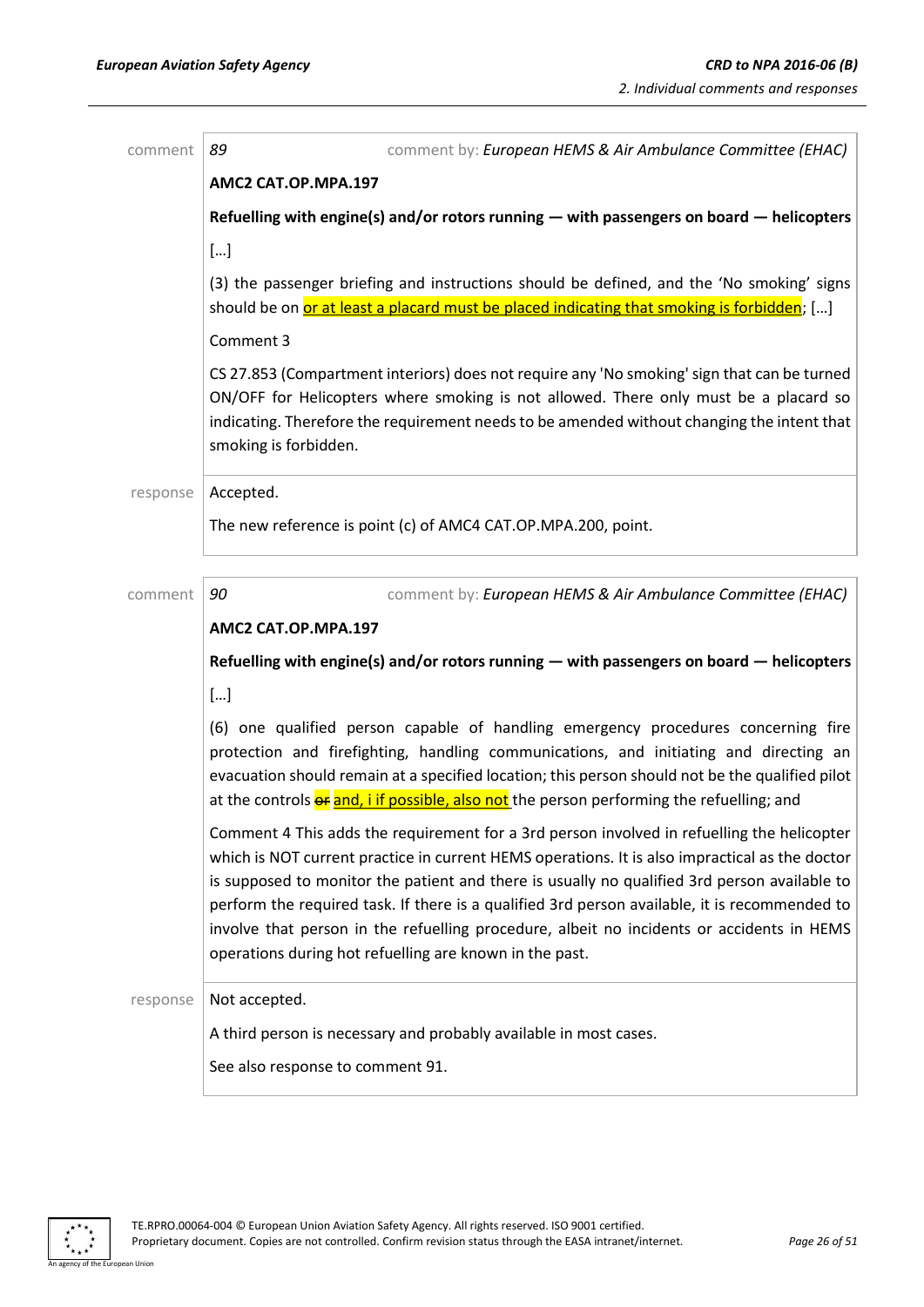| comment  | 91<br>comment by: European HEMS & Air Ambulance Committee (EHAC)                                                                                                                                                                                                             |
|----------|------------------------------------------------------------------------------------------------------------------------------------------------------------------------------------------------------------------------------------------------------------------------------|
|          | AMC2 CAT.OP.MPA.197                                                                                                                                                                                                                                                          |
|          | Refuelling with engine(s) and/or rotors running $-$ with passengers on board $-$ helicopters                                                                                                                                                                                 |
|          | []                                                                                                                                                                                                                                                                           |
|          | (7) unless passengers are regularly trained in emergency evacuation procedures, an<br>additional crew member or ground crew member should be assigned to assist in the rapid<br>evacuation of the passengers. []                                                             |
|          | Comment 5                                                                                                                                                                                                                                                                    |
|          | EHAC is of the opinion that doctors participating regularly in ESET courses they are considered<br>as "regularly trained in emergency evacuation". It is industry practice that such trained<br>doctors are tasked to assist in the rapid evacuation of passengers/patients. |
| response | Noted.                                                                                                                                                                                                                                                                       |
|          | If doctors meet the requirements for assisting in the evacuation, they can be used.                                                                                                                                                                                          |

|          | 3. Proposed amendments - 3.6. Draft regulation (draft opinion) - Part-SPA<br>p. 22-23                                                                                                                                                                                          |
|----------|--------------------------------------------------------------------------------------------------------------------------------------------------------------------------------------------------------------------------------------------------------------------------------|
| comment  | 15<br>comment by: British Helicopter Association                                                                                                                                                                                                                               |
|          | 4. The NPA does not appear to recognise the use of NVIS and we propose an amendment of<br>SPA.HEMS.150 to read as follows:                                                                                                                                                     |
|          | SPA.HEMS.150 Fuel supply - alleviation                                                                                                                                                                                                                                         |
|          | (a) As an alternative to CAT.OP.MPA.150(b) to (d), When the HEMS mission is conducted<br>under VFR within a local and defined geographical area, the fuel policy shall ensure that, on<br>completion of the mission, the fuel remaining is sufficient for:                     |
|          | (a) 30 min of flying time at best-range speed; or                                                                                                                                                                                                                              |
|          | (b) by day or during NVIS Ops, when operating within an area providing continuous and<br>suitable precautionary landing sites, 20 min of flying time at best-range speed.                                                                                                      |
| response | Noted.                                                                                                                                                                                                                                                                         |
|          | Different incentives to adopt NVISs are being considered under the HEMS rulemaking task.                                                                                                                                                                                       |
|          |                                                                                                                                                                                                                                                                                |
| comment  | 17<br>comment by: British Helicopter Association                                                                                                                                                                                                                               |
|          | 6. It appears that SPA.HEMS.155 allows for passengers (would count casualty/patient) to be<br>embarked or disembarked while re-fuelling. This is the one scenario where it should be<br>banned as lots of extraneous personnel might be involved in a stretcher removal, hence |

 $\ddot{\ast}$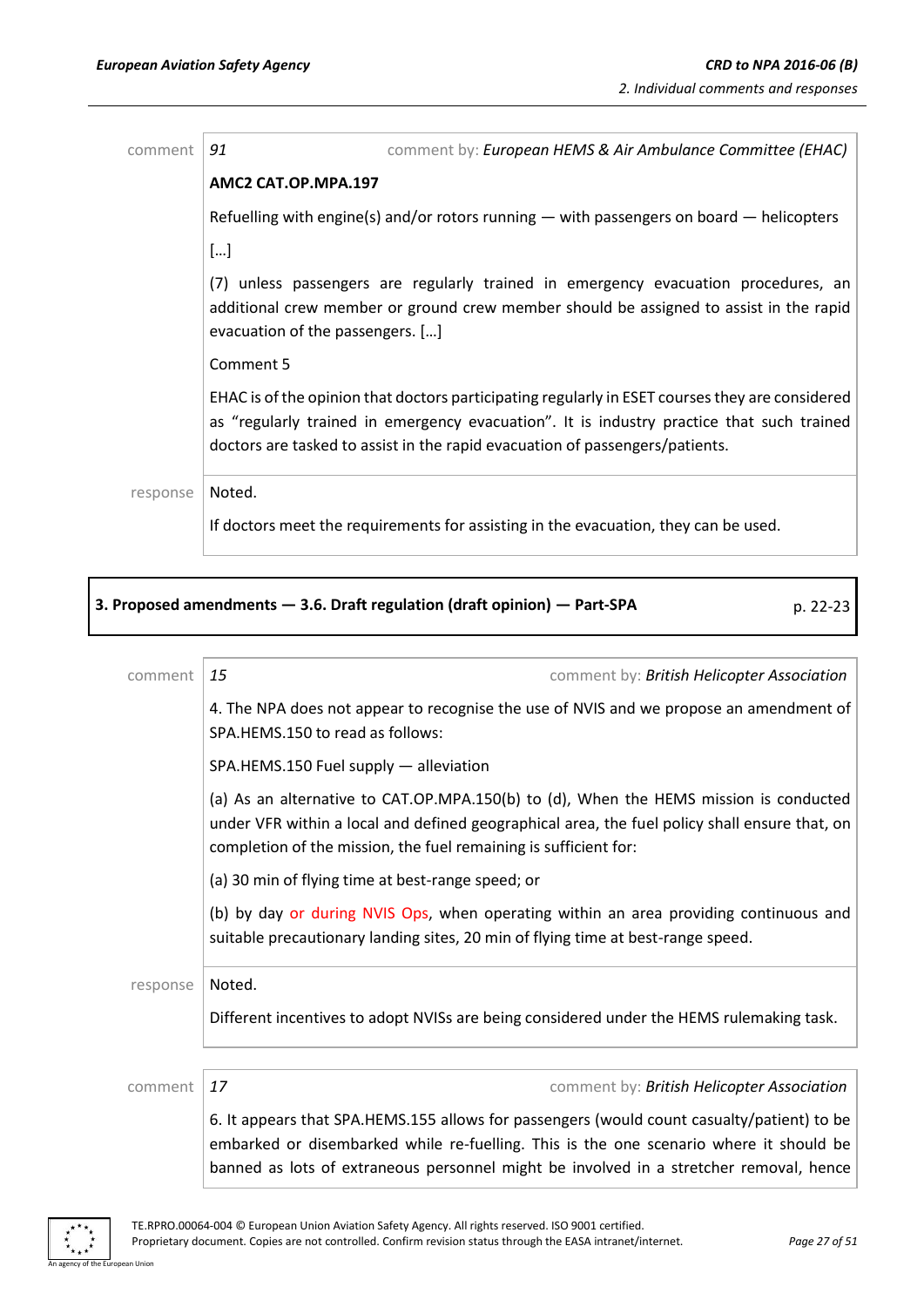|          | inadvertently at risk. Focus would be on patient and not what is going on. Accept that<br>alleviation to allow passengers (casualty/patient) to remain on-board is for HEMS is sensible.                                                                                                           |
|----------|----------------------------------------------------------------------------------------------------------------------------------------------------------------------------------------------------------------------------------------------------------------------------------------------------|
| response | Accepted.                                                                                                                                                                                                                                                                                          |
|          | Point SPA.HEMS.155 is restricted to operations with persons on board and does no longer<br>include disembarking/embarking.                                                                                                                                                                         |
| comment  | comment by: European Helicopter Association (EHA)<br>31                                                                                                                                                                                                                                            |
|          | The NPA does not appear to recognise the use of NVIS and we propose an amendment of<br>SPA.HEMS.150 to read as follows:                                                                                                                                                                            |
|          | SPA.HEMS.150 Fuel supply - alleviation                                                                                                                                                                                                                                                             |
|          | (a) As an alternative to CAT.OP.MPA.150(b) to (d), When the HEMS mission is conducted<br>under VFR within a local and defined geographical area, the fuel policy shall ensure that, on<br>completion of the mission, the fuel remaining is sufficient for:                                         |
|          | (a) 30 min of flying time at best-range speed; or                                                                                                                                                                                                                                                  |
|          | (b) by day or during NVIS Ops, when operating within an area providing continuous and<br>suitable precautionary landing sites, 20 min of flying time at best-range speed.                                                                                                                          |
| response | Noted.                                                                                                                                                                                                                                                                                             |
|          | Different incentives to adopt NVISs are being considered under the HEMS rulemaking task.                                                                                                                                                                                                           |
| comment  | 32<br>comment by: European Helicopter Association (EHA)                                                                                                                                                                                                                                            |
|          | SPA.HEMS.155 Refuelling with passengers embarking, on board or disembarking                                                                                                                                                                                                                        |
|          | Comment:The IHSG is working on Guidelines /SARPs for rotors or engine running re-<br>fuels. Shouldn't this amendment be delayed until the ICAO work is concluded? From what we<br>have seen they have been debating whether seat belts are done up or undone - very little<br>guidance in the NPA. |
| response | Noted.                                                                                                                                                                                                                                                                                             |
|          | EASA is part of the ICAO WG and will harmonise its rules with Amendments 36, 38, and 40 of<br>Part I, as well as Amendment 33 to Part II, and Amendment 19 to Part III of ICAO Annex 6.                                                                                                            |
| comment  | comment by: European Helicopter Association (EHA)<br>34                                                                                                                                                                                                                                            |
|          | In addition to: SPA.HEMS.155 Refuelling with passengers embarking, on board or<br>disembarking                                                                                                                                                                                                     |
|          | It appears that SPA.HEMS.177 allows for passengers (would count casualty/patient) to be<br>embarked or disembarked while re-fuelling. This is the one scenario where it should be                                                                                                                  |

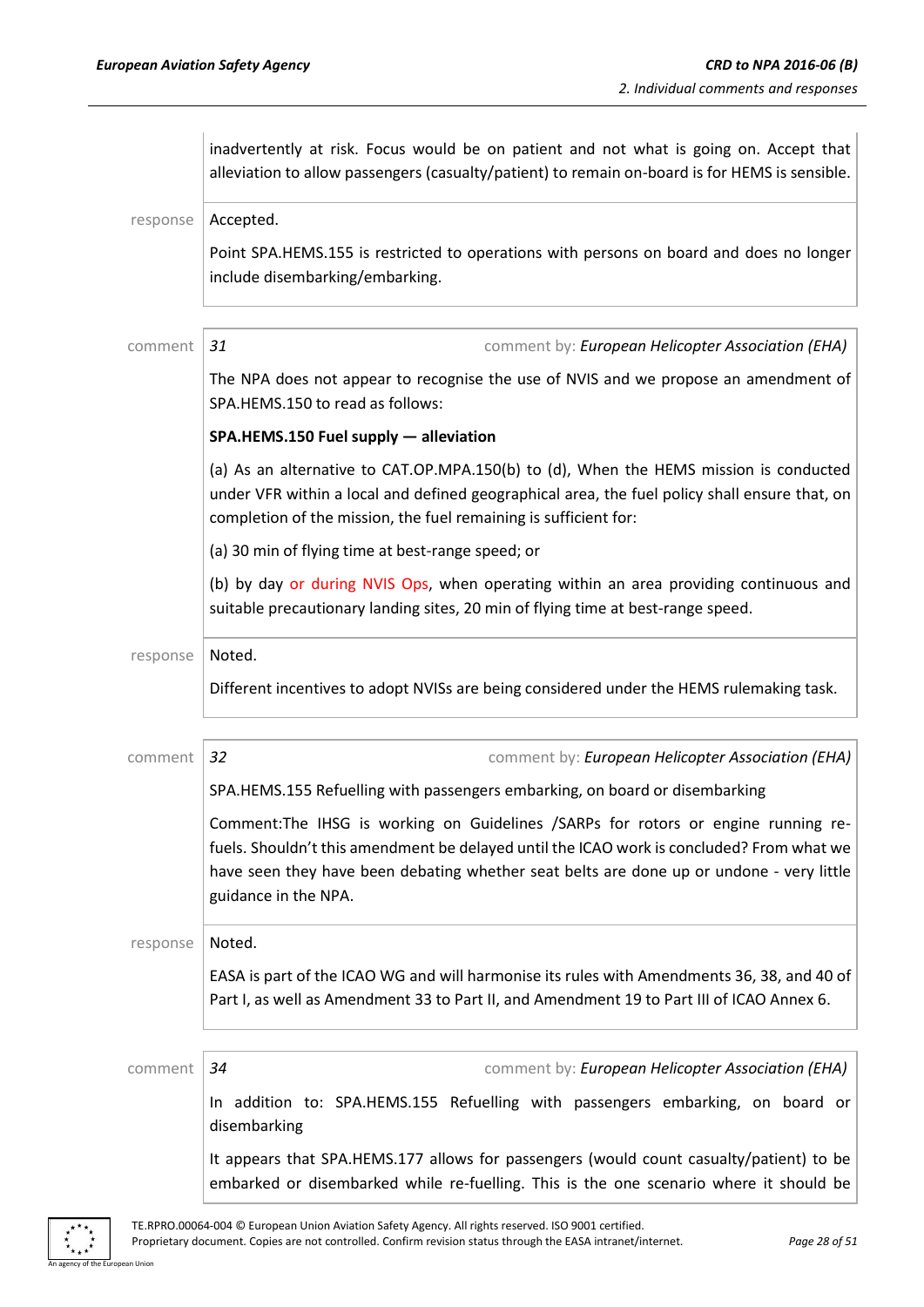|          | banned as lots of extraneous personnel might be involved in a stretcher removal, hence<br>inadvertently at risk. Focus would be on patient and not what is going on. Accept that<br>alleviation to allow passengers (casualty/patient) to remain on-board is for HEMS is sensible.               |
|----------|--------------------------------------------------------------------------------------------------------------------------------------------------------------------------------------------------------------------------------------------------------------------------------------------------|
| response | Accepted.                                                                                                                                                                                                                                                                                        |
|          | Point SPA.HEMS.155 is restricted to operations with persons on board and will no longer<br>include disembarking/embarking.                                                                                                                                                                       |
| comment  | 35<br>comment by: European Helicopter Association (EHA)                                                                                                                                                                                                                                          |
|          | In addition to SPA.HEMS.155 Refuelling with passengers embarking, on board or<br>disembarking                                                                                                                                                                                                    |
|          | Comment: Unloading passengers is sensible on a sunny day or when there is shelter but<br>remote locations on a wet and windy day the passenger is more likely to be at risk of<br>hypothermia than a risk of fire. The NPA should allow for pilot to make a risk assessment in<br>line with FOM. |
| response | Partially accepted.                                                                                                                                                                                                                                                                              |
|          | The wording 'should never be justified' was deleted and the new text clarified.                                                                                                                                                                                                                  |

## **3. Proposed amendments — 3.7. Draft AMC and GM (draft decision) — Part-SPA** p. 23

| comment  | comment by: UK CAA<br>74                                                                                                                                                                                                                                                        |
|----------|---------------------------------------------------------------------------------------------------------------------------------------------------------------------------------------------------------------------------------------------------------------------------------|
|          | Page No: 23                                                                                                                                                                                                                                                                     |
|          | Paragraph No: 3.7 / 1, new AMC1 SPA.HOFO.110(a)(4)                                                                                                                                                                                                                              |
|          | Comment: This is not required as the operator will still be using Part-CAT, Part-NCC or Part-<br>SPO and the procedures will be already there. We recommend this should be deleted.<br>Justification: Simplification                                                            |
| response | Noted.<br>Indeed, the procedures are already in Part-CAT and not intended to be changed. This AMC<br>only ensures that hot refuelling is included in the helicopter offshore operations (HOFO)<br>approval to reflect current practice and avoid the need for another approval. |

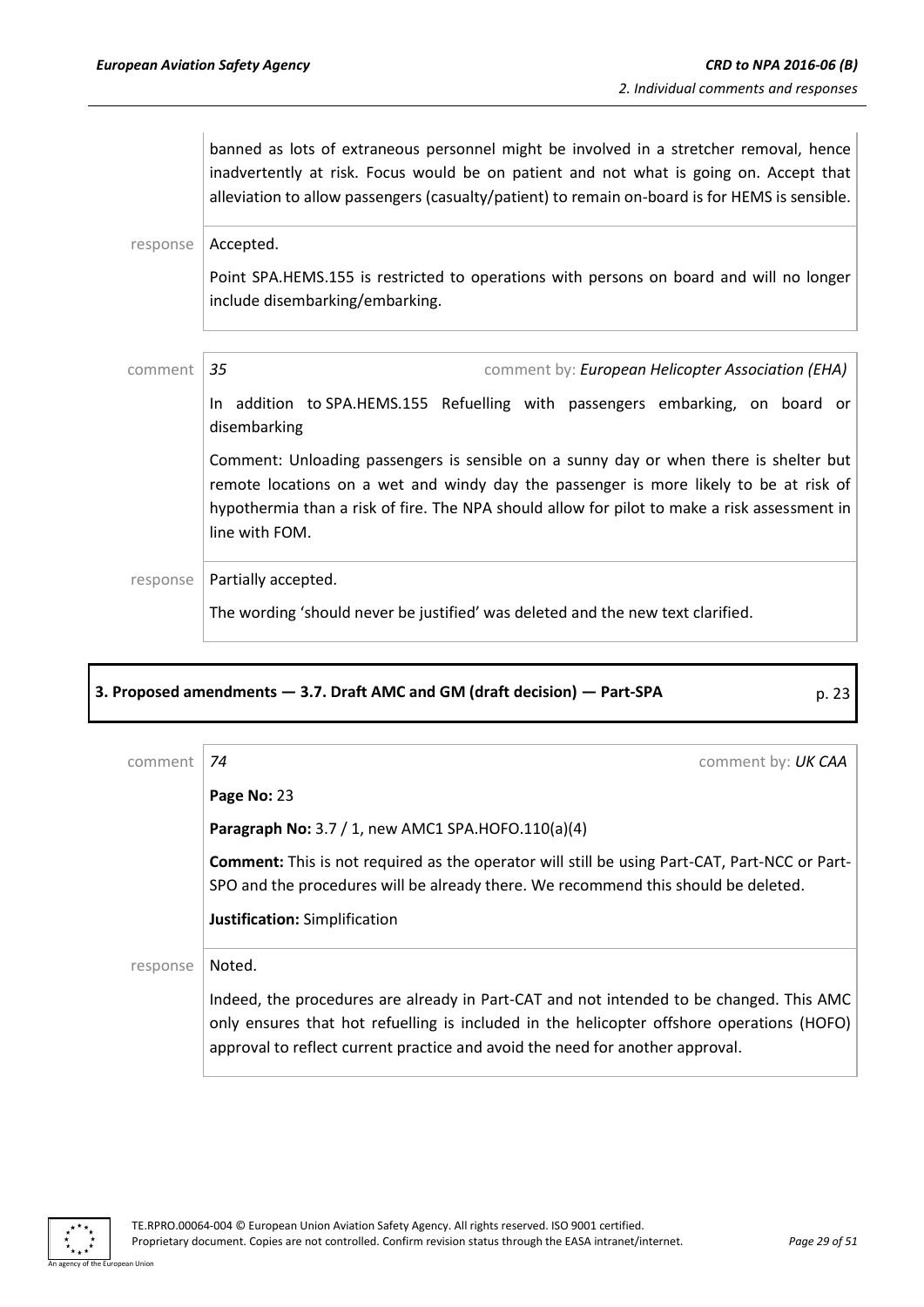**3. Proposed amendments — 3.8. Draft regulation (draft opinion) — Part-NCC** p. 23-24 comment *49* comment by: *UK CAA* **Page No:** 23 **Paragraph No:** 3.8, Part-NCC **Comment:** General Comment. Whilst reviewing NPA 2016-06(C), it was noted that NCC.OP.130 (Fuel and oil supply – aeroplanes) will be amended to some extent and separate comments have been made. However, NCC.OP.131 (Fuel and oil supply – helicopters) has not been proposed to be changed. It is recommended that the changes in NPA 2016-06(C) and the UK CAA proposals for NCC.OP.130(b) and (c) are reviewed against NCC.OP.131 for consistency and application, particularly with regards to the establishment of a fuel policy by the operator. It does not seem appropriate for there to be a difference. AMC and GM should also be aligned as far as possible as there is none currently provided or proposed for helicopters. **Justification:** Alignment of procedures and policy. **Proposed Text:** Use similar text as proposed by UK CAA for amended NCC.OP.130 and its AMC/GM is recommended. response | Partially accepted. The content of points NCC.OP.130 and NCC.OP.131 was completely revised for clarity and terminology consistency with Part-CAT and ICAO Annex 6, Part II, Chapter 3.4.3.5.2. comment *50* comment by: *UK CAA* **Page No:** 23 **Paragraph No:** 3.8 / 1, NCC.OP.157(a)(1) **Comment:** We believe the term 'Technical Crewmember' is inappropriate for NCC, and should be deleted. **Justification:** Correct terminology. response | Accepted. comment *51* comment by: *UK CAA* **Page No:** 23/24 **Paragraph No:** 3.8 / 1, NCC.OP.157 **Comment:** It is recommended that sub-paragraphs (b), (c) and (d) are placed into AMC to support (e) which should be the requiring rule and be amended as shown. It is not clear how

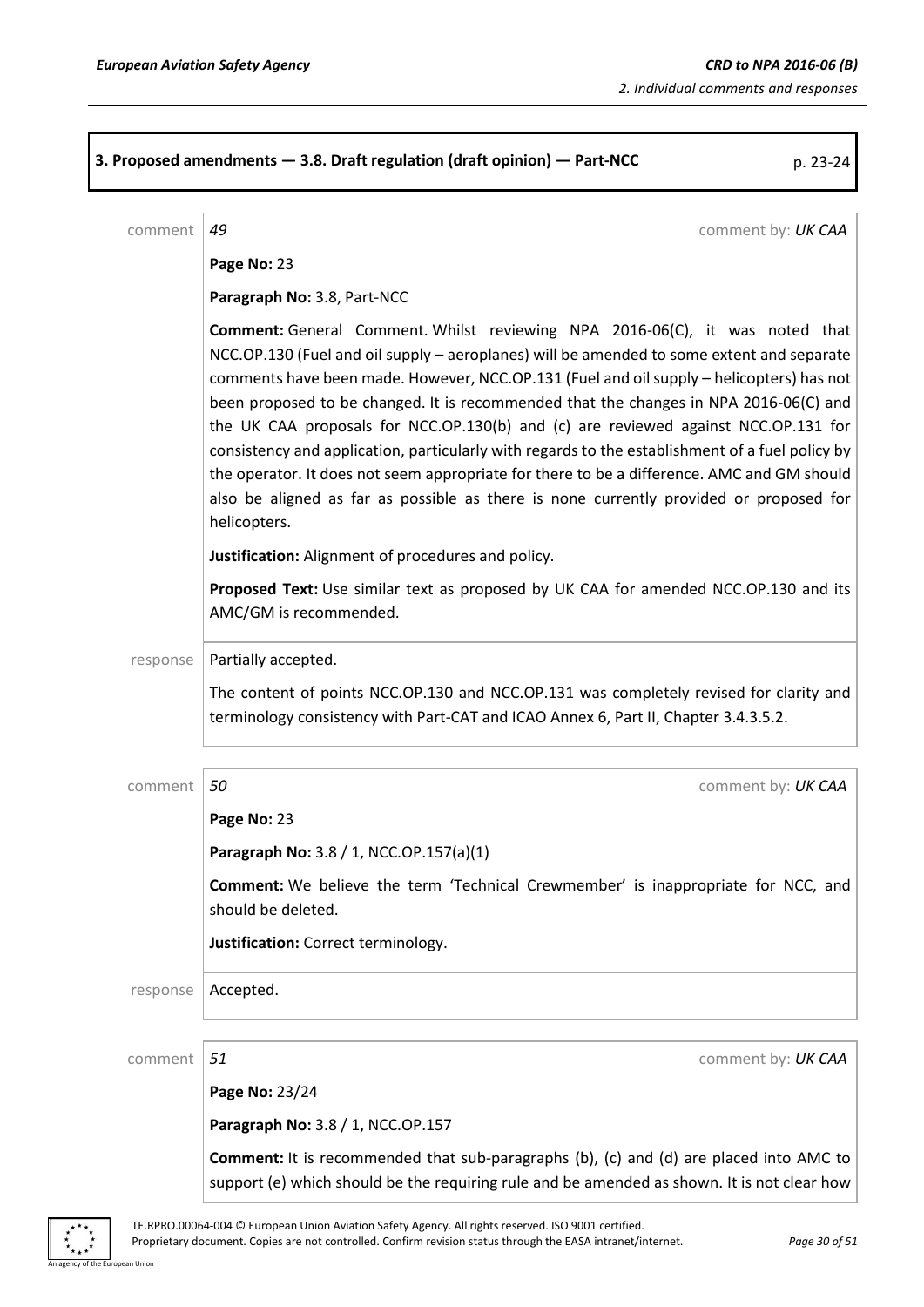"prior approval by the competent authority" can be achieved for NCC operators. Recommend delete this element as reflected in SPO.OP.157.

**Justification:** Clarification of requirement and method of compliance and approval.

### **Proposed Text:**

Move sub-paragraphs (b) to (d) to AMC and amend sub-paragraph (e) as follows:

(e*b*) The *operator shall ensure that the* helicopter refuelling procedure*s* with engine and/or rotors running and any change thereto shall be are specified in the operations manual.

### response  $\vert$  Not accepted.

Points NCC.OP.157 (b) to (d) introduce the basic safety objectives, which are further elaborated on in the AMC and GM (e.g. risk assessment, procedures training).

The text of point (e) is also used for other approvals and was kept for consistency with the Air OPS Regulation.

comment **52** comment **52** comment by: **UK CAA** 

### **Page No:** 24

**Paragraph No:** 3.8 / 2, NCC.OP.205(b)

**Comment:** The use of the term "to a site" may be misinterpreted and it is recommended that the text is amended to read 'aerodrome or operating site'. Also the use of the phrase "shall be made" is inappropriate and it is recommended that it is replaced with the ICAO text of 'can be made'.

**Justification:** Clarity and correct use of defined terminology

### **Proposed Text:**

(b) The pilot in command shall monitor the amount of usable fuel to ensure that it is not less than the fuel required to proceed to an *aerodrome or operating* site where a safe landing shall *can* be made with the planned final reserve fuel remaining.

### $response$  Partially accepted.

The definition of 'safe landing' includes the concept of an aerodrome or operating site. It is therefore not appropriate to include it here. 'Shall' was replaced by 'can'. The use of the term 'site' is explained in the related GM.

Identical to comment 23 on NPA [2016-06](https://www.easa.europa.eu/document-library/notices-of-proposed-amendment/npa-2016-06-c) (C) (see also CRD 2016-06 (C)).

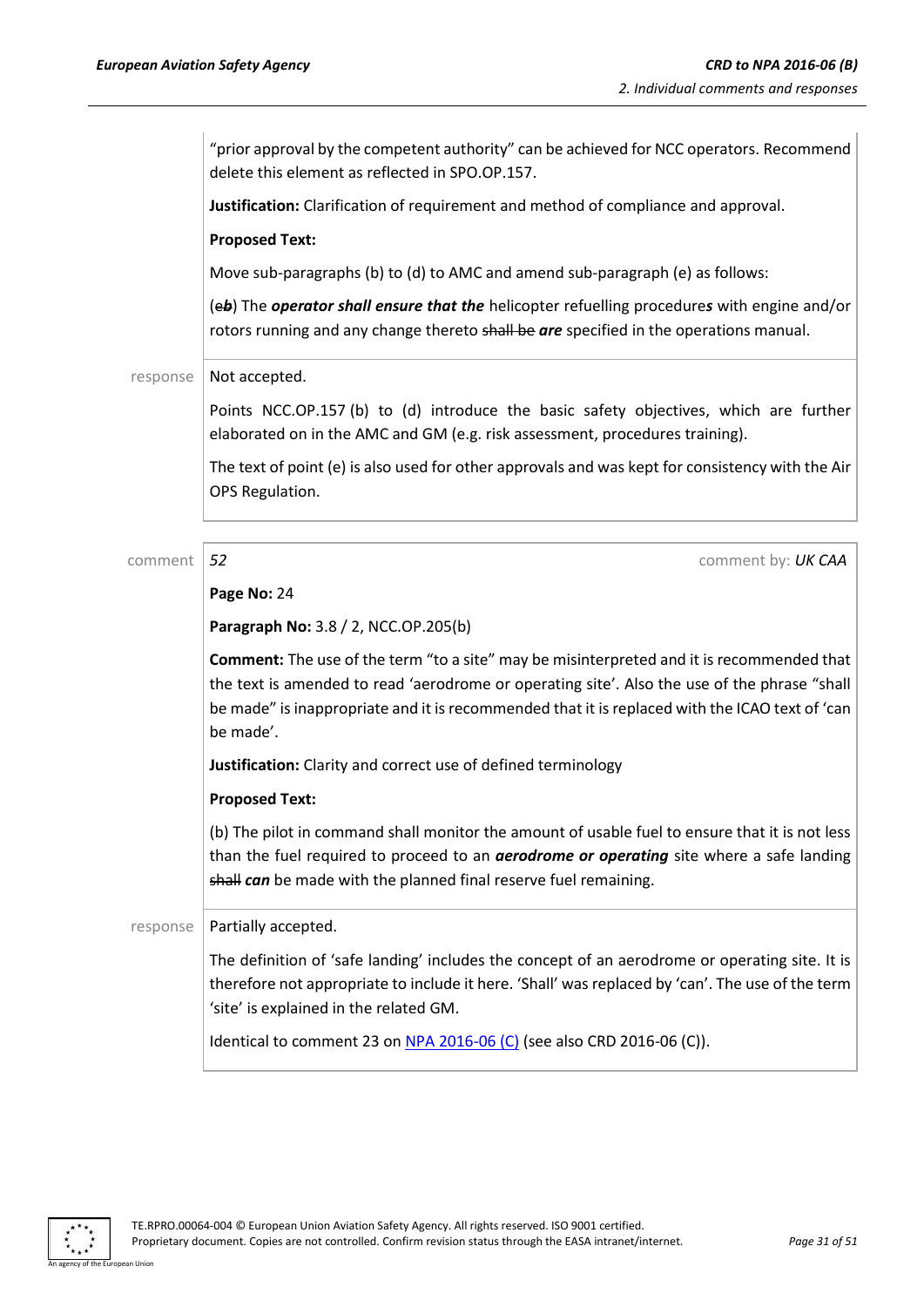comment **81** comment **81 NCC.OP.157** Regarding the new requirement NCC.OP.157 the FNAM would like to thank the EASA for introducing the "refuelling with engine(s) and/or rotors running  $-$  helicopters" in the parts CAT, NCC, NCO and SPO of this regulation and which was only applicable for the Part SPA.HEMS before. response | Noted. comment *82* comment by: *FNAM*

### **NCC.OP.205**

The FNAM was surprised to see the introduction of the phraseology "MINIMUM FUEL" and "MAYDAY MAYDAY MAYDAY FUEL" in the 965/2012 regulation without adding, at the same time, the corresponding requirements in the SERA and in the ATM/ANS regulations. Therefore, to ensure consistency between the several European regulations, the FNAM suggests to add in the SERA and in the ATM/ANS regulations the adequate corresponding requirements regarding the "MINIMUM FUEL" state and the declaration of a fuel emergency situation "MAYDAY MAYDAY MAYDAY FUEL".

In the current regulation, the "MINIMUM FUEL" is not a declaration which confers any special treatment by ATC (it is not an emergency situation) but an information message. Controllers should bear in mind that an emergency situation is possible should any additional delay occur. Hence, controllers are not required to provide priority to pilots of aircraft that have indicated or suggested that they are becoming short of fuel or have used the phraseology "MINIMUM FUEL". The term "MINIMUM FUEL" indicates that the pilot, intending to land at a specific aerodrome, calculates that any change to the existing clearance to that aerodrome might result in landing with less than the planned final reserve fuel.

Furthermore, the FNAM would like the EASA to add some clarifications regarding this IR: Pilots & controllers shall keep in mind that PAN remains a universally prescribed means of declaring any urgency situation which requires assistance including low fuel emergency. In such case the declaration, whatever its cause, shall require priority to be given. Controllers & pilots should also understand that a PAN or a MAYDAY declaration arising because of low fuel may not necessarily use the fuel-specific phraseology suggested in PANS-ATM - pilot may make a standard form declaration first and only once it has been acknowledged explain that the problem is low fuel and priority corresponding to the declaration made is required.

### response | Partially accepted.

Regulation (EU) 2016/1185, amending Regulation (EU) No 923/2012, on common rules of the air (published on 21 July 2016), and EASA ED Decision 2016/023/R (published on 14 October 2016), amending the AMC and GM to the rules of the air, introduced the rules on

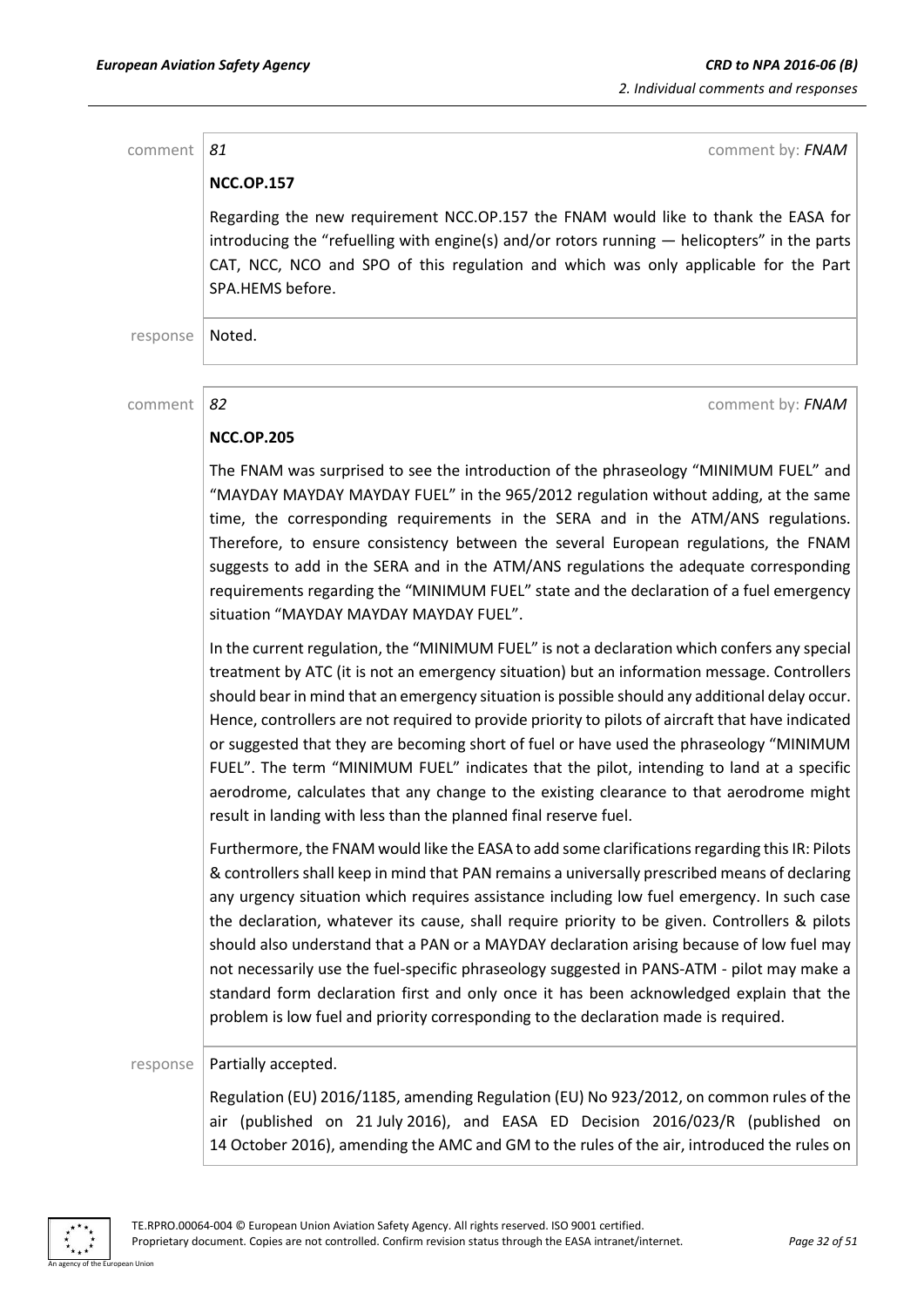the 'MINIMUM FUEL' declaration in the European regulatory system before the Air OPS rules. GM1 SERA.11012 'Minimum fuel and fuel emergency' provides the following clarification:

*The declaration of MINIMUM FUEL informs ATC that all planned aerodrome options have been reduced to a specific aerodrome of intended landing, and any change to the existing clearance may result in landing with less than planned final reserve fuel. This is not an emergency situation but an indication that an emergency situation is possible should any additional delay occur.*

In addition, EASA [\(SIB\) 2018-08](https://ad.easa.europa.eu/ad/2018-08) was published on 8 May 2018, which reminded air operators and ATC of the relevant requirements in ICAO Annex 6 and Doc 4444, as well as in Part-SERA. Moreover, SIB 2018-08 points to the detailed explanations and scenarios for the use of the 'MINIMUM FUEL' declaration, which are provided in ICAO Doc 9976 'Flight Planning and Fuel Management (FPFM) Manual'.

The new fuel rules introduce the requirements for the 'MINIMUM FUEL' and a 'MAYDAY MAYDAY MAYDAY FUEL' declarations in the Air OPS Regulation, as well as more examples of their use in the new GM1 CAT.OP.MPA.185.

The 'PAN' declaration is not a standard declaration for fuel, but for other urgencies.

Following publication o[f Opinion No 02-2020,](https://www.easa.europa.eu/document-library/opinions/opinion-022020) EASA will initiate safety promotion activities to increase the awareness and understanding of the differences between the various fuelrelated messages amongst pilots and ATC personnel.

Same comment as 195 on NPA [2016-06](https://www.easa.europa.eu/document-library/notices-of-proposed-amendment/npa-2016-06) (A) (see also CRD 2016-06 (A)).

### **3. Proposed amendments — 3.9. Draft AMC and GM (draft decision) — Part-NCC** p. 24-29

| comment  | 53<br>comment by: UK CAA                                                                                                                                                                                                                                                                                                                                                                                                                                                                                      |
|----------|---------------------------------------------------------------------------------------------------------------------------------------------------------------------------------------------------------------------------------------------------------------------------------------------------------------------------------------------------------------------------------------------------------------------------------------------------------------------------------------------------------------|
|          | Page No: 25                                                                                                                                                                                                                                                                                                                                                                                                                                                                                                   |
|          | Paragraph No: 3.9 / 2, AMC2 NCC.OP.155                                                                                                                                                                                                                                                                                                                                                                                                                                                                        |
|          | <b>Comment:</b> The proposed text is poorly worded and unclear in its intent. It does not meet the<br>requirements for an AMC. It is strongly recommended that the original text as in AMC1<br>NCC.OP.155, both the general part at subparagraphs (a) and (b) and the helicopter part at (d)<br>are retained and put into a revised AMC2. Alternatively, AMC1 could be retained<br>unchanged. This is a similar comment as for AMC2 CAT.OP.MPA.195.<br>Justification: Relevance and clarity of meaning/intent |
| response | Partially accepted.                                                                                                                                                                                                                                                                                                                                                                                                                                                                                           |
|          | The wording was improved.                                                                                                                                                                                                                                                                                                                                                                                                                                                                                     |
|          | However:                                                                                                                                                                                                                                                                                                                                                                                                                                                                                                      |

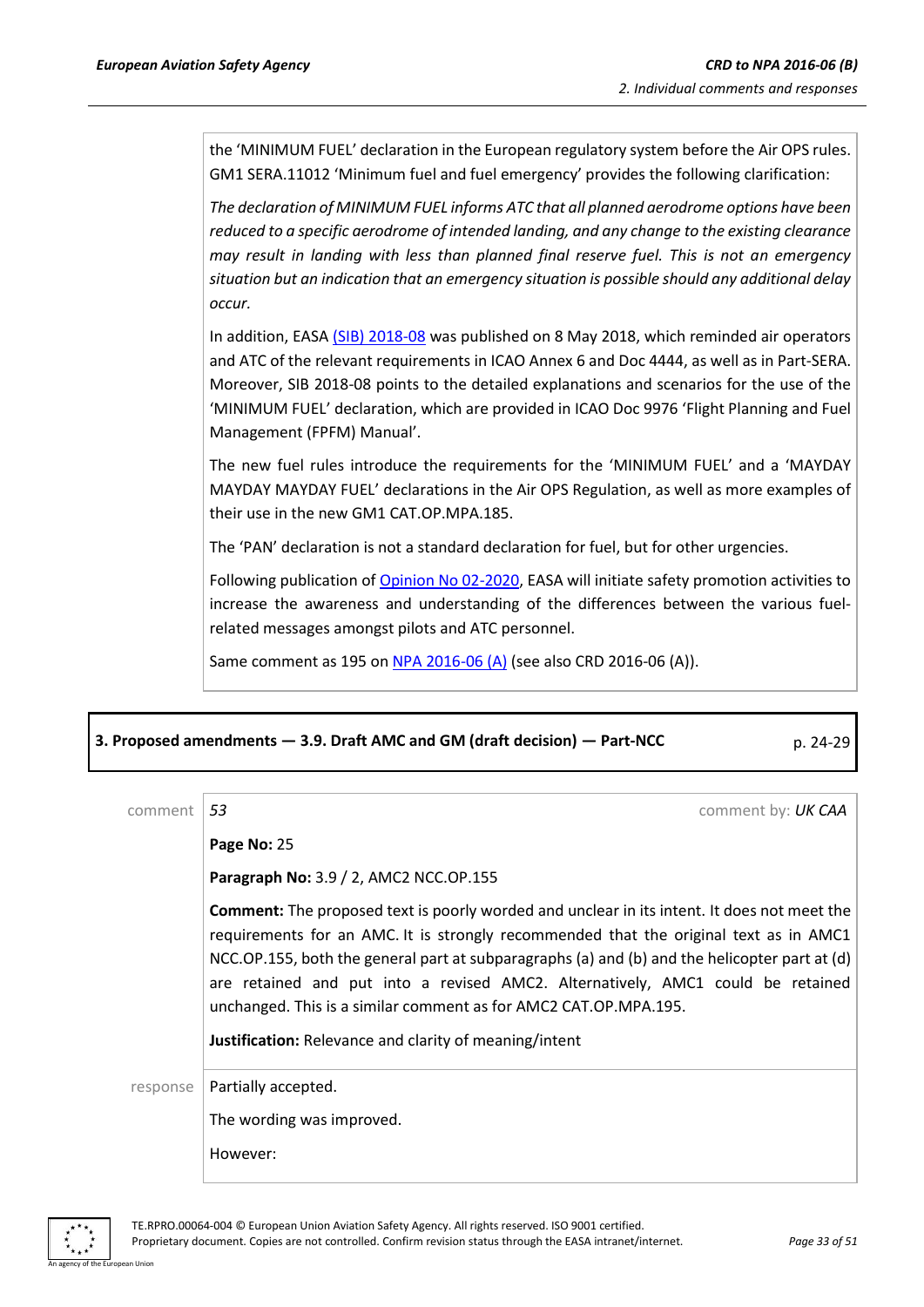| point (d) of AMC2 NCC.OP.155 was deleted, as it is covered by AMC1 NCC.OP.157 and<br>AMC2 NCC.OP.157;<br>point (b) is not needed in an AMC; and<br>point (a) is not relevant to helicopters.<br>54<br>comment by: UK CAA                                                  |
|---------------------------------------------------------------------------------------------------------------------------------------------------------------------------------------------------------------------------------------------------------------------------|
|                                                                                                                                                                                                                                                                           |
|                                                                                                                                                                                                                                                                           |
|                                                                                                                                                                                                                                                                           |
|                                                                                                                                                                                                                                                                           |
|                                                                                                                                                                                                                                                                           |
| Page No: 26                                                                                                                                                                                                                                                               |
| Paragraph No: 3.9 / 3, AMC1 NCC.OP.157(b)                                                                                                                                                                                                                                 |
| <b>Comment:</b> It is recommended that the paragraph be re-worded to clarify the purpose of the<br>AMC as regards to meeting the operational procedures required by the rule. A suggested form<br>of words is provided.                                                   |
| Justification: Clarification and format for meeting the requirements.                                                                                                                                                                                                     |
| <b>Proposed Text:</b>                                                                                                                                                                                                                                                     |
| (b) In addition, operational procedures to be described in the operations manual should<br>specify that at least the following precautions are taken:                                                                                                                     |
| (b) The operational procedures specified in the operations manual should cover at least the<br>following factors:                                                                                                                                                         |
| Not accepted.                                                                                                                                                                                                                                                             |
| However, the wording was slightly modified to be harmonised with Amendments 36, 38, and<br>40 of Part I, as well as Amendment 33 to Part II, and Amendment 19 to Part III of ICAO Annex 6.                                                                                |
| comment by: UK CAA                                                                                                                                                                                                                                                        |
| Page No: 26                                                                                                                                                                                                                                                               |
| Paragraph No: 3.9 / 4, AMC2 NCC.OP.157                                                                                                                                                                                                                                    |
| Comment: It is recommended that the paragraphs be re-worded to clarify the purpose of the<br>AMC as regards to meeting the operational procedures required by the rule. Suggested<br>amendments are provided. In addition, the paragraph numbering needs to be corrected. |
| Justification: Clarification and format for meeting the requirements.                                                                                                                                                                                                     |
| <b>Proposed Text:</b>                                                                                                                                                                                                                                                     |
| (a) In addition to AMC1 NCC.OP.157, for refuelling with passengers on board, operational<br>procedures to be described specified in the operations manual should specify cover that at<br>least the following <i>factors</i> precautions are taken:                       |
| 55                                                                                                                                                                                                                                                                        |

 $\ddot{\ast}$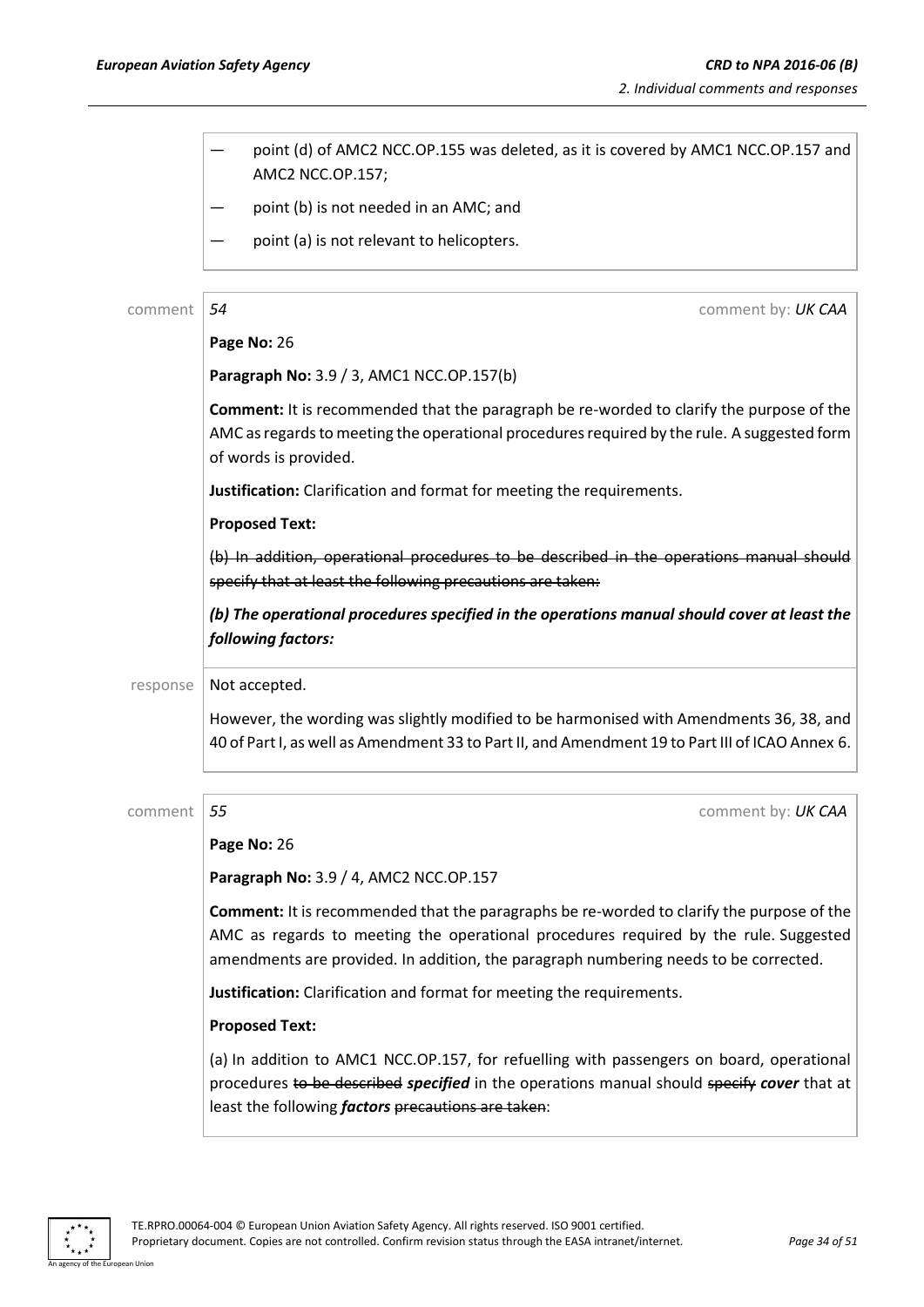|          | $(11)(1)$ the way positioning of the helicopter should be positioned related in relation to the<br>wind and refuelling facilities or vehicles should be defined, whenever practicable, together<br>with the corresponding helicopter evacuation strategy;                                                                                                                                                            |
|----------|----------------------------------------------------------------------------------------------------------------------------------------------------------------------------------------------------------------------------------------------------------------------------------------------------------------------------------------------------------------------------------------------------------------------|
|          | $(42)(2)$ on a heliport, the ground area beneath the exits intended for emergency evacuation<br>should be kept clear;                                                                                                                                                                                                                                                                                                |
|          | $(13)(3)$ additional passenger briefing and instructions should be defined, and the need for 'No<br>smoking' signs should to be on;                                                                                                                                                                                                                                                                                  |
|          | $(14)(4)$ the setting of interior lighting should be set to enable identification of emergency<br>exits;                                                                                                                                                                                                                                                                                                             |
|          | $(45)(5)$ the use of doors during refuelling should be defined on the refuelling side should<br>remain closed, while doors on the opposite side should remain unlocked or, weather<br>permitting, open unless otherwise specified in the aircraft flight manual (AFM);                                                                                                                                               |
|          | $(46)$ (6) one qualified person the provision of at least one suitable person capable of handling<br>emergency procedures concerning fire protection and including fire fighting, handling<br>communications, and initiating and directing an evacuation who should remain at a specified<br>location; this person should not be the qualified pilot at the controls or the person performing<br>the refuelling; and |
|          | $(47)(7)$ unless passengers are regularly trained in emergency evacuation procedures, the<br>provision of an additional crew member or ground crew member should be assigned to assist<br>in the rapid evacuation of the passengers.                                                                                                                                                                                 |
| response | Accepted.                                                                                                                                                                                                                                                                                                                                                                                                            |
|          | However, the wording of the introduction was harmonised with Amendments 36, 38, and 40<br>of Part I, as well as Amendment 33 to Part II, and Amendment 19 to Part III of ICAO<br>Annex 6.uel.                                                                                                                                                                                                                        |
| comment  | 56<br>comment by: UK CAA                                                                                                                                                                                                                                                                                                                                                                                             |
|          | Page No: 27                                                                                                                                                                                                                                                                                                                                                                                                          |
|          | Paragraph No: 3.9 / 5, GM1 NCC.OP.157                                                                                                                                                                                                                                                                                                                                                                                |
|          | Comment: We believe the reference to "Helicopter Emergency medical Service (HEMS)" in<br>first paragraph is inappropriate for NCC and should be deleted.                                                                                                                                                                                                                                                             |
|          | Justification: Accuracy and relevance.                                                                                                                                                                                                                                                                                                                                                                               |
| response | Accepted.                                                                                                                                                                                                                                                                                                                                                                                                            |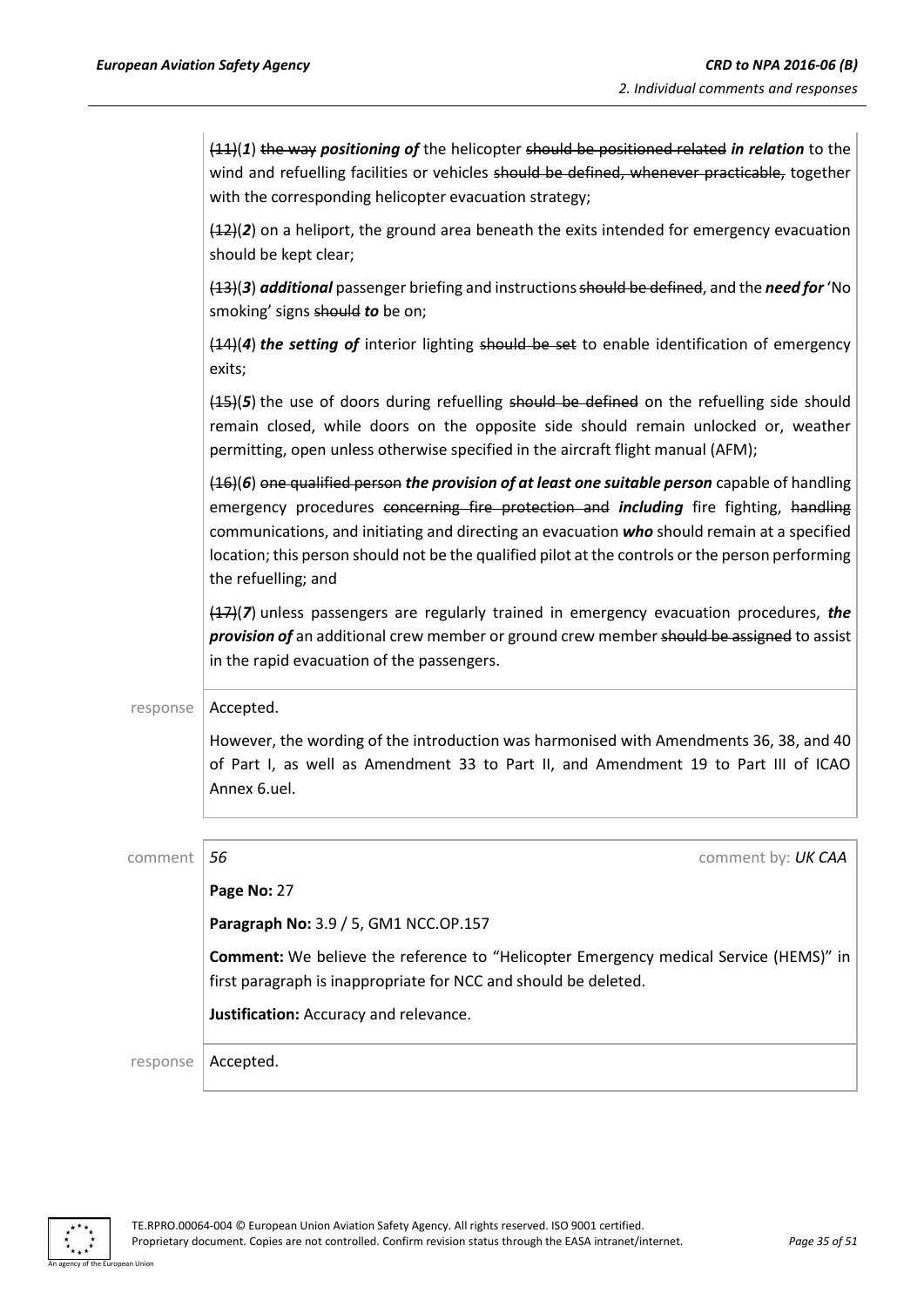| comment  | 57<br>comment by: UK CAA                                                                                                                                                                                                                                                                                       |
|----------|----------------------------------------------------------------------------------------------------------------------------------------------------------------------------------------------------------------------------------------------------------------------------------------------------------------|
|          | Page No: 28                                                                                                                                                                                                                                                                                                    |
|          | Paragraph No: 3.9 / 6, GM1 NCC.OP.205(b)&(d), Note.                                                                                                                                                                                                                                                            |
|          | <b>Comment:</b> It is not clear why the definition of "Safe Landing" is included here as there is a<br>proposal in NPA 2016-06 (A) on page 31 to include it in Annex 1 Definitions. Either, Annex 1<br>is amended with a definition for all other Annexes, or the Note is retained.                            |
|          | In addition, the term "Precautionary Landing is used in this GM without definition. It is<br>recommended that the definition of a "precautionary landing", as shown in proposed GM1<br>NCO.OP.185(b)&(c) sub-paragraph (c) on page 34, is added here as well or included in Annex<br>1 for use in all Annexes. |
|          | Justification: Standardisation of terms and definitions.                                                                                                                                                                                                                                                       |
| response | Not accepted.                                                                                                                                                                                                                                                                                                  |
|          | The repeated definition of 'safe landing' was deleted from GM1 NCC.OP.205(b)&(d). The term<br>'precautionary landing site' was also deleted from the definition of 'safe landing' in Annex I<br>(Definitions) to the Air OPS Regulation, and it is no longer needed elsewhere in that rule.                    |
| comment  | 58<br>comment by: UK CAA                                                                                                                                                                                                                                                                                       |
|          | Page No: 28                                                                                                                                                                                                                                                                                                    |
|          | Paragraph No: 3.9 / 7, GM1 NCC.OP.205(c)                                                                                                                                                                                                                                                                       |
|          | Comment: The term "Precautionary Landing is used in this GM without definition. It is<br>recommended that the definition of a "precautionary landing", as shown in proposed GM1<br>NCO.OP.185(b)&(c) sub-paragraph (c) on page 34, is added here as well or included in Annex<br>1 for use in all Annexes.     |
|          | Justification: Standardisation of terms and definitions.                                                                                                                                                                                                                                                       |
| response | Not accepted.                                                                                                                                                                                                                                                                                                  |
|          | The term 'precautionary landing' is no longer used in this GM, and it is also deleted from the<br>definition of 'safe landing'.                                                                                                                                                                                |

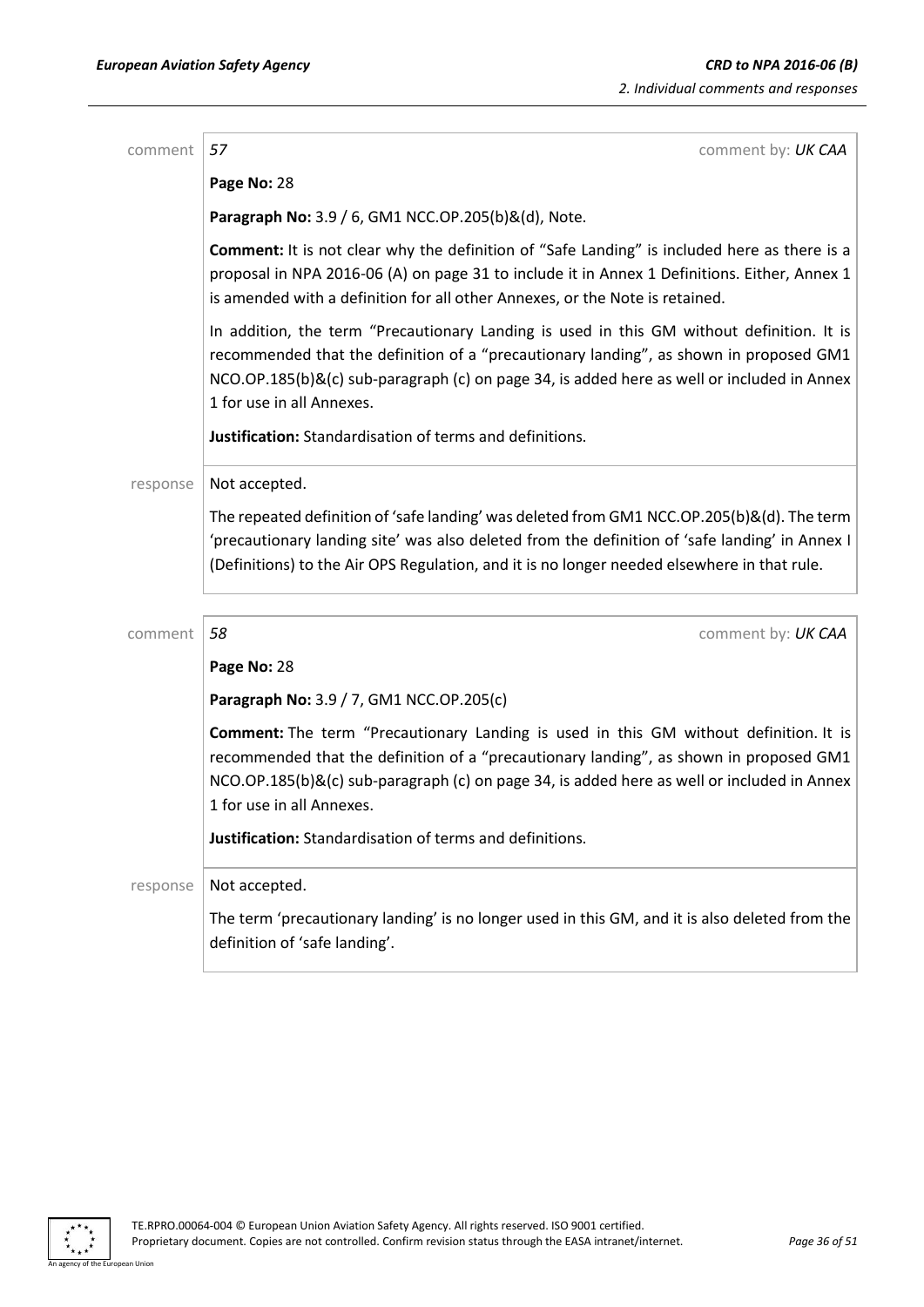| comment  | 92<br>comment by: European HEMS & Air Ambulance Committee (EHAC)                                                                                                                                                                                                                                           |
|----------|------------------------------------------------------------------------------------------------------------------------------------------------------------------------------------------------------------------------------------------------------------------------------------------------------------|
|          | <b>AMC2 NCC.OP.157</b>                                                                                                                                                                                                                                                                                     |
|          | Refuelling with engine(s) and/or rotors running $-$ with passengers on board $-$ helicopters                                                                                                                                                                                                               |
|          | <b>OPERATIONAL PROCEDURES</b>                                                                                                                                                                                                                                                                              |
|          | [] (13) the passenger briefing and instructions should be defined, and the 'No smoking' signs<br>should be on if there is no placard in the cabin indicating that smoking is forbidden in the<br>helicopter; []                                                                                            |
|          | Comment 6                                                                                                                                                                                                                                                                                                  |
|          | CS 27.853 (Compartment interiors) does not require any 'No smoking' sign that can be turned<br>ON/OFF for Helicopters where smoking is not allowed. There only must be a placard so<br>indicating. Therefore the requirement needs to be amended without changing the intent that<br>smoking is forbidden. |
| response | Accepted.                                                                                                                                                                                                                                                                                                  |
|          | Helicopters operated in NCC are likely to be CS/FAR-29-certified, but those rules do not<br>always require a 'No smoking' sign.                                                                                                                                                                            |
|          |                                                                                                                                                                                                                                                                                                            |

# **3. Proposed amendments — 3.10. Draft regulation (draft opinion) — Part-NCO** p. 29-32

| comment  | comment by: PDG Helicopters<br>1                                                                                                                                                                                                                                                                                                                                                                                          |
|----------|---------------------------------------------------------------------------------------------------------------------------------------------------------------------------------------------------------------------------------------------------------------------------------------------------------------------------------------------------------------------------------------------------------------------------|
|          | NCO.OP.147 & SPO.OP.157                                                                                                                                                                                                                                                                                                                                                                                                   |
|          | It is normal regulatory practice to place a lower regulatory burden on NCO & SPO flights than<br>on CAT flights and yet this appears not to be the case with regards to rotors-running<br>refuelling. For example, the requirement for NCO flights to use a checklist is a pointless<br>complication and unlikely to be complied with. The lengthy AMCs and GM for SPO flights are<br>an example of unnecessary verbiage. |
|          | Rotors-running refuels do constitute a potentially higher risk activity but there is little<br>evidence that this potentially higher risk manifests in a significant number of incidents.<br>Therefore it is entirely reasonable that NCO and SPO flights should receive a lighter regulatory<br>touch than CAT in this regard (as in others).                                                                            |
| response | Partially accepted.                                                                                                                                                                                                                                                                                                                                                                                                       |
|          | In NCO and SPO, refuelling with rotors turning can take place without authority approval.<br>AMC2 SPO.OP.157 was amended to make use of the capabilities of task specialists, but this<br>AMC2 SPO.OP.157 is not referred to in GM1 NCO.OP.147.                                                                                                                                                                           |

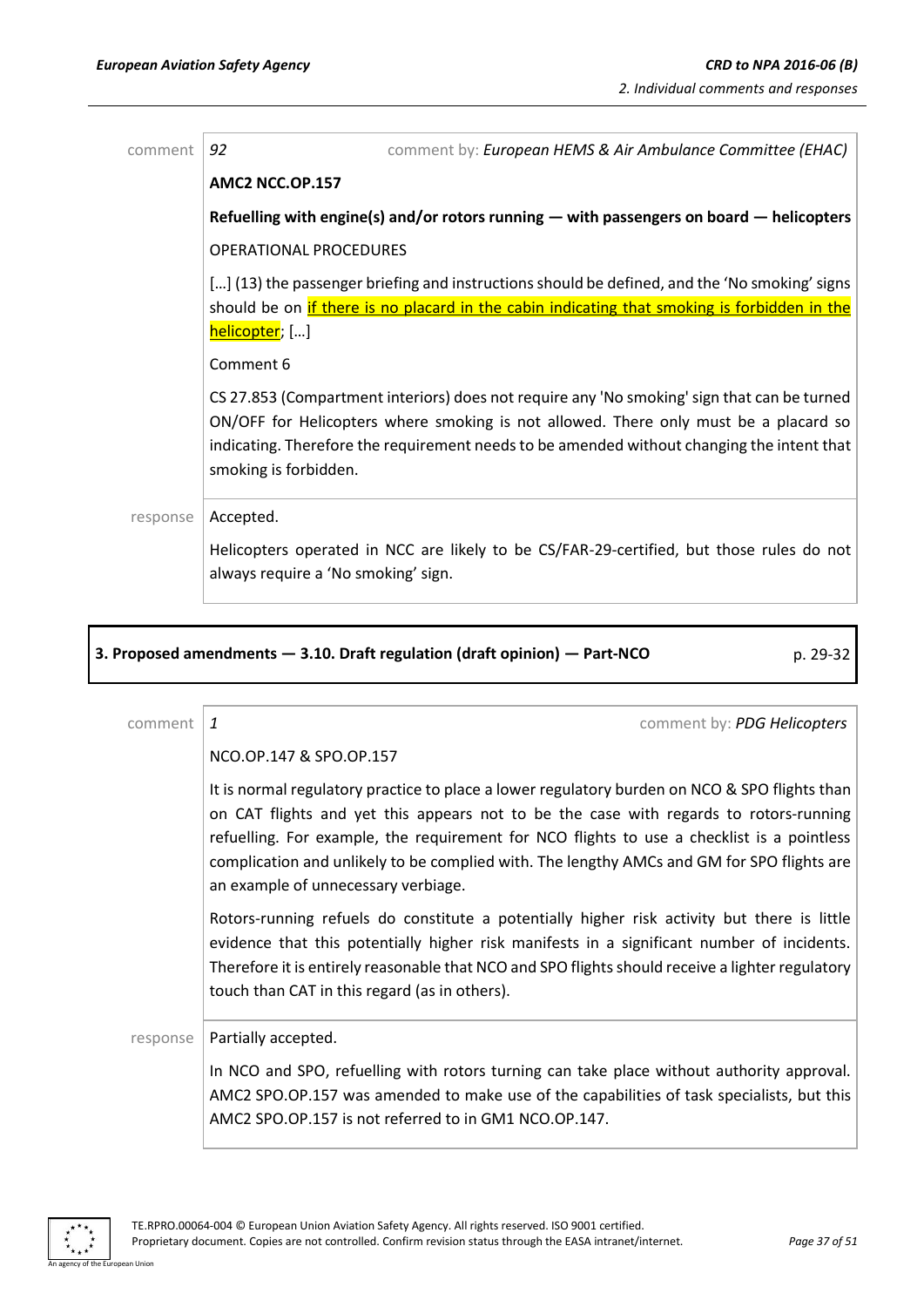| comment  | 19<br>comment by: Helicopter Club of Great Britain                                                                                                                                                                                                                                                                                                                                                                                                                                                                                                            |
|----------|---------------------------------------------------------------------------------------------------------------------------------------------------------------------------------------------------------------------------------------------------------------------------------------------------------------------------------------------------------------------------------------------------------------------------------------------------------------------------------------------------------------------------------------------------------------|
|          | The requirement at (f) to have rescue and firefighting services present during rotors running<br>refuelling is unduly restrictive for NCO operations. Refuelling often takes place at non airfield<br>sites where such RFFF facilities are not available, and this requirement would make rotors<br>running refuelling operations illegal at such sites. This would severely restrict and delay many<br>NCO operations and is disproportionate.                                                                                                               |
|          | In many light turbine helicopters shutting down the engine, followed a few minutes later by<br>a restart, severely stresses the engine, causes an increased engine cycle count, and brings a<br>hightened rist of an engine overtemping event. An overtemping event is very expensive for<br>the operator, and brings increased engine reliability problems. Thus the overall effect of this<br>proposal would decrease safety, by making an inflight engine failure more likely, probably<br>more likely than a safety issue with rotors running refuelling. |
|          | This is a disproportionate proposed regulation, and should not apply to NCO. Observance of<br>the remaining proposed rules (a-e) and (g) would be sufficient for an adequate level of safety.                                                                                                                                                                                                                                                                                                                                                                 |
| response | Accepted.                                                                                                                                                                                                                                                                                                                                                                                                                                                                                                                                                     |
|          | 'rescue and firefighting facilities (RFFF)' was changed to 'rescue and firefighting (RFF) facilities<br>or equipment'. The new AMC1 SPO.OP.157 that is referred to in GM1 NCO.OP.147 describes<br>what is acceptable in a pragmatic way.                                                                                                                                                                                                                                                                                                                      |
|          | 20                                                                                                                                                                                                                                                                                                                                                                                                                                                                                                                                                            |
| comment  | comment by: European Private Helicopter Alliance<br>The requirement at (f) to have rescue and firefighting services present during rotors running<br>refuelling is unduly restrictive for NCO operations. Refuelling often takes place at non airfield<br>sites where such RFFF facilities are not available, and this requirement would make rotors<br>running refuelling operations illegal at such sites. This would severely restrict and delay many<br>NCO operations and is disproportionate.                                                           |
|          | In many light turbine helicopters shutting down the engine, followed a few minutes later by<br>a restart, severely stresses the engine, causes an increased engine cycle count, and brings a<br>hightened rist of an engine overtemping event. An overtemping event is very expensive for<br>the operator, and brings increased engine reliability problems. Thus the overall effect of this<br>proposal would decrease safety, by making an inflight engine failure more likely, probably<br>more likely than a safety issue with rotors running refuelling. |
|          | This is a disproportionate proposed regulation, and should not apply to NCO. Observance of<br>the remaining proposed rules (a-e) and (g) would be sufficient for an adequate level of safety.                                                                                                                                                                                                                                                                                                                                                                 |
| response | Accepted.                                                                                                                                                                                                                                                                                                                                                                                                                                                                                                                                                     |
|          | 'rescue and firefighting facilities (RFFF)' was changed to 'rescue and firefighting (RFF) facilities<br>or equipment'. The new AMC1 SPO.OP.157 that is referred to in GM1 NCO.OP.147 describes<br>what is acceptable in a pragmatic way.                                                                                                                                                                                                                                                                                                                      |

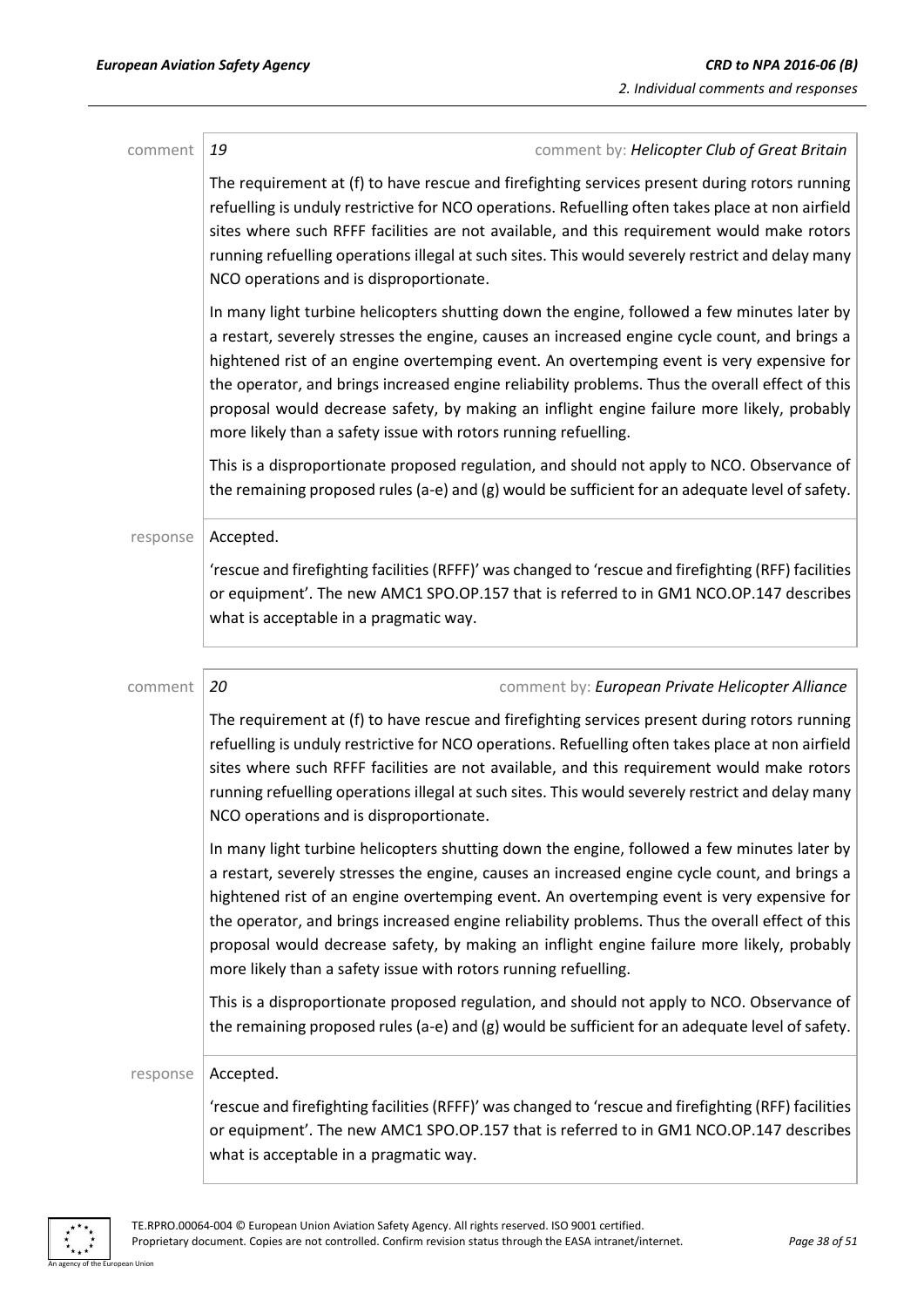comment *59* comment by: *UK CAA*

**Page No:** 29

**Paragraph No:** 3.10 / 1, NCO.OP.125(a)

**Comment:** The new section at (a) is supported but the term 'guaranteed' is not considered appropriate in this context as this is a planning stage and the 'completion of a flight' cannot be totally predicted. It is recommended that the section is amended as shown below.

**Justification:** Reasonable terminology for the intent of the rule.

### **Proposed Text:**

(a) The pilot-in-command shall ensure that the quantity of energy/fuel and oil carried on board is sufficient to guarantee that *for* the intended flight is *to be* completed safely, taking into account the meteorological conditions, any element affecting the performance of the aircraft, and any delays that are expected in flight, with an allowance for contingencies that may reasonably be expected to affect the flight.

### response | Accepted.

See comment 35 on NPA [2016-06](https://www.easa.europa.eu/document-library/notices-of-proposed-amendment/npa-2016-06-c) (C) (see also CRD 2016-06 (C)).

comment **60 comment 60 comment 60 comment by: UK CAA** 

**Page No:** 29

**Paragraph No:** 3.10 / 1, NCO.OP.125(b)

**Comment:** It is appreciated that there is an ambition to allow a degree of flexibility in the establishment of a Final Reserve Fuel but its planning mentioned here seems to have become very confused with the other fuel planning elements such as 'contingency' as stated in sub-paragraph (a). It is strongly recommended that this section be re-written as shown and that the relevant material be expanded in AMC/GM.

**Justification:** Clarity of purpose and intent.

### **Proposed Text:**

(b) The pilot-in-command shall plan a quantity of fuel/energy to be protected as final reserve fuel/energy in order to ensure a safe landing. when unforeseen occurrences may not permit safe completion of an operation as originally planned. In determining the quantity of the final reserve fuel/energy, the pilot-in-command shall take into account:

(1) the severity of the hazard to persons or property that may result from an emergency landing after fuel/energy starvation;

(2) the terrain in which such an emergency landing is made;

(3) the weather conditions at and close to the destination/alternate aerodrome;

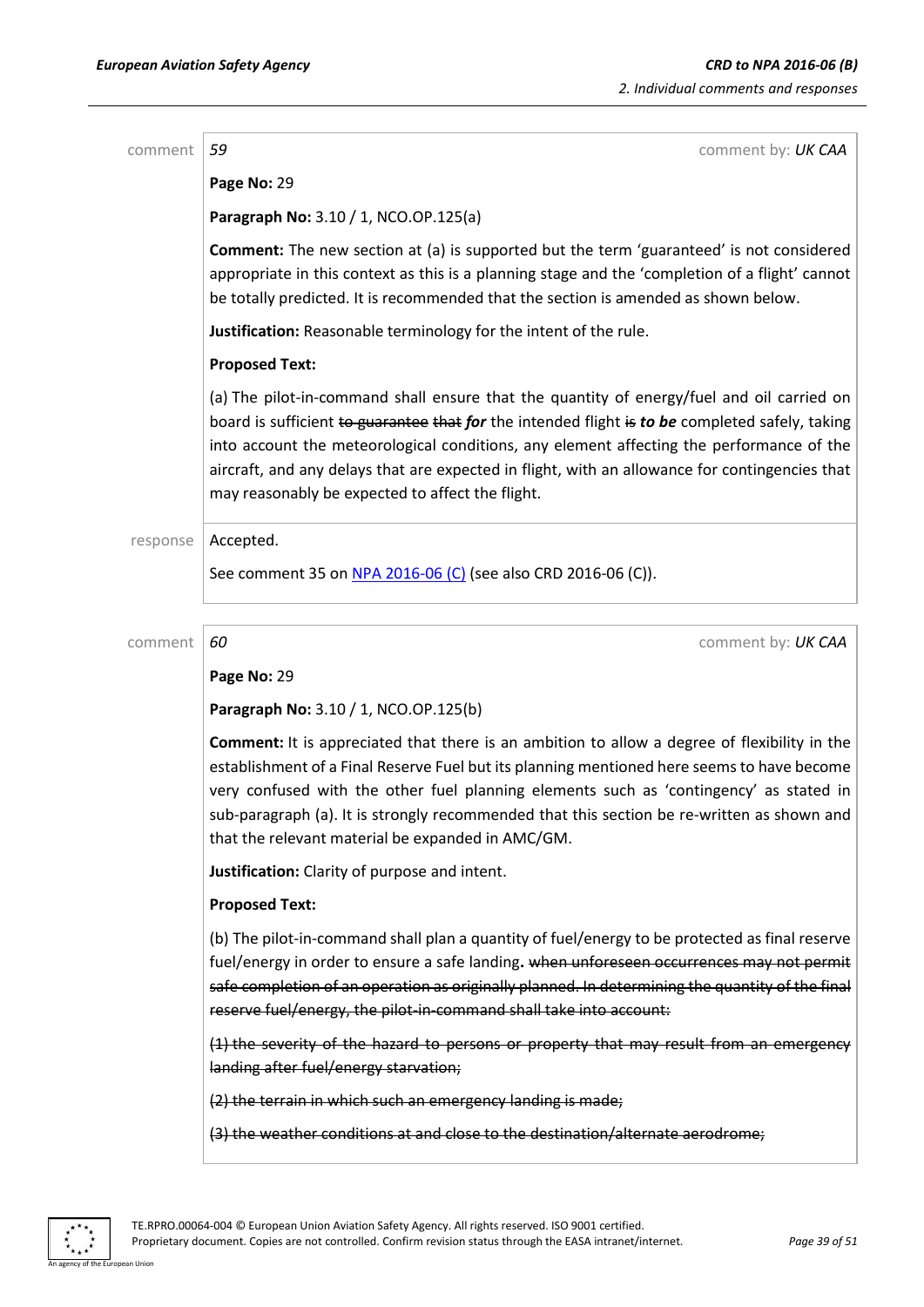(4) the precision of the measurement and calculation of fuel/energy expected on board at the end of the flight;

(5) the availability of alternative landing options; and

(6) the likelihood of unexpected circumstances that might prevent or delay a safe landing at the end of the intended flight;

### response | Not accepted.

The concept that FRF is intended for 'unforeseen occurrences [that] may not permit safe completion of an operation as originally planned' is set out in a note to ICAO Annex 6, Part I, Chapter 4.3.7.2 (and is equally applicable to non-commercial operations). While some of the criteria may also be relevant to contingency fuel assessment, they are all relevant to assessing the quantity of the FRF that needs to be carried.

The distinction between FRF and contingency fuel is clearly set out in GM1 NCO.OP.125(b).

Same comment as 36 on NPA [2016-06](https://www.easa.europa.eu/document-library/notices-of-proposed-amendment/npa-2016-06-c) (C) (see also CRD 2016-06 (C)).

comment **61** comment **61** comment **61** comment **61** 

### **Page No:** 32

**Paragraph No:** 3.10 / 5, NCO.SPEC.140

**Comment:** We believe the text as written is not as clear as it could be to achieve the aim. We recommended the version provided below. Also deletion of the reference to NCO.OP.126(a) leads to ambiguity of which rule to operate to; this should be reinstated.

**Justification:** Clarity of intent.

**Proposed Text:**

**NCO.SPEC.140 Fuel and oil supply — helicopters**

*Notwithstanding-NCO.OP.126(a)(1), the* The pilot-in-command of a helicopter may only commence a VFR flight by day *when* remaining within 25 NM of the aerodrome/operating site of departure*,* with *a final* reserve fuel of not less than 10 min**utes** at best-range-speed.

### $response$  | Partially accepted.

The new point NCO.OP.125 (b) introduces the concept of FRF. It also provides for some risk management factors that should be considered in determining a reasonable FRF amount, to replace the current prescriptive values of points NCO.OP.125 (a) and NCO.OP.126 (a). Points NCO.SPEC.135 and NCO.SPEC.140 are no longer needed and were therefore deleted. Further guidance is included in the new GM1 NCO.OP.125(b).

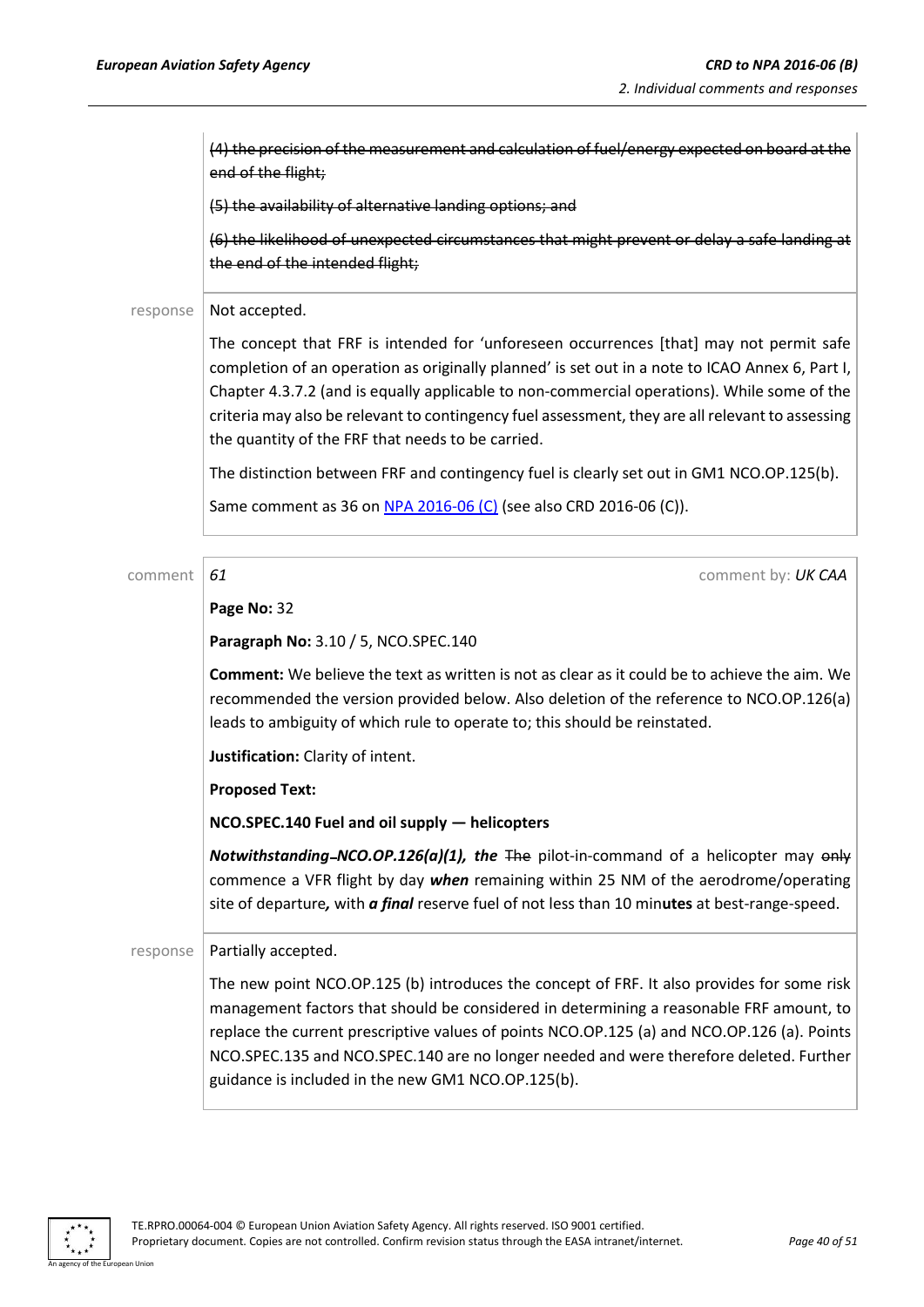comment **83** comment **83** comment **by:** *FNAM* **NCO.OP.147** Regarding the new requirement NCO.OP.147 the FNAM would like to thank the EASA for introducing the "refuelling with engine(s) and/or rotors running — helicopters" in the parts CAT, NCC, NCO and SPO of this regulation and which was only applicable for the Part SPA.HEMS before. response | Noted. comment *84* comment by: *FNAM* **NCO.OP.185**

> The FNAM was surprised to see the introduction of the phraseology "MINIMUM FUEL" and "MAYDAY MAYDAY MAYDAY FUEL" in the 965/2012 regulation without adding, at the same time, the corresponding requirements in the SERA and in the ATM/ANS regulations. Therefore, to ensure consistency between the several European regulations, the FNAM suggests to add in the SERA and in the ATM/ANS regulations the adequate corresponding requirements regarding the "MINIMUM FUEL" state and the declaration of a fuel emergency situation "MAYDAY MAYDAY MAYDAY FUEL".

> In the current regulation, the "MINIMUM FUEL" is not a declaration which confers any special treatment by ATC (it is not an emergency situation) but an information message. Controllers should bear in mind that an emergency situation is possible should any additional delay occur. Hence, controllers are not required to provide priority to pilots of aircraft that have indicated or suggested that they are becoming short of fuel or have used the phraseology "MINIMUM FUEL". The term "MINIMUM FUEL" indicates that the pilot, intending to land at a specific aerodrome, calculates that any change to the existing clearance to that aerodrome might result in landing with less than the planned final reserve fuel.

> Furthermore, the FNAM would like the EASA to add some clarifications regarding this IR: Pilots & controllers shall keep in mind that PAN remains a universally prescribed means of declaring any urgency situation which requires assistance including low fuel emergency. In such case the declaration, whatever its cause, shall require priority to be given. Controllers & pilots should also understand that a PAN or a MAYDAY declaration arising because of low fuel may not necessarily use the fuel-specific phraseology suggested in PANS-ATM - pilot may make a standard form declaration first and only once it has been acknowledged explain that the problem is low fuel and priority corresponding to the declaration made is required.

### response | Partially accepted.

Regulation (EU) 2016/1185, amending Regulation (EU) No 923/2012, on common rules of the air (published on 21 July 2016), and EASA ED Decision 2016/023/R (published on 14 October 2016), amending the AMC and GM to the rules of the air, introduced the rules on

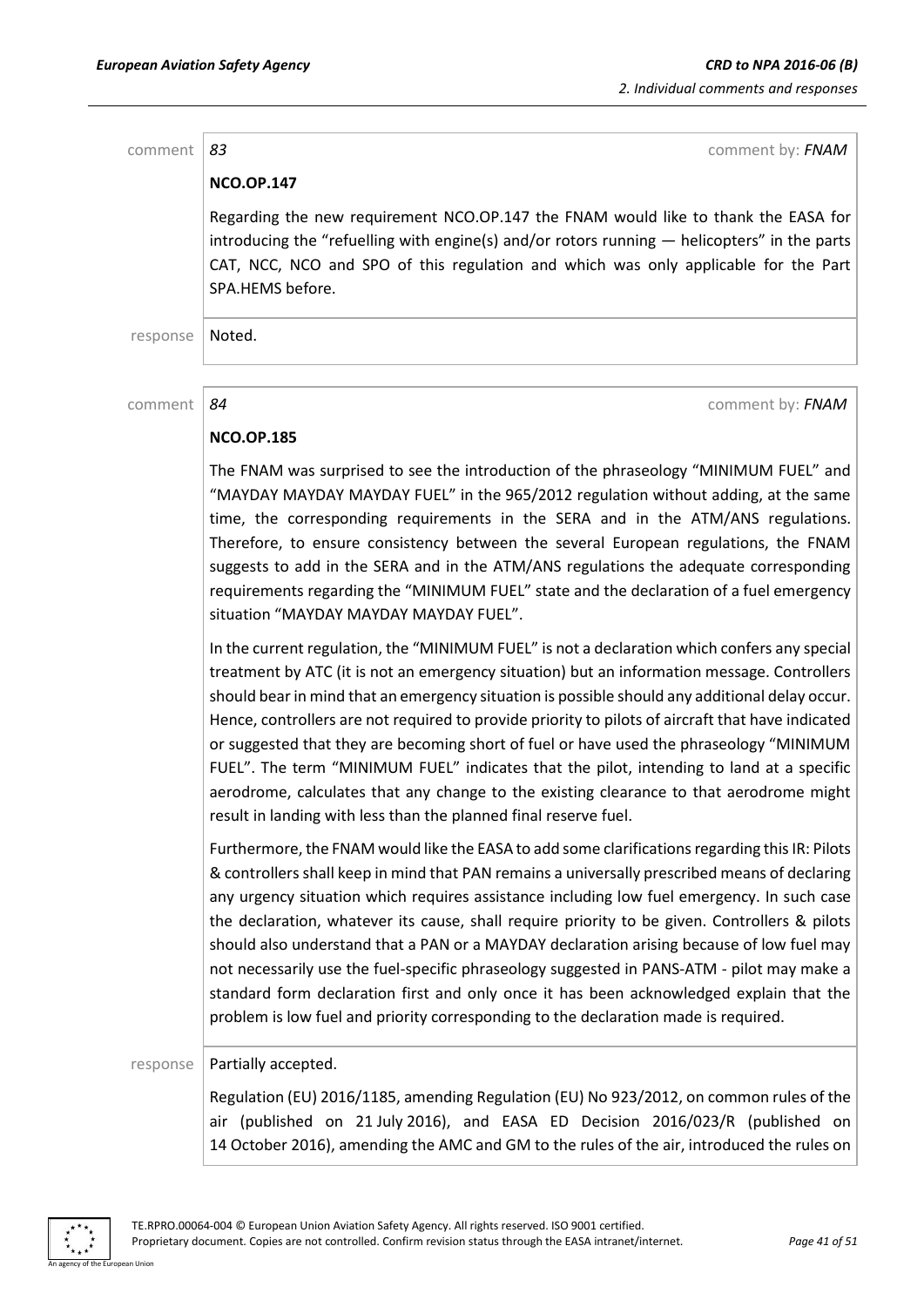the 'MINIMUM FUEL' declaration in the European regulatory system before the Air OPS rules. GM1 SERA.11012 'Minimum fuel and fuel emergency' provides the following clarification:

*The declaration of MINIMUM FUEL informs ATC that all planned aerodrome options have been reduced to a specific aerodrome of intended landing, and any change to the existing clearance may result in landing with less than planned final reserve fuel. This is not an emergency situation but an indication that an emergency situation is possible should any additional delay occur.*

In addition, EASA [\(SIB\) 2018-08](https://ad.easa.europa.eu/ad/2018-08) was published on 8 May 2018, which reminded air operators and ATC of the relevant requirements in ICAO Annex 6 and Doc 4444, as well as in Part-SERA. Moreover, SIB 2018-08 points to the detailed explanations and scenarios for the use of the 'MINIMUM FUEL' declaration, which are provided in ICAO Doc 9976 'Flight Planning and Fuel Management (FPFM) Manual'.

The new fuel rules introduce the requirements for the 'MINIMUM FUEL' and a 'MAYDAY MAYDAY MAYDAY FUEL' declarations in the Air OPS Regulation, as well as more examples of their use in the new GM1 CAT.OP.MPA.185.

The 'PAN' declaration is not a standard declaration for fuel, but for other urgencies.

Following publication o[f Opinion No 02-2020,](https://www.easa.europa.eu/document-library/opinions/opinion-022020) EASA will initiate safety promotion activities to increase the awareness and understanding of the differences between the various fuelrelated messages amongst pilots and ATC personnel.

Same comment as 195 on NPA [2016-06](https://www.easa.europa.eu/document-library/notices-of-proposed-amendment/npa-2016-06) (A) (see also CRD 2016-06 (A)).

| 3. Proposed amendments - 3.11. Draft AMC and GM (draft decision) - Part-NCO | p. 32-34 |
|-----------------------------------------------------------------------------|----------|
|-----------------------------------------------------------------------------|----------|

| comment  | 26                                                                                                                                                                                                                                                                                                                                                                                                 | comment by: European Helicopter Association (EHA)                                         |
|----------|----------------------------------------------------------------------------------------------------------------------------------------------------------------------------------------------------------------------------------------------------------------------------------------------------------------------------------------------------------------------------------------------------|-------------------------------------------------------------------------------------------|
|          | Typo error                                                                                                                                                                                                                                                                                                                                                                                         |                                                                                           |
|          | $GM1 NCO \cdot OP \cdot 125(b)(6)$ Fuel and oil supply $-$ aeroplanes and helicopters The likelihood of<br>unexpected <i>circumstances</i> arising after the aircraft is fuelled may increase with the duration<br>of the planned flight (eg. during a long flight, a problem at the destination aerodrome or<br>operating site is more likely to have occurred than during a short local flight). |                                                                                           |
| response | Accepted.                                                                                                                                                                                                                                                                                                                                                                                          |                                                                                           |
|          |                                                                                                                                                                                                                                                                                                                                                                                                    |                                                                                           |
| comment  | 27                                                                                                                                                                                                                                                                                                                                                                                                 | comment by: European Helicopter Association (EHA)                                         |
|          | GM1 NCO.OP.185(b)&(c) In-flight fuel management                                                                                                                                                                                                                                                                                                                                                    |                                                                                           |
|          | a MINIMUM FUEL or MAYDAY MAYDAY MAYDAY FUEL call.                                                                                                                                                                                                                                                                                                                                                  | (a) The pilot-in-command may consider reporting the remaining fuel/energy endurance after |

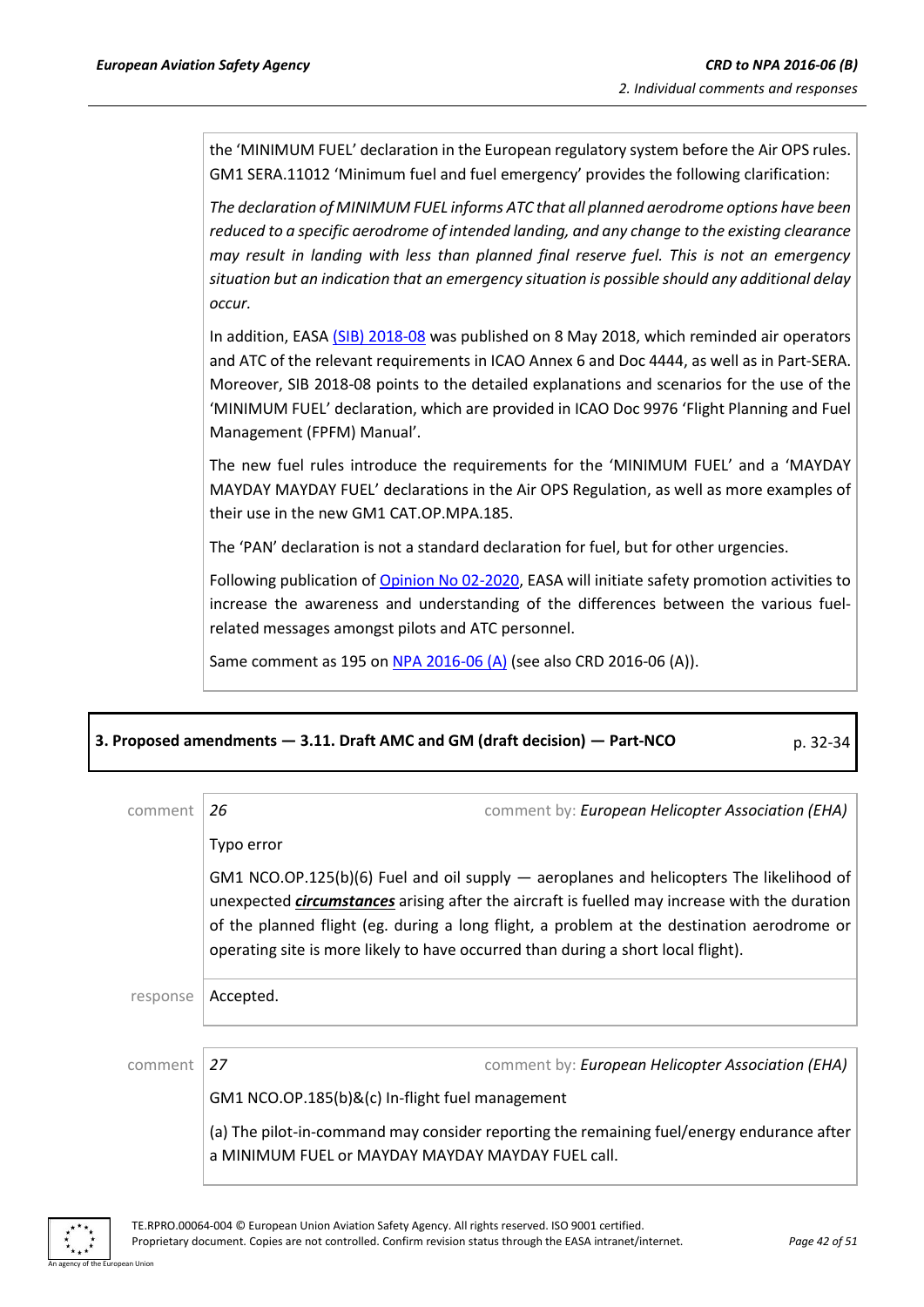|          | Note: as for CAT, the final reserve fuel is always 30 min, but for Part-NCO operators, the final<br>reserve varies from 10 to 45 min; therefore, the air traffic control (ATC) may not be aware of<br>the amount of the remaining fuel/energy. |
|----------|------------------------------------------------------------------------------------------------------------------------------------------------------------------------------------------------------------------------------------------------|
|          | The above bold text is incorrect.                                                                                                                                                                                                              |
|          | For CAT the final reserve may vary between 20 or 30 minutes for CAT depending on VFR or<br>IFR and day or night / way of navigation.                                                                                                           |
| response | Accepted.                                                                                                                                                                                                                                      |
|          | The assertion that the FRF varies between 10 and 45 minutes was also corrected.                                                                                                                                                                |
| comment  | 62<br>comment by: UK CAA                                                                                                                                                                                                                       |
|          | Page No: 32                                                                                                                                                                                                                                    |
|          | Paragraph No: 3.11 / 1, AMC1 NCO.OP.125(b)                                                                                                                                                                                                     |
|          | <b>Comment:</b> We believe the first sentence should be amended to include 'fuel/energy' as<br>shown below.                                                                                                                                    |
|          | Justification: Clarity.                                                                                                                                                                                                                        |
|          | Proposed Text: The final reserve <i>fuel/energy</i> quantity should be no less than required to fly:                                                                                                                                           |
| response | Accepted.                                                                                                                                                                                                                                      |
|          | Same as comment 37 on NPA 2016-06 (C) (see also CRD 2016-06 (C)).                                                                                                                                                                              |
| comment  | 63<br>comment by: UK CAA                                                                                                                                                                                                                       |
|          | Page No: 33                                                                                                                                                                                                                                    |
|          | Paragraph No: 3.11 / 5, GM1 NCO.OP.125(b)(6)                                                                                                                                                                                                   |
|          | Comment: We believe this GM should be deleted as it provides no useful information that is<br>not obvious.                                                                                                                                     |
|          | Justification: Superfluous information.                                                                                                                                                                                                        |
| response | Accepted.                                                                                                                                                                                                                                      |
|          | Same as comment 38 on NPA 2016-06 (C) (see also CRD 2016-06 (C)).                                                                                                                                                                              |

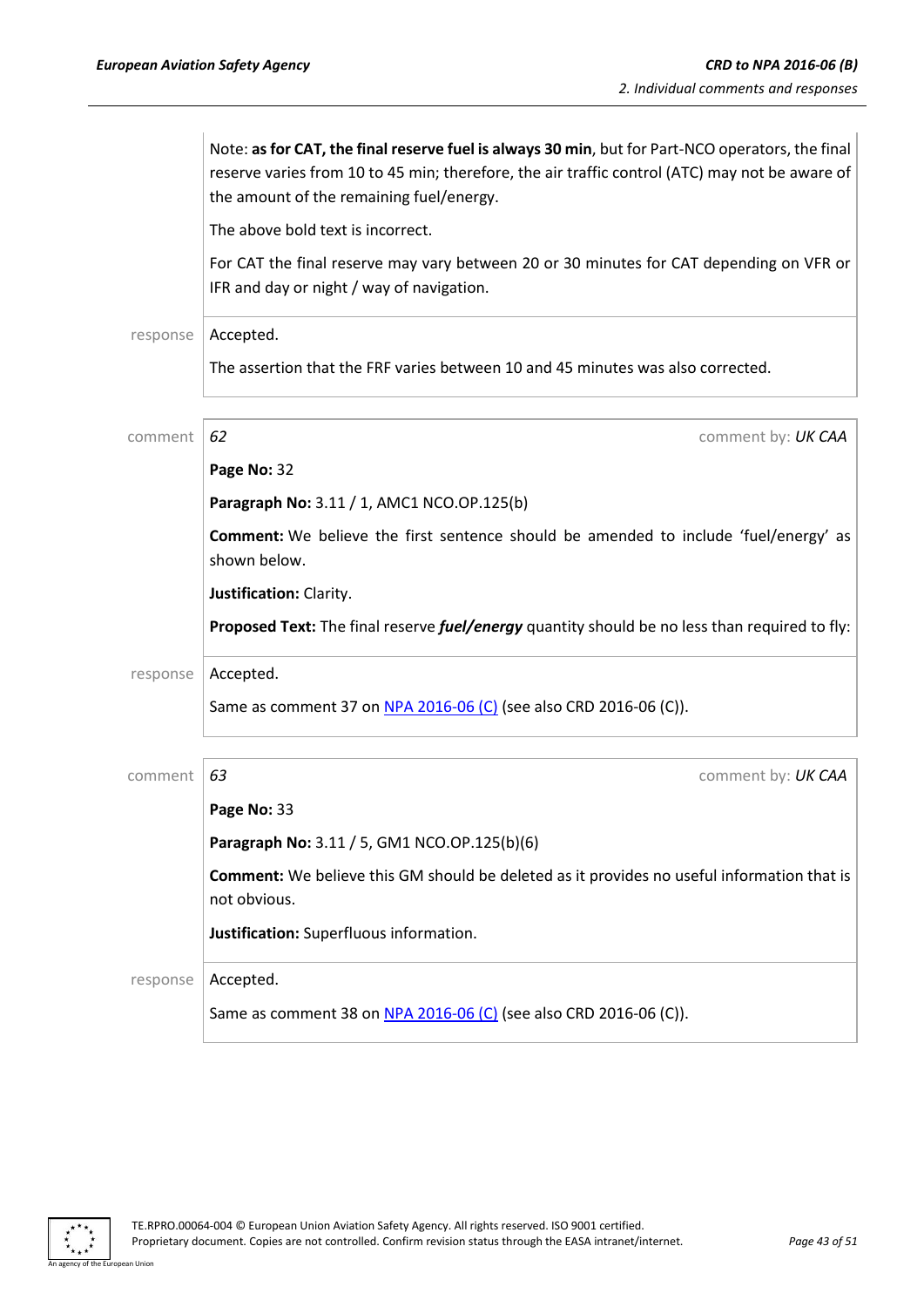| comment  | comment by: UK CAA<br>64                                                                                                                                                                                                                                                   |
|----------|----------------------------------------------------------------------------------------------------------------------------------------------------------------------------------------------------------------------------------------------------------------------------|
|          | Page No: 34                                                                                                                                                                                                                                                                |
|          | Paragraph No: 3.11 / 8, GM1 NCO.OP.185(b)&(c), sub-paragraph (a), Note                                                                                                                                                                                                     |
|          | Comment: As written the 'Note' is confusing with its mention of CAT. It is recommended that<br>this sentence be amended as shown.                                                                                                                                          |
|          | Justification: Clarity of information                                                                                                                                                                                                                                      |
|          | <b>Proposed Text:</b>                                                                                                                                                                                                                                                      |
|          | Note: as for CAT, the final reserve fuel is always 30 min, but for Part-NCO operators, the final<br>reserve varies from 10 to 45 minutes; therefore, the air traffic control (ATC) may not be aware<br>of the amount of the remaining fuel/energy and therefore endurance. |
| response | Partially accepted.                                                                                                                                                                                                                                                        |
|          | The assertion that the FRF varies between 10 and 45 minutes was also corrected.                                                                                                                                                                                            |
|          | Same as comment 39 on NPA 2016-06 (C) (see also CRD 2016-06 (C)).                                                                                                                                                                                                          |
|          |                                                                                                                                                                                                                                                                            |
| comment  | 65<br>comment by: UK CAA                                                                                                                                                                                                                                                   |
|          | Page No: 34                                                                                                                                                                                                                                                                |
|          | Paragraph No: 3.11 / 8, GM1 NCO.OP.185(b)&(c), sub-paragraph (c)                                                                                                                                                                                                           |
|          | Comment: The definition of "Precautionary Landing" is useful here but as previously<br>mentioned might be better placed in Annex 1 Definitions rather than being repeated.                                                                                                 |
|          | Justification: Clarity of information                                                                                                                                                                                                                                      |
| response | Not accepted.                                                                                                                                                                                                                                                              |
|          | The term 'precautionary landing' is no longer used in this GM. It was therefore deleted from<br>everywhere else it was used, including from the definition of 'safe landing'.                                                                                              |

## **3. Proposed amendments — 3.12. Draft regulation (draft opinion) — Part-SPO** p. 34-36

comment **10** comment by: *Swedish Transport Agency, Civil Aviation Department (Transportstyrelsen, Luftfartsavdelningen)* SPO.OP.157 and AMCs to 155 and 157 - The term passengers for an SPO flight brings uncertainty to the categorization of CAT versus SPO. EASA should consider aligning the term used with article 5.7 in regulation (EU) 965/2012. response | Accepted.

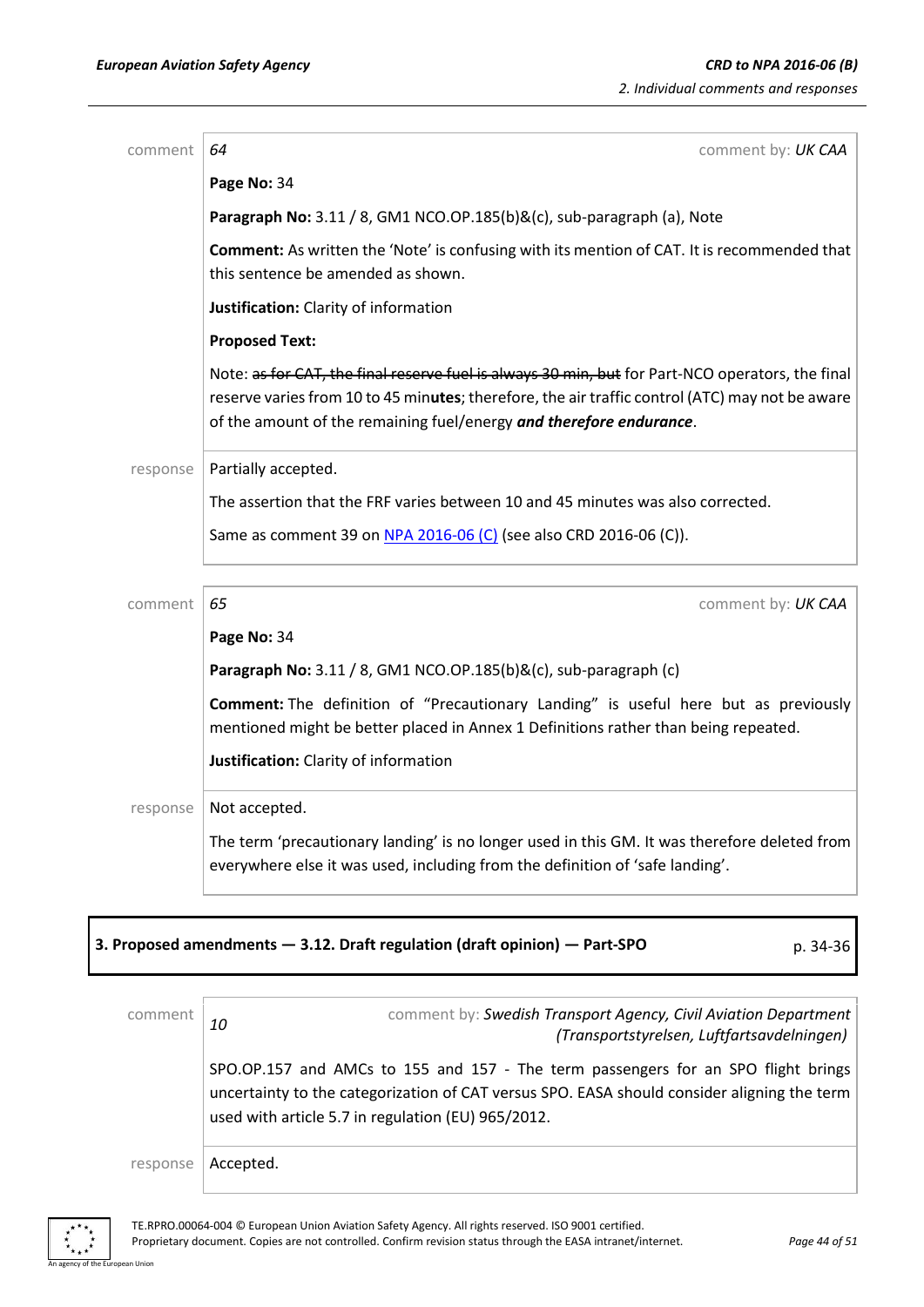| comment  | comment by: Ian HENTLEY<br>11                                                                                                                                                                                                                                                                                                                                                                                                                                                                                                                                                              |
|----------|--------------------------------------------------------------------------------------------------------------------------------------------------------------------------------------------------------------------------------------------------------------------------------------------------------------------------------------------------------------------------------------------------------------------------------------------------------------------------------------------------------------------------------------------------------------------------------------------|
|          | New SPO.OP.157 a(5) clarification of what is "appropriate"                                                                                                                                                                                                                                                                                                                                                                                                                                                                                                                                 |
|          | An example being that the company I work for has its own re-fuelling bowsers which we use<br>when operating our utility operations off airfield. The bowsers are UK road legal and the<br>drivers are appropriately ADR qualified. The ground crew are trained to aircrew standard of<br>fire-fighting qualification - would this be considered "appropriate"? If not the requirement to<br>have RFFF could be very restrictive for any future operations.                                                                                                                                 |
| response | Accepted.                                                                                                                                                                                                                                                                                                                                                                                                                                                                                                                                                                                  |
|          | 'rescue and firefighting facilities (RFFF)' was changed to 'rescue and firefighting (RFF) facilities<br>or equipment'. The new AMC1 SPO.OP.157 that is referred to in GM1 NCO.OP.147 describes<br>what is acceptable in a pragmatic way.                                                                                                                                                                                                                                                                                                                                                   |
| comment  | 36<br>comment by: European Helicopter Association (EHA)                                                                                                                                                                                                                                                                                                                                                                                                                                                                                                                                    |
|          | Comment to SPO.OP.157 Refuelling with engine(s) and/or rotors running - helicopters                                                                                                                                                                                                                                                                                                                                                                                                                                                                                                        |
|          | The industry views this as a too complex procedure and it should be changed with former<br>AMC1 SPO 155 (part hel). At least for no pax onboard.                                                                                                                                                                                                                                                                                                                                                                                                                                           |
| response | Partially accepted.                                                                                                                                                                                                                                                                                                                                                                                                                                                                                                                                                                        |
|          | The new AMC2 SPO.OP.157 was amended to make use of the capabilities of task specialists.                                                                                                                                                                                                                                                                                                                                                                                                                                                                                                   |
| comment  | 66<br>comment by: UK CAA                                                                                                                                                                                                                                                                                                                                                                                                                                                                                                                                                                   |
|          | Page No: 34                                                                                                                                                                                                                                                                                                                                                                                                                                                                                                                                                                                |
|          | Paragraph No: 3.12 / 1, SPO.OP.131                                                                                                                                                                                                                                                                                                                                                                                                                                                                                                                                                         |
|          | <b>Comment:</b> It is strongly recommended that this section be amended for alignment with<br>SPO.OP.130 for aeroplanes, or amalgamation with that section, as separately proposed by<br>the UK CAA in response to NPA 2016-06(C), particularly with regard to the establishment of a<br>'fuel policy' and the amended Final Reserve Fuel requirements - FRF is not mentioned in the<br>present SPO.OP.131. The section enforces constraints on SPO activities which would be better<br>managed by the operator using a performance based rule with comprehensive AMC/GM to<br>support it. |
|          | Justification: The proposal introduces requirements that cannot be met when considering the<br>whole range of SPO activities. A more proportionate set of requirements, possibly based on<br>the performance principles use in the proposed Part-NCO requirements should be assigned.                                                                                                                                                                                                                                                                                                      |
|          | Proposed Text: See UK CAA response to NPA 2016-06(C), SPO.OP.130.                                                                                                                                                                                                                                                                                                                                                                                                                                                                                                                          |



an Union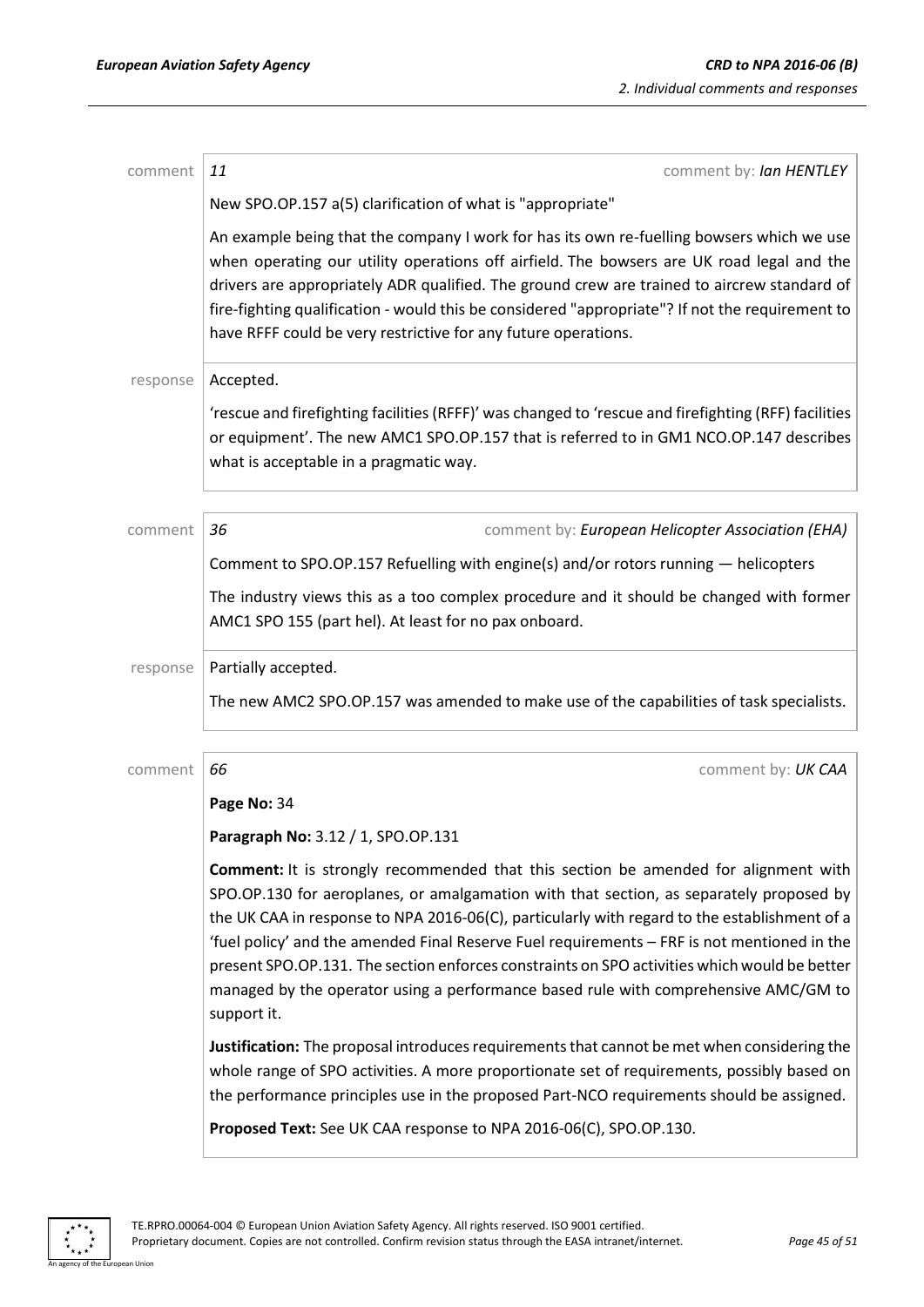| response | Partially accepted.                                                                                                                                                                                                                                                                                                                                               |
|----------|-------------------------------------------------------------------------------------------------------------------------------------------------------------------------------------------------------------------------------------------------------------------------------------------------------------------------------------------------------------------|
|          | Similar to comment 29 on NPA 2016-06 (C) (see also CRD 2016-06 (C)).                                                                                                                                                                                                                                                                                              |
|          | While the Part-SPO requirement for establishing fuel policies and to considering the various<br>elements of fuel needs (fuel to destination, destination alternate, FRF etc.) remains<br>harmonised with the Part-NCC requirements, the prescriptive FRF requirement was amended<br>to be harmonised with the more performance-based approach taken for Part-NCO. |
| comment  | 67<br>comment by: UK CAA                                                                                                                                                                                                                                                                                                                                          |
|          | Page No: 35                                                                                                                                                                                                                                                                                                                                                       |
|          | Paragraph No: 3.12 / 2, SPO.OP.157                                                                                                                                                                                                                                                                                                                                |
|          | <b>Comment:</b> It is recommended that sub-paragraphs (b), (c) and (d) are placed into AMC to<br>support (e) which should be the requiring rule and be amended as shown below.                                                                                                                                                                                    |
|          | Justification: Clarification of requirement and method of compliance and approval.                                                                                                                                                                                                                                                                                |
|          | <b>Proposed Text:</b>                                                                                                                                                                                                                                                                                                                                             |
|          | Move sub-paragraphs (b) to (d) to AMC and amend sub-paragraph (e) as follows:                                                                                                                                                                                                                                                                                     |
|          | (eb) The operator shall ensure that the helicopter refuelling procedures with engine and/or<br>rotors running and any change thereto shall be are specified in the operations manual.                                                                                                                                                                             |
| response | Partially accepted.                                                                                                                                                                                                                                                                                                                                               |
|          | Points SPO.OP.157 (b) to (d) introduce the basic safety objectives, which are further<br>elaborated on in the AMC and GM (e.g. risk assessment, procedures training).                                                                                                                                                                                             |
|          | The wording of point (e) was changed as proposed.                                                                                                                                                                                                                                                                                                                 |
| comment  | 68<br>comment by: UK CAA                                                                                                                                                                                                                                                                                                                                          |
|          | Page No: 36                                                                                                                                                                                                                                                                                                                                                       |
|          | Paragraph No: 3.12 / 3, SPO.OP.190, (b)                                                                                                                                                                                                                                                                                                                           |
|          | <b>Comment:</b> The use of the term "to a site" may be misinterpreted and it is recommended that<br>the text is amended to read 'aerodrome or operating site'. Also the use of the phrase "shall<br>be made" is inappropriate and it is recommended that it is replaced with the ICAO text of 'can<br>be made'.                                                   |
|          | Justification: Clarity and correct use of defined terminology                                                                                                                                                                                                                                                                                                     |
|          | <b>Proposed Text:</b>                                                                                                                                                                                                                                                                                                                                             |
|          | (b) The pilot in command shall monitor the amount of usable fuel to ensure that it is not less<br>than the fuel required to proceed to an <b>aerodrome or operating</b> site where a safe landing<br>shall can be made with the planned final reserve fuel remaining.                                                                                             |

 $\ddot{\ast}$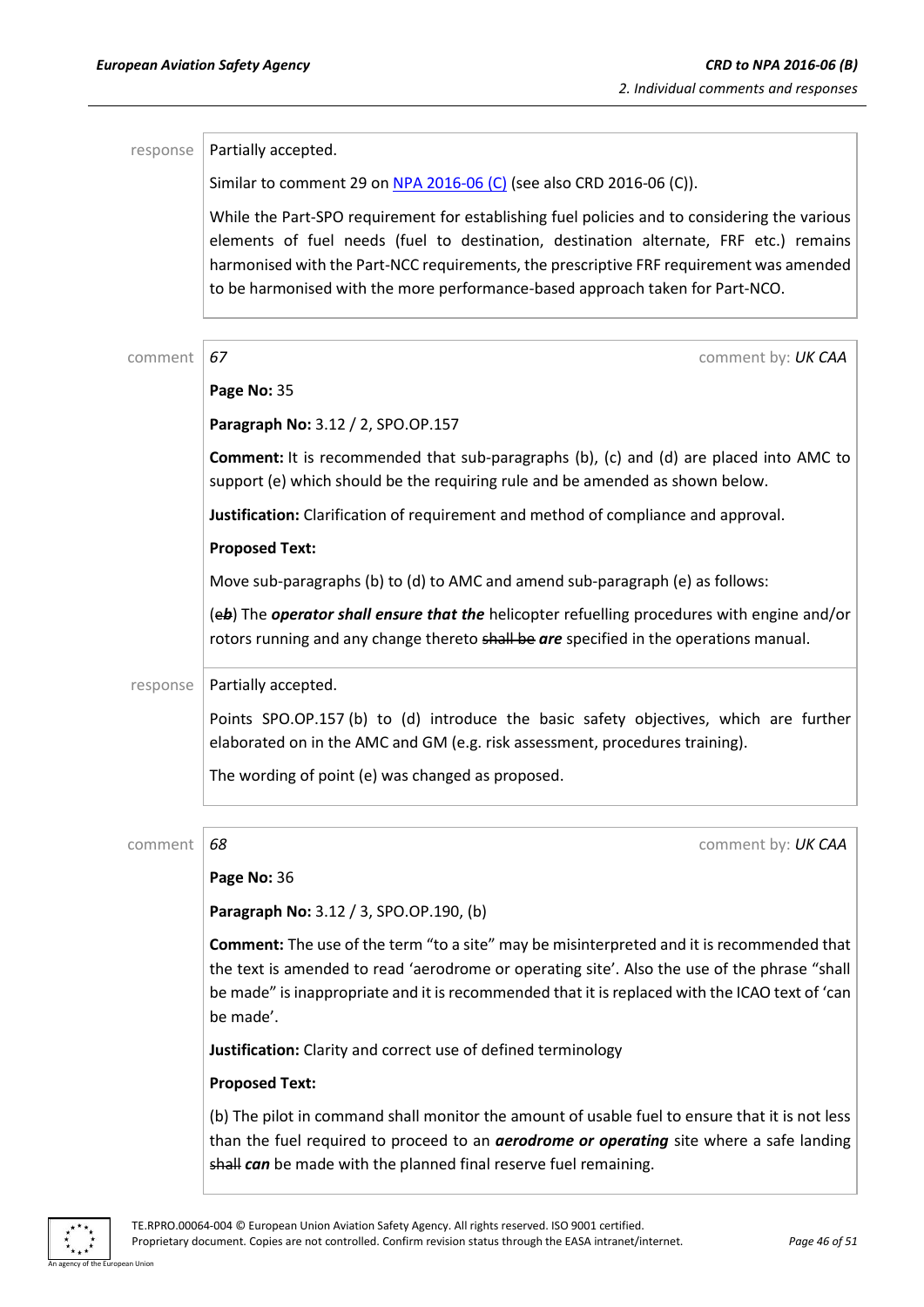| response | Partially accepted.                                                                                                                                                                                                                                                                                                                                                                                                                                    |
|----------|--------------------------------------------------------------------------------------------------------------------------------------------------------------------------------------------------------------------------------------------------------------------------------------------------------------------------------------------------------------------------------------------------------------------------------------------------------|
|          | The definition of 'safe landing' includes the concept of an aerodrome or operating site. It is                                                                                                                                                                                                                                                                                                                                                         |
|          | therefore not appropriate to include it here. 'Shall' is replaced by 'can'.                                                                                                                                                                                                                                                                                                                                                                            |
|          | Same as comment 30 on NPA 2016-06 (C) (see also CRD 2016-06 (C)).                                                                                                                                                                                                                                                                                                                                                                                      |
|          |                                                                                                                                                                                                                                                                                                                                                                                                                                                        |
| comment  | 69<br>comment by: UK CAA                                                                                                                                                                                                                                                                                                                                                                                                                               |
|          | Page No: 36                                                                                                                                                                                                                                                                                                                                                                                                                                            |
|          | Paragraph No: 3.12 / 3, SPO.OP.190, sub-paragraphs (c)&(d)                                                                                                                                                                                                                                                                                                                                                                                             |
|          | Comment: Due to the nature of SPO activities, the proposed text and procedures may lead to<br>an unnecessary level of confusion and misreporting of fuel conditions. It is likely that many<br>SPO flights will not be in controlled airspace or be using ATC so it is strongly recommended<br>that for Part-SPO the proposed text for Part-NCO as at NCO.OP.185 is used instead. This<br>would be more appropriate and proportional.                  |
|          | Justification: Proportionate and appropriate procedures and terminology                                                                                                                                                                                                                                                                                                                                                                                |
|          | Proposed Text: Delete proposed sub-paragraphs (c) and (d) and replace with:                                                                                                                                                                                                                                                                                                                                                                            |
|          | (c) The pilot-in-command of a controlled flight shall advise the air traffic control (ATC) of a<br>minimum fuel/energy state by declaring MINIMUM FUEL when, having committed to land<br>at a specific aerodrome or operating site, the pilot calculates that any change to the existing<br>clearance to land at that aerodrome or operating site, or other air traffic delays, may result<br>in landing with less than the final reserve fuel/energy. |
|          | (d) The pilot-in-command of a controlled flight shall declare a situation of fuel/energy<br>emergency by broadcasting MAYDAY MAYDAY MAYDAY FUEL when the usable fuel/energy<br>estimated to be available upon landing at the nearest site where a safe landing can be made<br>in accordance with normal operating procedures is less than the planned final reserve<br>fuel/energy.                                                                    |
| response | Accepted.                                                                                                                                                                                                                                                                                                                                                                                                                                              |
|          | Same as comment 31 on NPA 2016-06 (C) (see also CRD 2016-06 (C)).                                                                                                                                                                                                                                                                                                                                                                                      |
|          |                                                                                                                                                                                                                                                                                                                                                                                                                                                        |
| comment  | 85<br>comment by: FNAM                                                                                                                                                                                                                                                                                                                                                                                                                                 |
|          | <b>SPO.OP.157</b>                                                                                                                                                                                                                                                                                                                                                                                                                                      |
|          | Regarding the new requirement SPO.OP.157 the FNAM would like to thank the EASA for<br>introducing the "refuelling with engine(s) and/or rotors running $-$ helicopters" in the parts<br>CAT, NCC, NCO and SPO of this regulation and which was only applicable for the Part<br>SPA.HEMS before.                                                                                                                                                        |
| response | Noted.                                                                                                                                                                                                                                                                                                                                                                                                                                                 |



an Union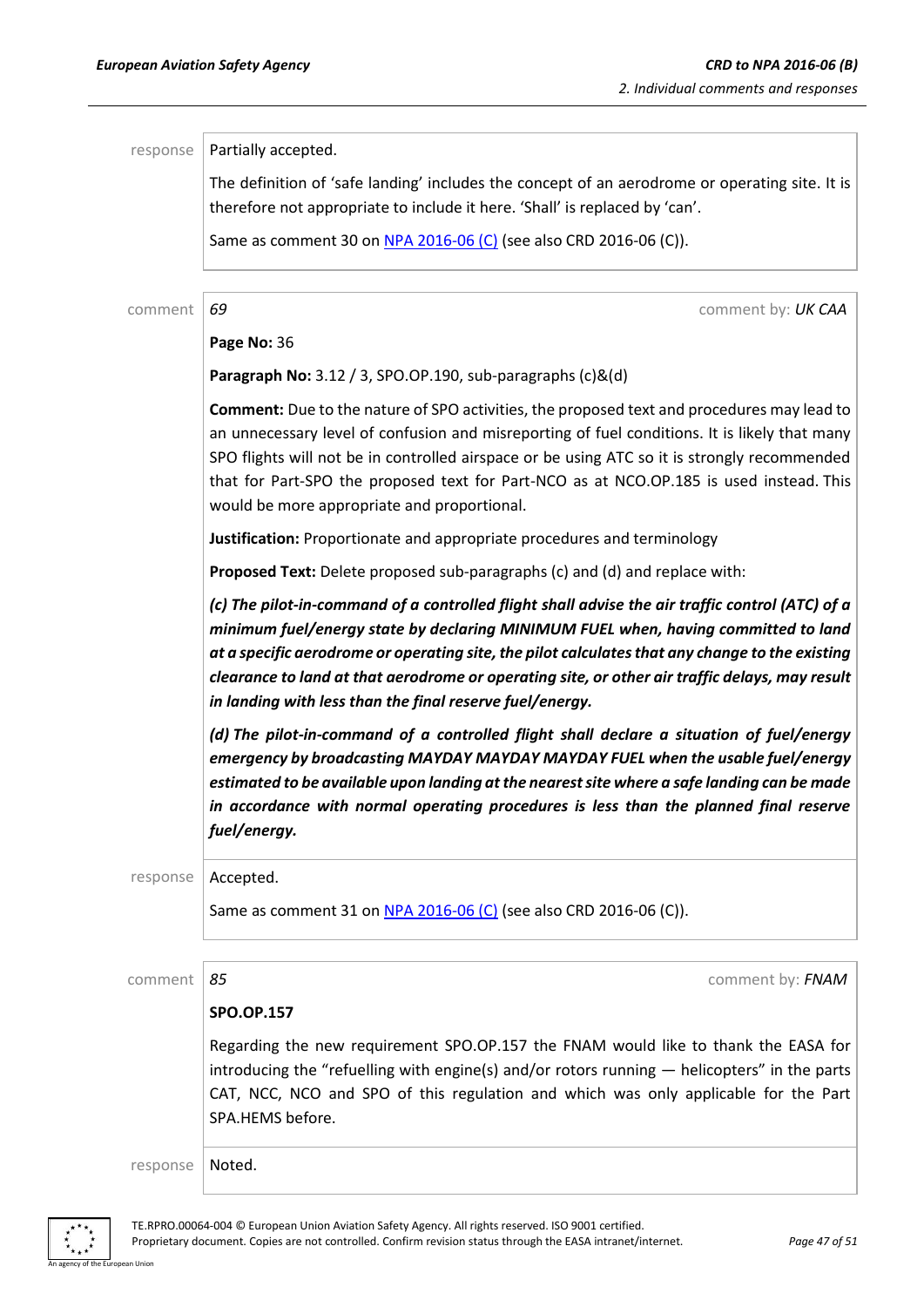|          | 3. Proposed amendments - 3.13. Draft AMC and GM (draft decision) - Part-SPO<br>p. 36-40                                                                                                                                                                                                                                                                                                                                                                                                                                                              |
|----------|------------------------------------------------------------------------------------------------------------------------------------------------------------------------------------------------------------------------------------------------------------------------------------------------------------------------------------------------------------------------------------------------------------------------------------------------------------------------------------------------------------------------------------------------------|
| comment  | 70<br>comment by: UK CAA                                                                                                                                                                                                                                                                                                                                                                                                                                                                                                                             |
|          | Page No: 37                                                                                                                                                                                                                                                                                                                                                                                                                                                                                                                                          |
|          | Paragraph No: 3.13 / 2, AMC2 SPO.OP.155                                                                                                                                                                                                                                                                                                                                                                                                                                                                                                              |
|          | <b>Comment:</b> In a similar way as for comments on AMC2 NCC.OP.155 and AMC2<br>CAT.OP.MPA.195, we believe that the proposed text is poorly worded and unclear in its<br>intent. It does not meet the requirements for an AMC. It is strongly recommended that the<br>original text as in AMC1 SPO.OP.155 (b) is retained and put into a revised AMC2. Alternatively,<br>AMC1 could be retained unchanged. Additionally, the considerations stated for aeroplanes is<br>more comprehensive and worthy of review against the helicopter requirements. |
|          | Justification: Relevance and clarity of meaning/intent                                                                                                                                                                                                                                                                                                                                                                                                                                                                                               |
| response | Partially accepted.                                                                                                                                                                                                                                                                                                                                                                                                                                                                                                                                  |
|          | The wording was improved.                                                                                                                                                                                                                                                                                                                                                                                                                                                                                                                            |
|          | However, point (b) of AMC1 SPO.OP.155 was deleted, as it is covered by AMC1 SPO.OP.155<br>and AMC2 SPO.OP.155.                                                                                                                                                                                                                                                                                                                                                                                                                                       |
| comment  | 71<br>comment by: UK CAA                                                                                                                                                                                                                                                                                                                                                                                                                                                                                                                             |
|          | Page No: 37                                                                                                                                                                                                                                                                                                                                                                                                                                                                                                                                          |
|          | Paragraph No: 3.13 / 3, AMC1 SPO.OP.157(b)                                                                                                                                                                                                                                                                                                                                                                                                                                                                                                           |
|          | <b>Comment:</b> It is recommended that the paragraph be re-worded to clarify the purpose of the<br>AMC as regards to meeting the operational procedures required by the rule. A suggested form<br>of words is provided below.                                                                                                                                                                                                                                                                                                                        |
|          | Justification: Clarification and format for meeting the requirements.                                                                                                                                                                                                                                                                                                                                                                                                                                                                                |
|          | <b>Proposed Text:</b>                                                                                                                                                                                                                                                                                                                                                                                                                                                                                                                                |
|          | (b) In addition, operational procedures to be described in the operations manual should<br>specify that at least the following precautions are taken:                                                                                                                                                                                                                                                                                                                                                                                                |
|          | (b) The operational procedures specified in the operations manual should cover at least the<br>following factors:                                                                                                                                                                                                                                                                                                                                                                                                                                    |
| response | Not accepted.                                                                                                                                                                                                                                                                                                                                                                                                                                                                                                                                        |
|          | However, the wording was slightly modified to be harmonised with Amendments 36, 38, and<br>40 of Part I, as well as Amendment 33 to Part II, and Amendment 19 to Part III of ICAO Annex 6.                                                                                                                                                                                                                                                                                                                                                           |

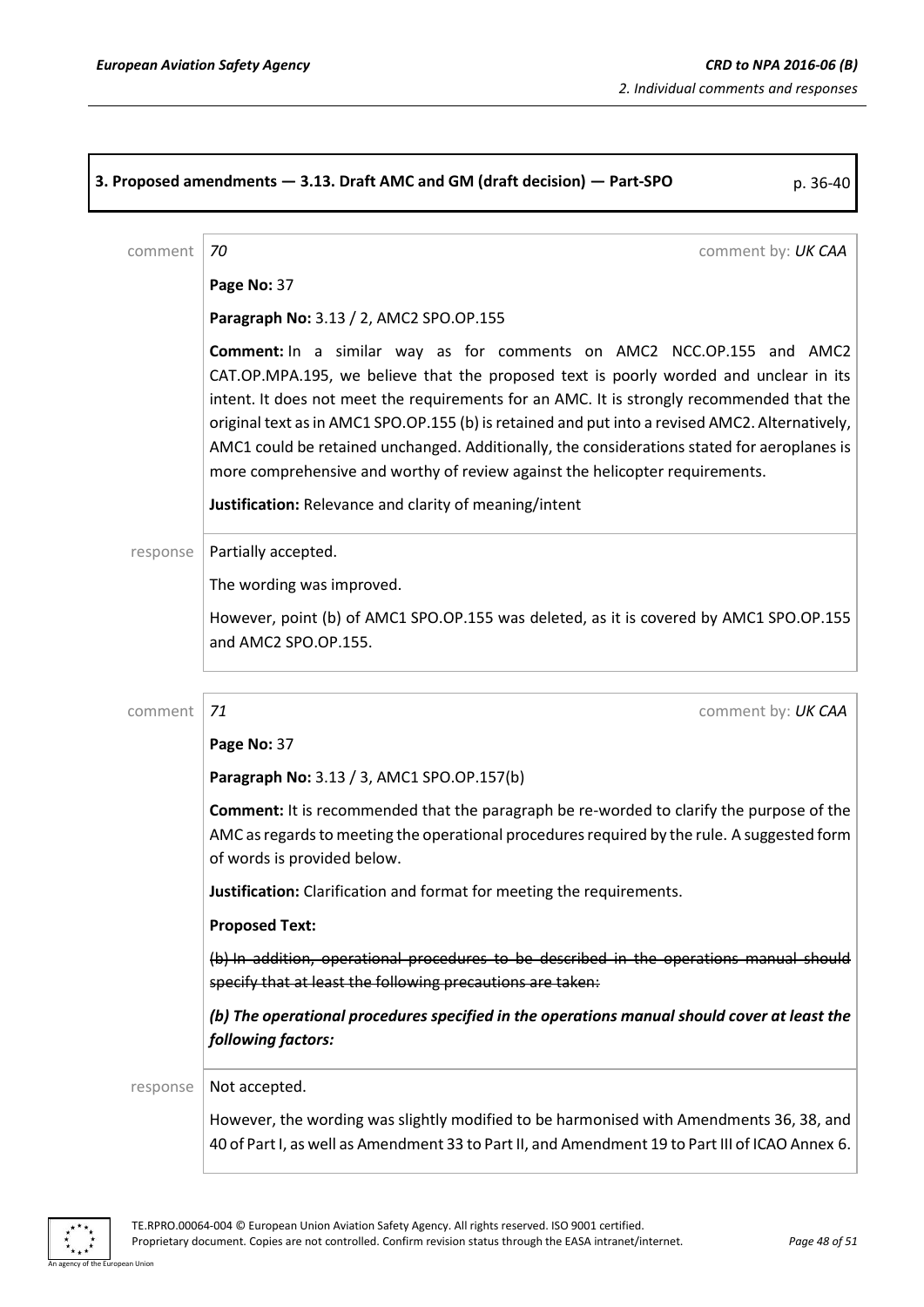comment *72* comment by: *UK CAA*

**Page No:** 38

**Paragraph No:** 3.13 / 4, AMC2 SPO.OP.157

**Comment:** It is recommended that the paragraphs be re-worded to clarify the purpose of the AMC as regards to meeting the operational procedures required by the rule. Suggested amendments are provided below.

**Justification:** Clarification and format for meeting the requirements.

### **Proposed Text:**

In addition to AMC1 SPO.OP.157, for refuelling with passengers on board, operational procedures to be described *specified* in the operations manual should specify *cover* at least the following *factors* precautions are taken:

(a) the way *positioning of* the helicopter should be positioned related *in relation* to the wind and refuelling facilities or vehicles should be defined, whenever practicable, together with the corresponding helicopter evacuation strategy;

(b) on a heliport, the ground area beneath the exits intended for emergency evacuation should be kept clear;

(c) *additional* passenger briefing and instructions should be defined, and the *need for* 'No smoking' signs should *to* be on;

(d) **the setting of** interior lighting should be set to enable identification of emergency exits;

(e) the use of doors during refuelling should be defined on the refuelling side should remain closed, while doors on the opposite side should remain unlocked or, weather permitting, open unless otherwise specified in the aircraft flight manual (AFM);

(f) one qualified person *the provision of at least one suitable person* capable of handling emergency procedures concerning fire protection and *including* fire fighting, handling communications, and initiating and directing an evacuation *who* should remain at a specified location; this person should not be the qualified pilot at the controls or the person performing the refuelling; and

(g) unless passengers are regularly trained in emergency evacuation procedures, *the*  **provision of** an additional crew member or ground crew member should be assigned to assist in the rapid evacuation of the passengers.

### response | Accepted.

However, the wording of the introduction was harmonised with Amendments 36, 38, and 40 of Part I, as well as Amendment 33 to Part II, and Amendment 19 to Part III of ICAO Annex 6.

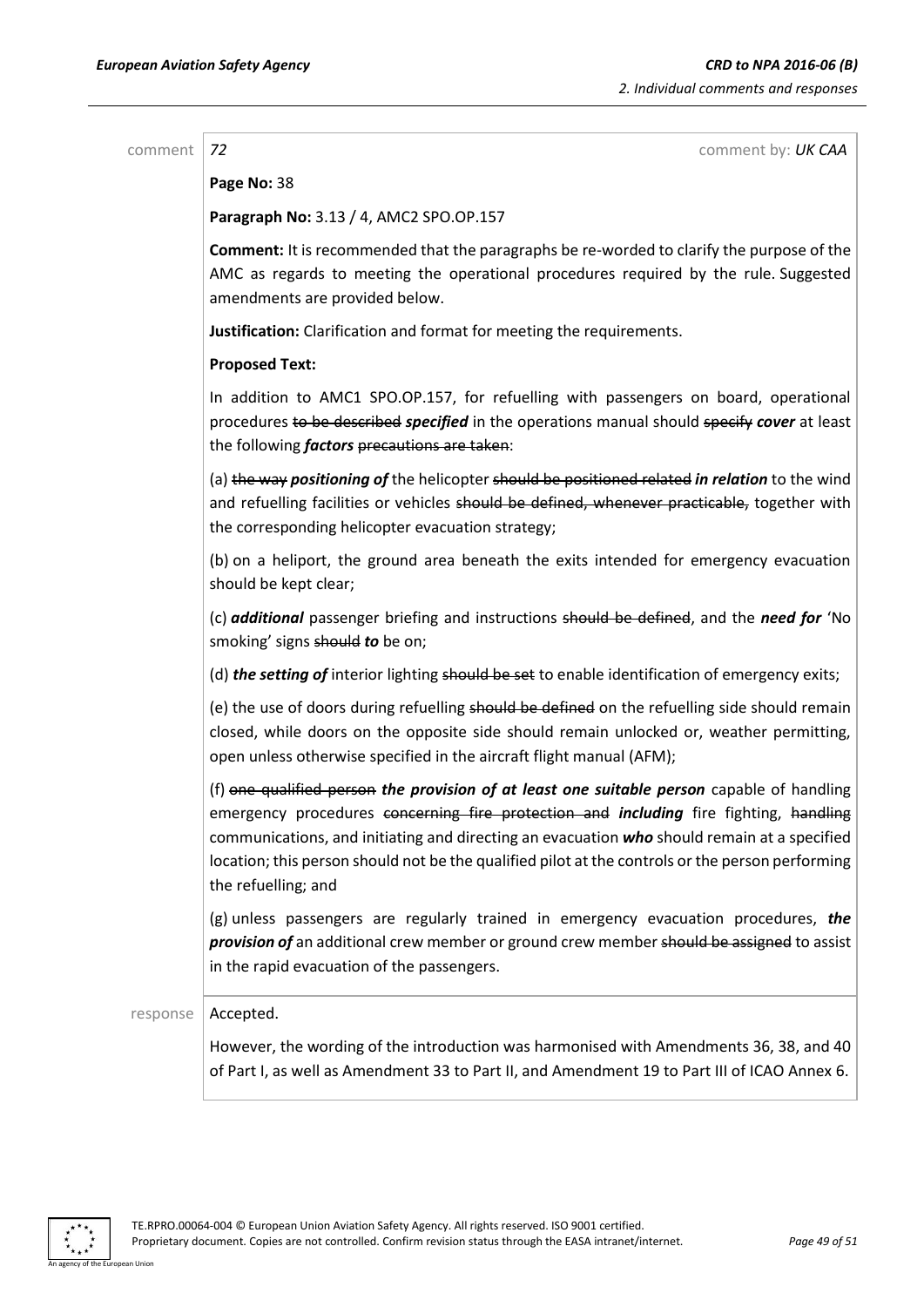| comment  | 73<br>comment by: UK CAA                                                                                                                                                                                                                                                                                                                                                  |
|----------|---------------------------------------------------------------------------------------------------------------------------------------------------------------------------------------------------------------------------------------------------------------------------------------------------------------------------------------------------------------------------|
|          | Page No: 39                                                                                                                                                                                                                                                                                                                                                               |
|          | Paragraph No: 3.13 / 6, GM1 SPO.OP.190(b)&(d)                                                                                                                                                                                                                                                                                                                             |
|          | Comment: The term "Precautionary Landing is used in this GM without definition. It is<br>recommended that the definition of a "precautionary landing", as shown in proposed GM1<br>NCO.OP.185(b)&(c) sub-paragraph (c) on page 34, is added here as well or included in Annex<br>1 for use in all Annexes.                                                                |
|          | Justification: Standardisation of terms and definitions.                                                                                                                                                                                                                                                                                                                  |
| response | Not accepted.                                                                                                                                                                                                                                                                                                                                                             |
|          | The term 'precautionary landing' is no longer used in this GM or in any of the new fuel rules.                                                                                                                                                                                                                                                                            |
| comment  | 93<br>comment by: European HEMS & Air Ambulance Committee (EHAC)                                                                                                                                                                                                                                                                                                          |
|          | New AMC2 SPO.OP.157                                                                                                                                                                                                                                                                                                                                                       |
|          | Refuelling with engine(s) and/or rotors running — with passengers on board — helicopters                                                                                                                                                                                                                                                                                  |
|          | [] (c) the passenger briefing and instructions should be defined, and the 'No smoking' signs<br>should be on if there is no placard in the cabin indicating that smoking is forbidden in the<br>helicopter; []                                                                                                                                                            |
|          | Comment 7                                                                                                                                                                                                                                                                                                                                                                 |
|          | CS 27.853 (Compartment interiors) does not require any 'No smoking' sign that can be turned<br>ON/OFF for Helicopters where smoking is not allowed. There only must be a placard so<br>indicating. Therefore the requirement needs to be amended without changing the intent that<br>smoking is forbidden.                                                                |
| response | Accepted.                                                                                                                                                                                                                                                                                                                                                                 |
| comment  | 94<br>comment by: European HEMS & Air Ambulance Committee (EHAC)                                                                                                                                                                                                                                                                                                          |
|          | New AMC2 SPO.OP.157                                                                                                                                                                                                                                                                                                                                                       |
|          | Refuelling with engine(s) and/or rotors running — with passengers on board — helicopters                                                                                                                                                                                                                                                                                  |
|          | [] (f) one qualified person capable of handling emergency procedures concerning fire<br>protection and firefighting, handling communications, and initiating and directing an<br>evacuation should remain at a specified location; this person should not be the qualified pilot<br>at the controls or and, i if possible, also not the person performing the refuelling; |
|          | Comment 8                                                                                                                                                                                                                                                                                                                                                                 |
|          | This adds the requirement for a 3rd person involved in refuelling the helicopter which is NOT<br>current practice in current HEMS operations. It is also impractical as the doctor is supposed                                                                                                                                                                            |